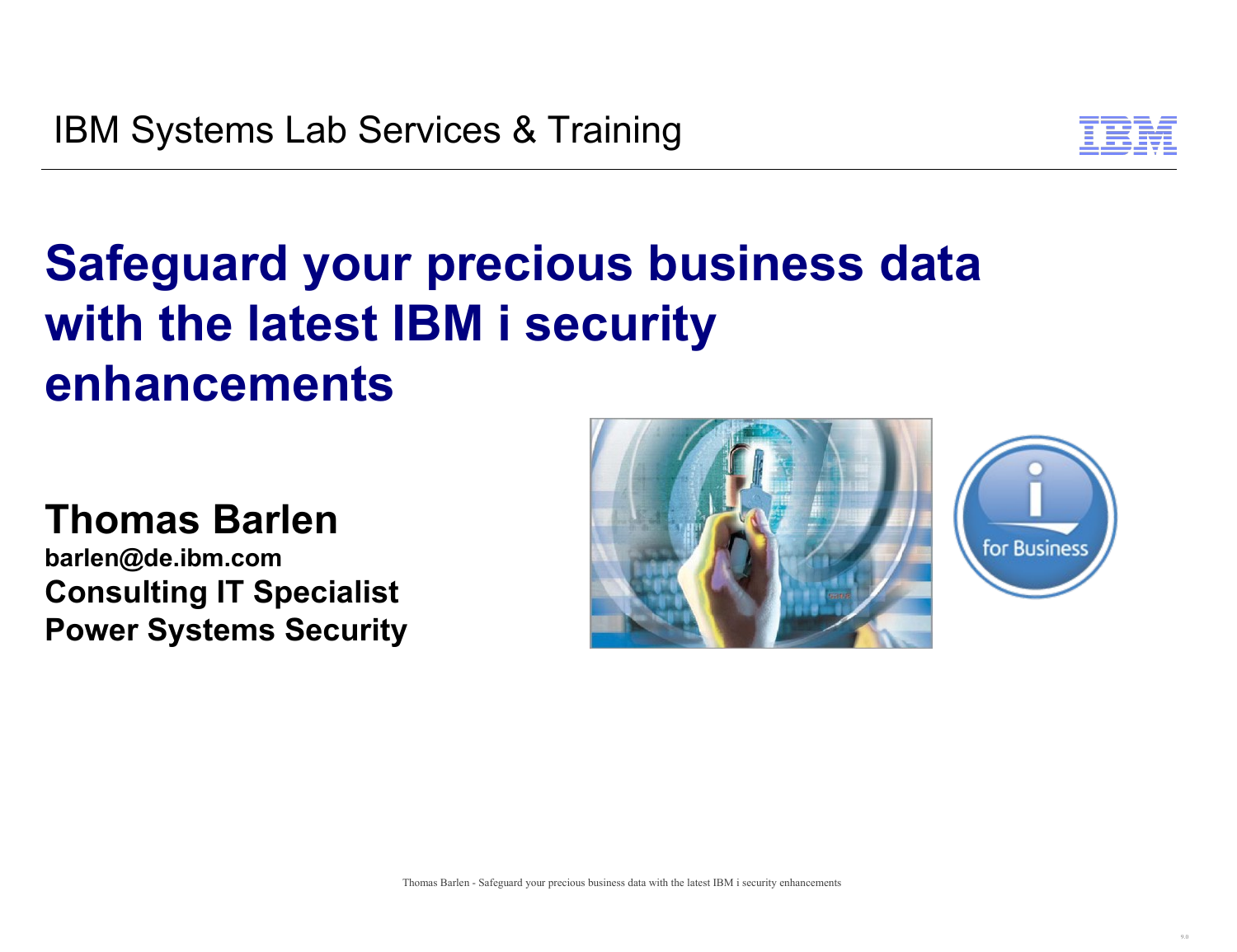

# **Agenda**

- Observations & studies
- Base IBM i security enhancements
- Database security enhancements
- Cryptographic enhancements
- Network security enhancements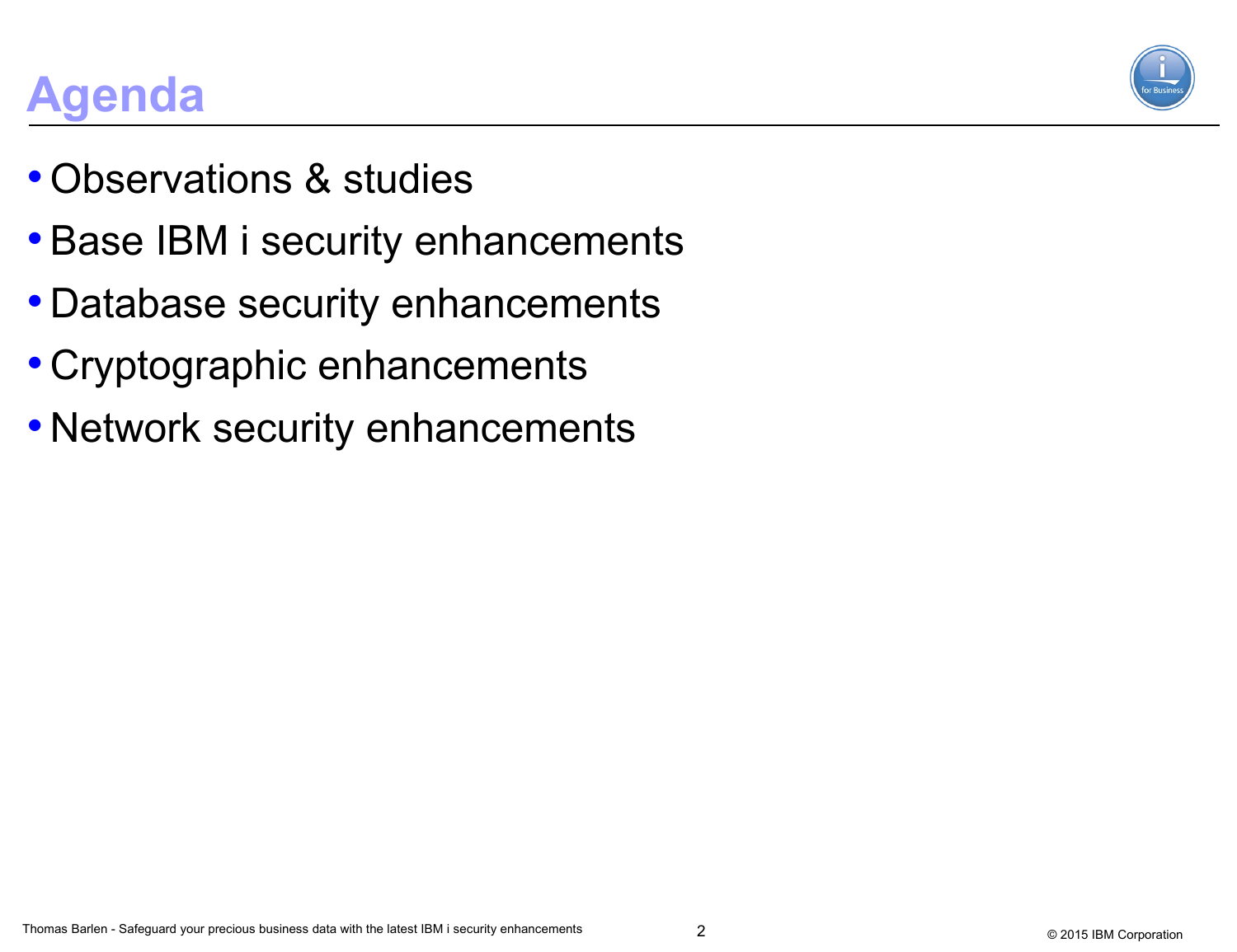# **Agenda**

### • Observations & studies

- Base IBM i security enhancements
- Database security enhancements
- Cryptographic enhancements
- Network security enhancements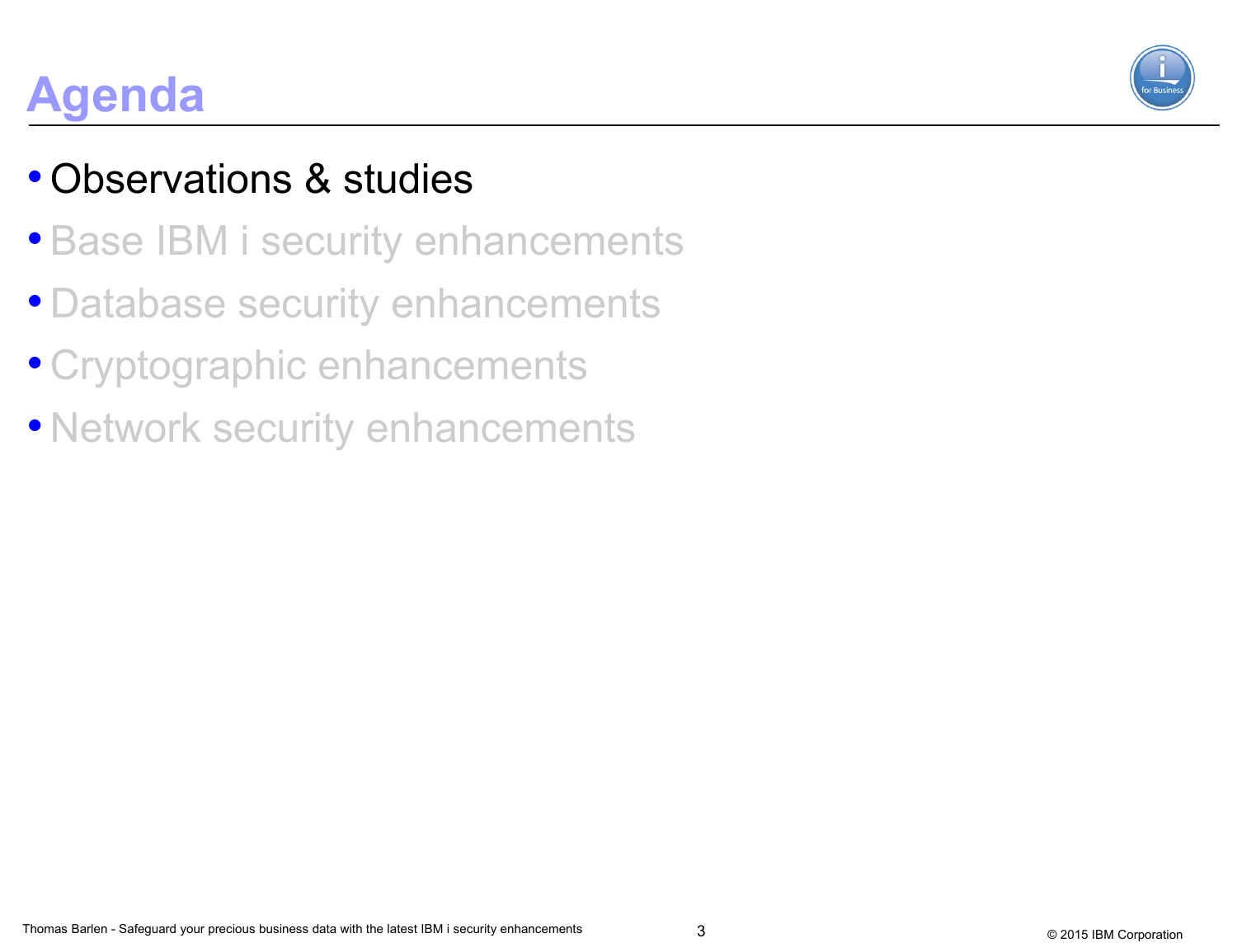## **Observations & Studies**



- Latest studies from the Ponemon Institute 2014 Cost of Data Breach: Global Analysis reveals:
	- *"Companies WW are finding that data breaches have become as common as a cold but far more expensive to treat"*
	- *"Average cost of a data breach to a company was \$3.5 million in US dollars and 15 percent more than what it cost the previous year"*
	- *"Research reveals that reputation and the loss of customer loyalty does the most damage"*
	- *"In most countries, the primary root cause of the data breach is a malicious insider or criminal attack"*
	- *"Having a strong security posture, incident response plan and CISO appointment reduced the cost per record*

314 companies from 10 countries (United States, United Kingdom, Germany, Australia, France, Brazil, Japan, Italy, India, United Arab Emirates, and Saudi Arabia) participated in the study. The number of compromised records range from 2,415 to slightly more than 100,000.

Thomas Barlen - Safeguard your precious business data with the latest IBM i security enhancements **4** 4 © 2015 IBM Corporation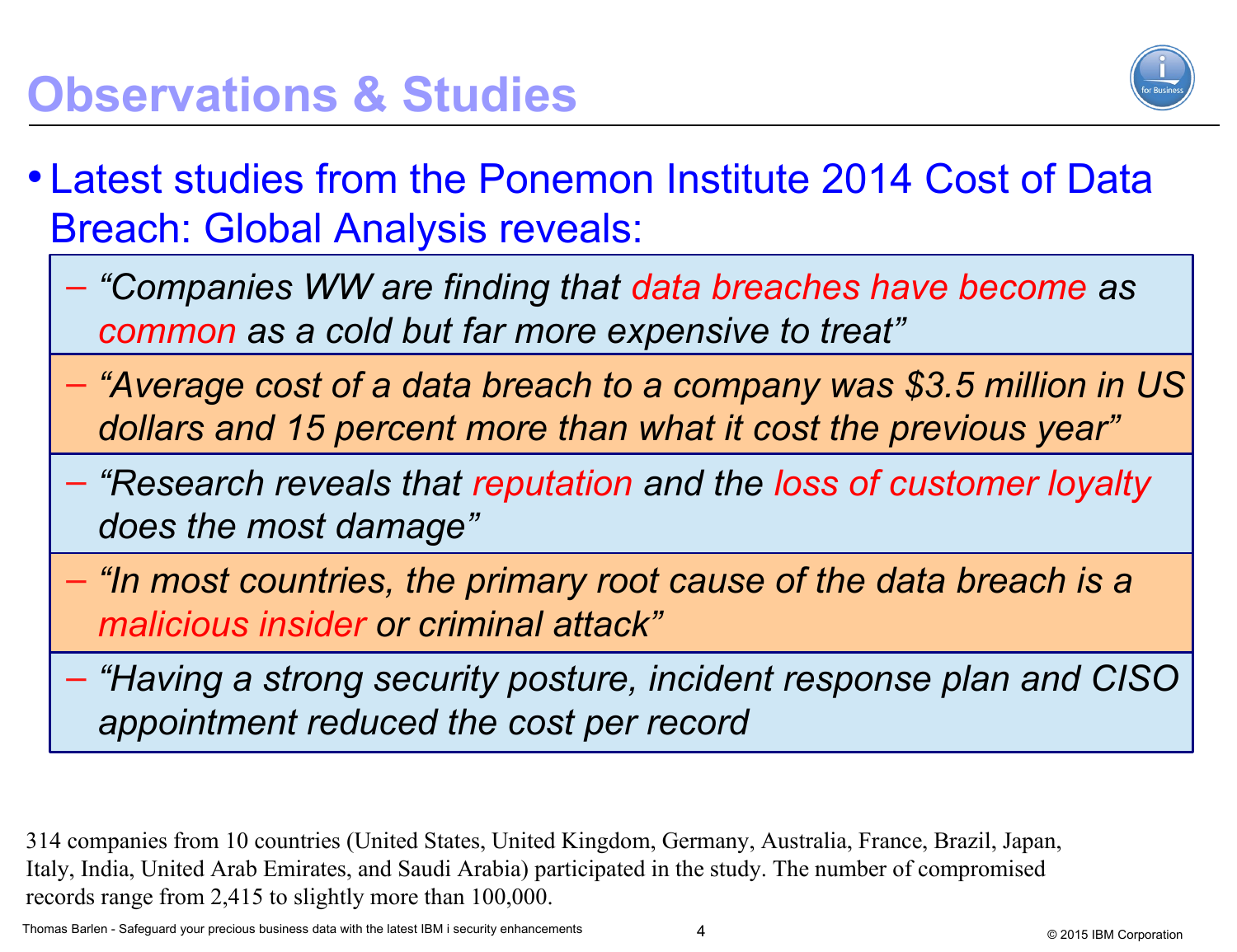# **Observations & Studies (cont'd)**



#### • Distribution of the root cause of the data breaches



• Companies are far more likely to have a small data breach than a mega breach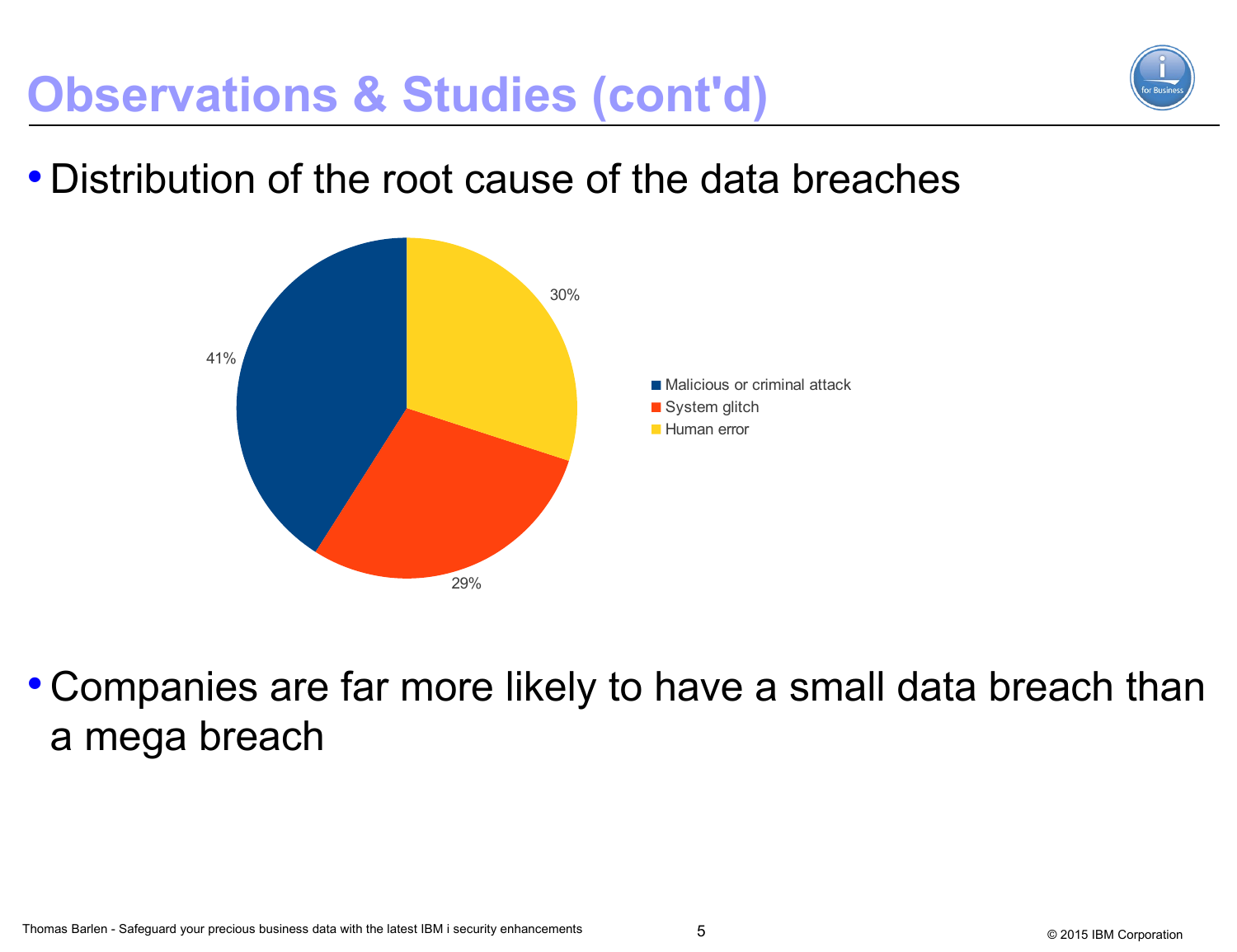

# **Your company could be the next target**

• Many professional hacking services exist to hack into your company

**HIRE THE HACKER HOME WORKS TEAM FEATURES PRICES ABOUT OUR SERVICES** As a saying "Everything is Hackable" We offer many service but we listed most used so اانت **YOUR DETAILS SECURED ALL TYPES OF HACKING SILENT ATTACKING** Our hackers use silent attacks to hack We have many professional hackers We do not let your details to victim and other sources your details are 100 victims we take more care for not with high skills they can do almost % secured with us we dont need letting your target know that he is any hacks in the world. reasons to hack being hacked.

#### Example: http://hirethehacker.com/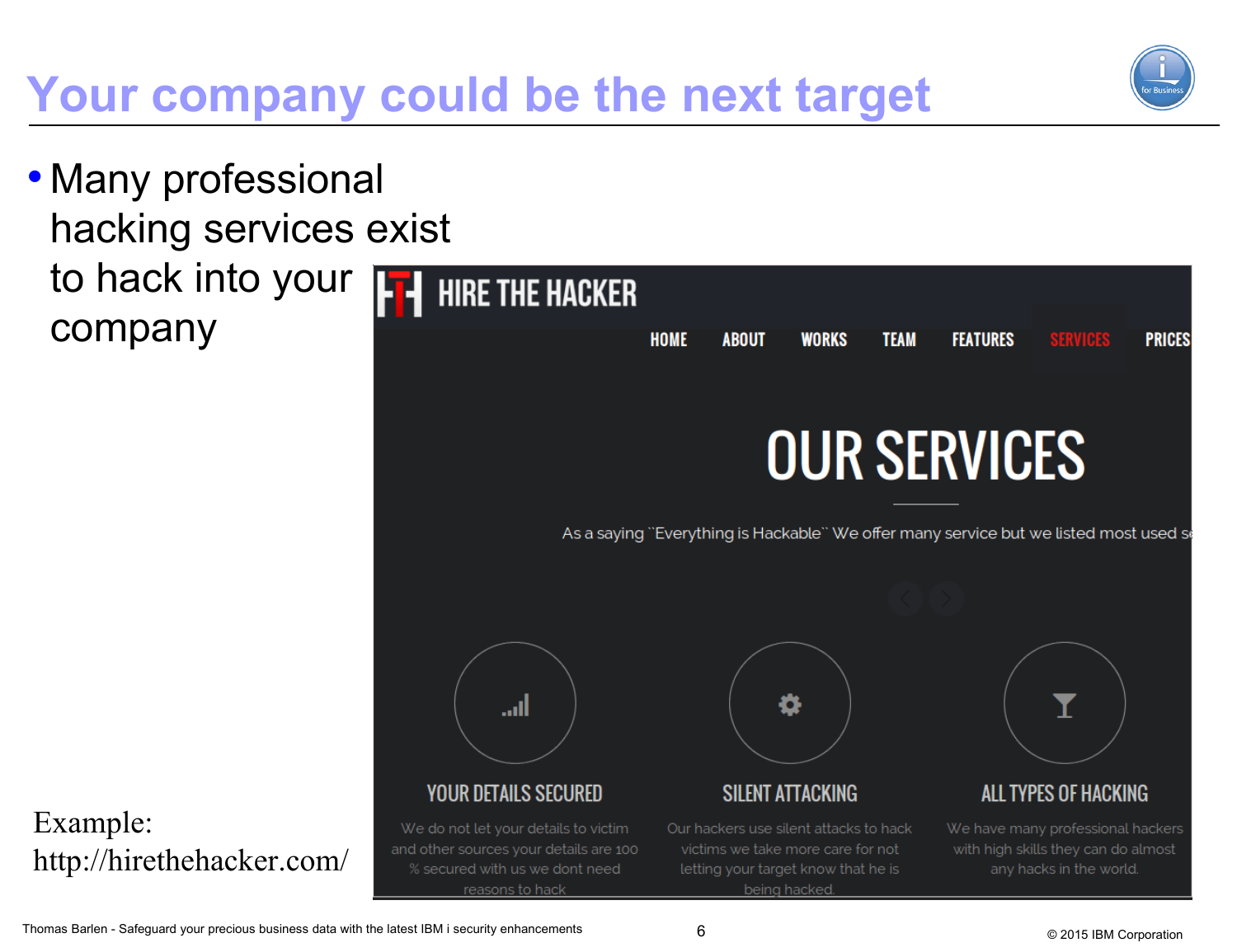# **Your company could be the next target (cont'd)**



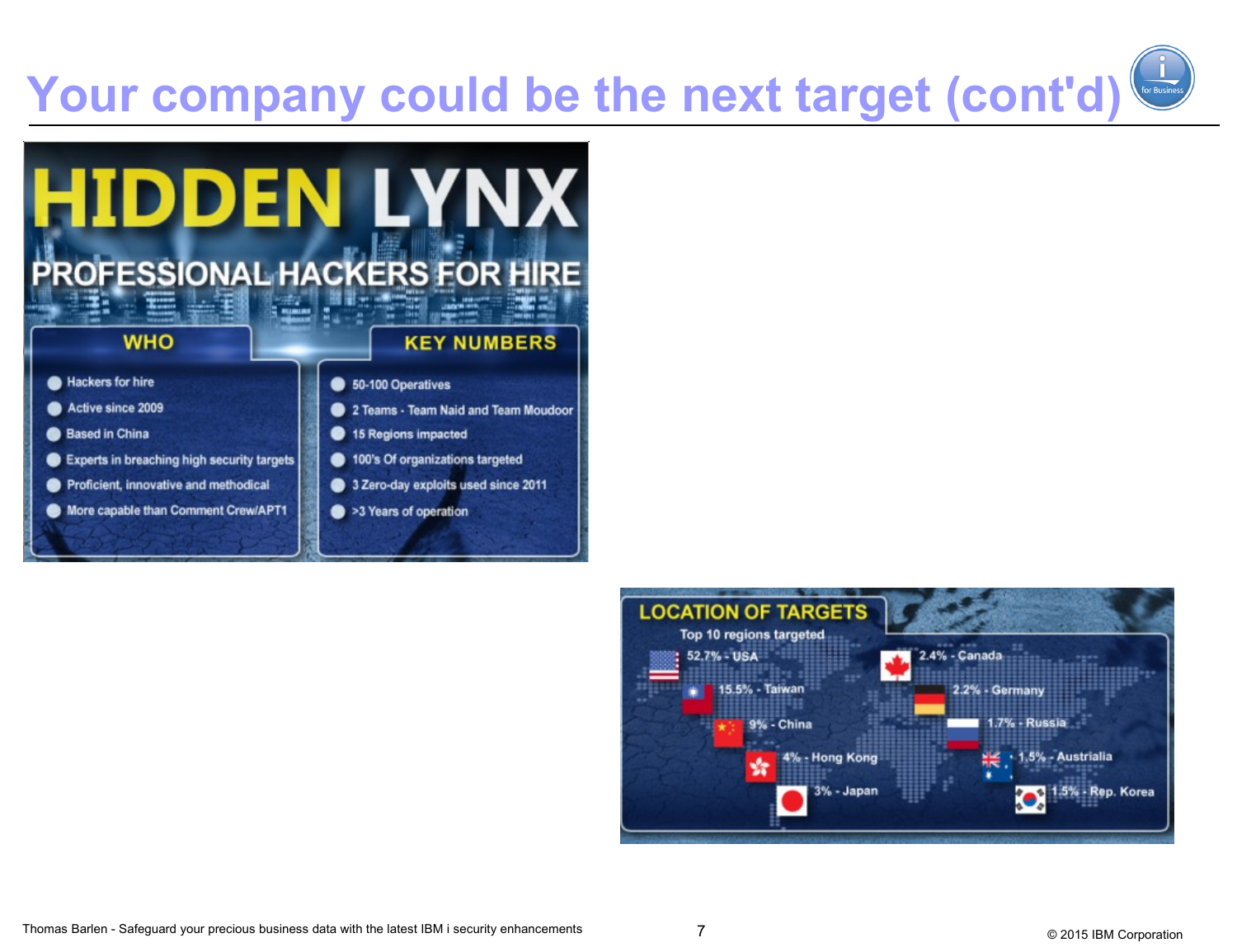

# **Agenda**

### • Observations & studies

### • Base IBM i security enhancements

- Database security enhancements
- Cryptographic enhancements
- Network security enhancements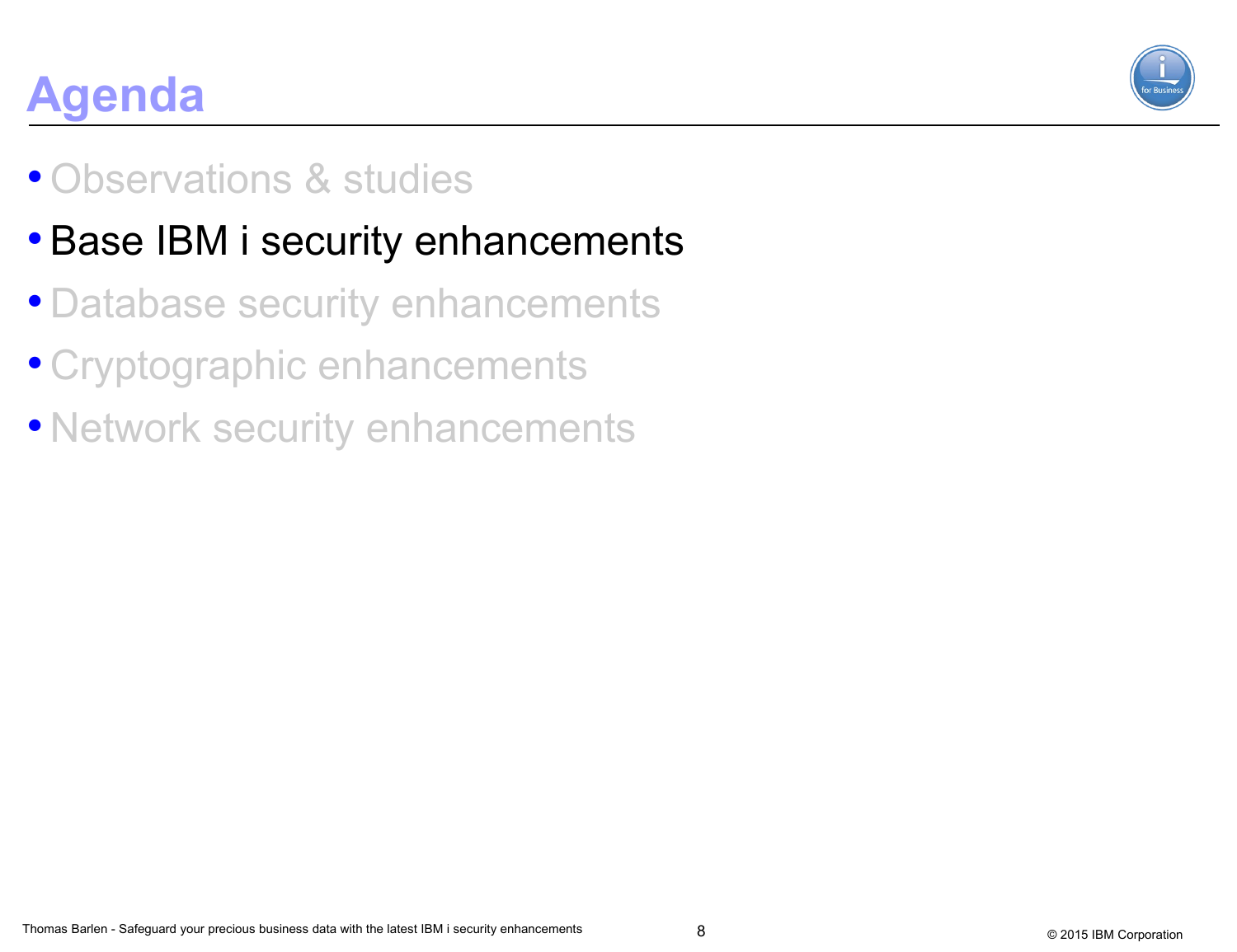

#### **System Value: QSECURITY**

| $\mathbb{F}^{\square}$ Session A - [24 x 80]                                                                                                                                                                                                                                  |
|-------------------------------------------------------------------------------------------------------------------------------------------------------------------------------------------------------------------------------------------------------------------------------|
| File Edit View Communication Actions Window Help                                                                                                                                                                                                                              |
| $\bullet$ $\bullet$ $\bullet$ $\bullet$<br>电电 硯點 圈圓<br>Ø <br>▩                                                                                                                                                                                                                |
| Display System Value                                                                                                                                                                                                                                                          |
| <b>QSECURITY</b><br>System value :<br>System security level<br>Description :                                                                                                                                                                                                  |
| System security level : 50<br>10=Physical security only (no longer<br>supported)<br>20=Password security only<br>30=Password and object security<br>40=Password, object, and operating<br>system integrity<br>50=Password, object, and enhanced<br>operating system integrity |
| Press Enter to continue.                                                                                                                                                                                                                                                      |
| F3=Exit F12=Cancel                                                                                                                                                                                                                                                            |
| 01/001<br>MА<br>а                                                                                                                                                                                                                                                             |
| 1902 - Session successfully started                                                                                                                                                                                                                                           |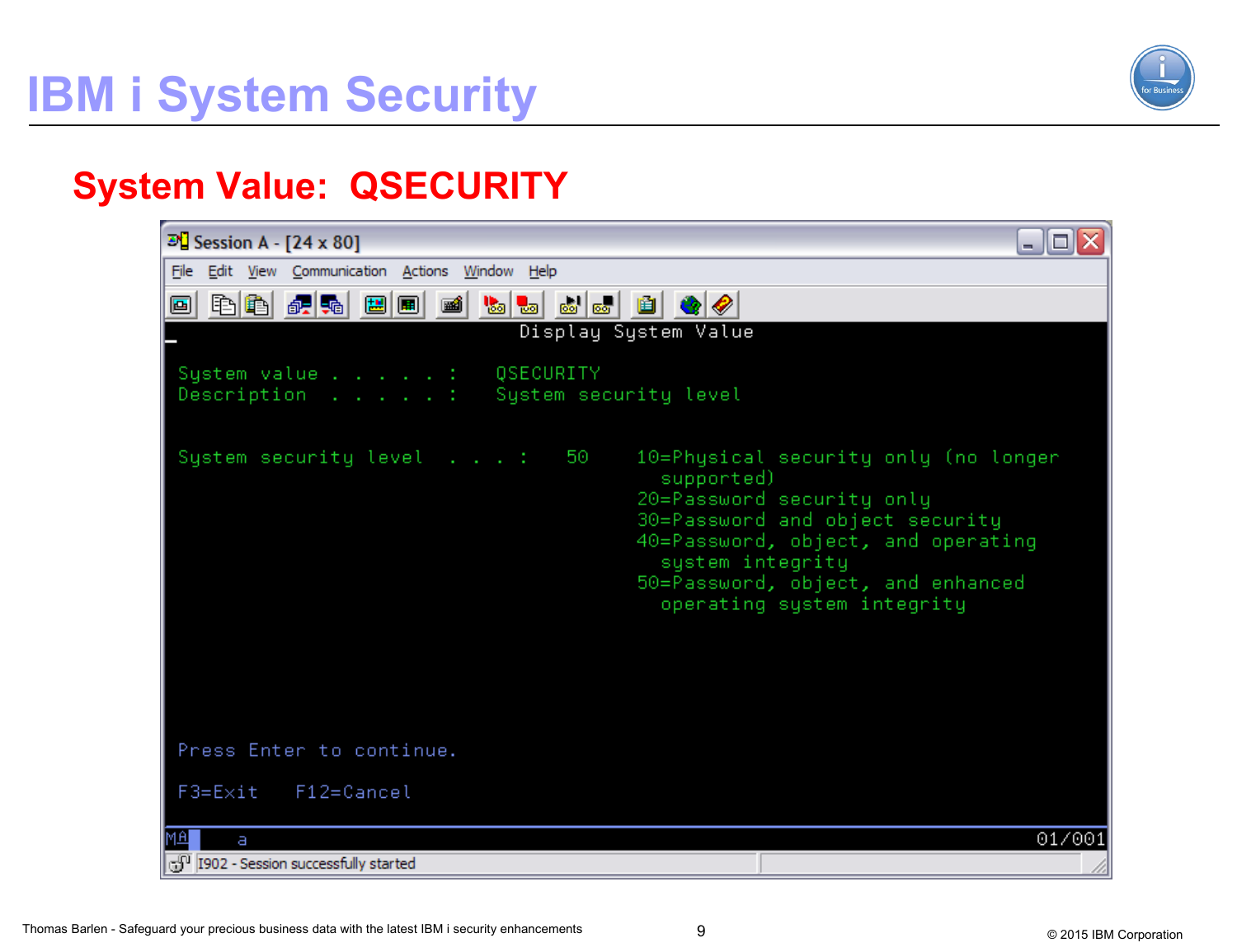

### **Security Compliance – Password rule enhancements**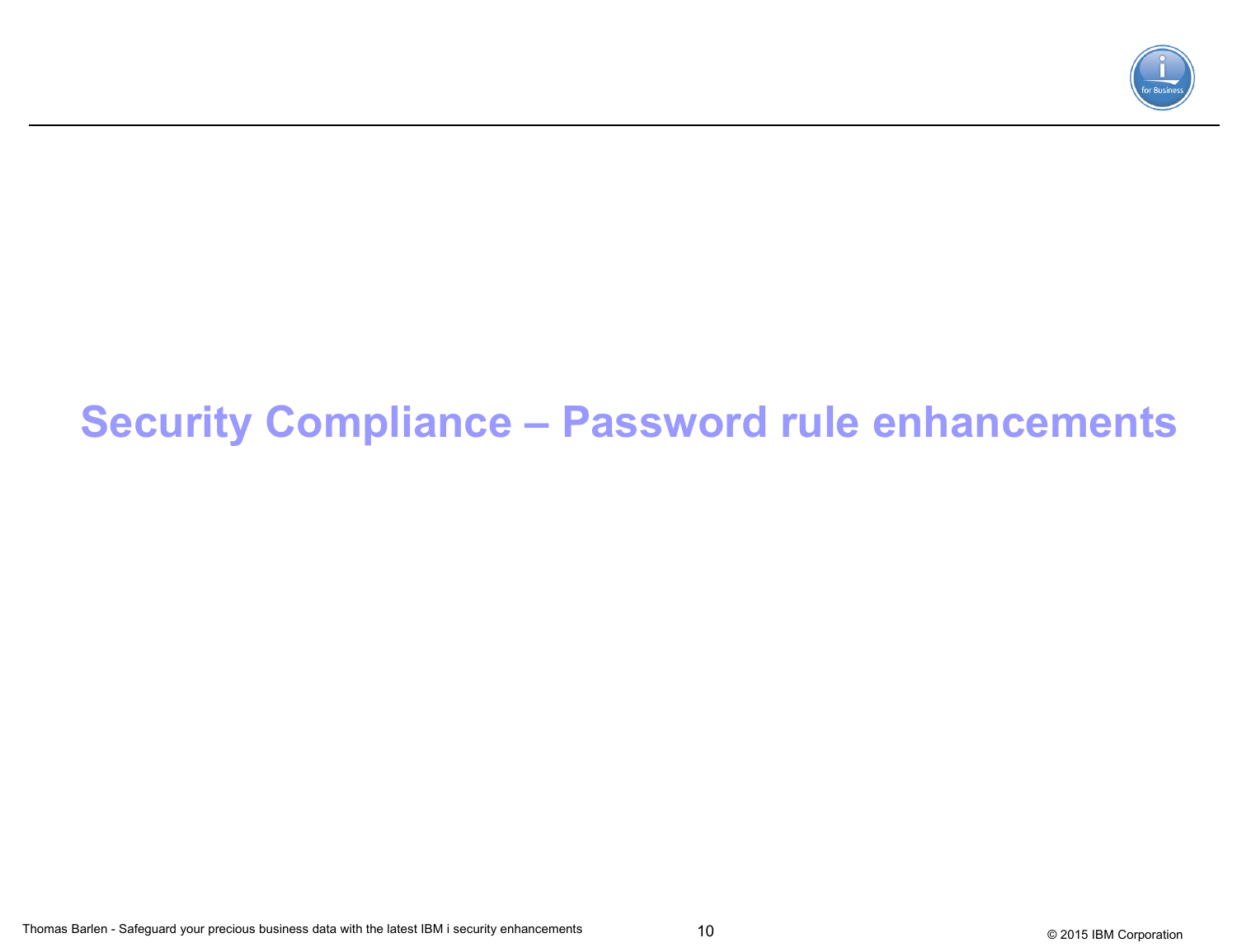

- New system values supported (more...)
	- QPWDRULES, define new pwd rules
	- QPWDEXPWRN, define pwd expired warning interval
	- QPWDCHGBLK, prevent passwords from being changed repeatedly
- Changed system value

– QLMTDEVSSN, Limit device sessions (\*NONE, 1-9 sessions)

- Changed/New user profile parameters
	- LMTDEVSSN, Limit device sessions (1-9 sessions)
	- PWDCHGBLK Block password change (1-99 hours)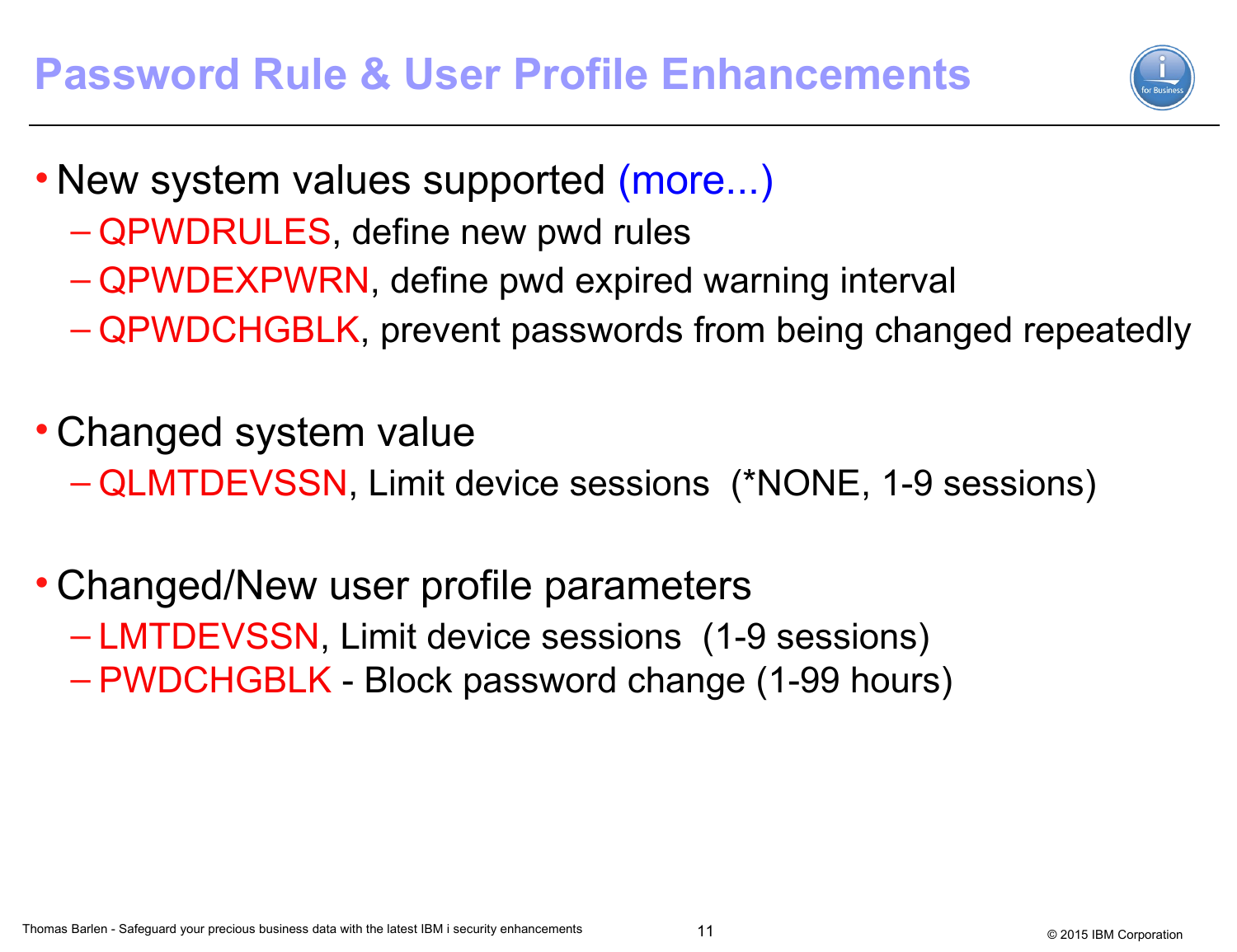

- Password syntax rules always apply when end users change their password (CHGPWD & QSYCHGPW API)
- Up to 7.1 System Administrators can use CRT/CHGUSRPRF to set a password to any value
- From 7.2
	- A new value \*ALLCRTCHG for the QPWDRULES system value can also enforce password syntax rules for the CRT/CHGUSRPRF commands
	- 6.1: CP security audit record reflects a PWD that doesn't meet syntax rules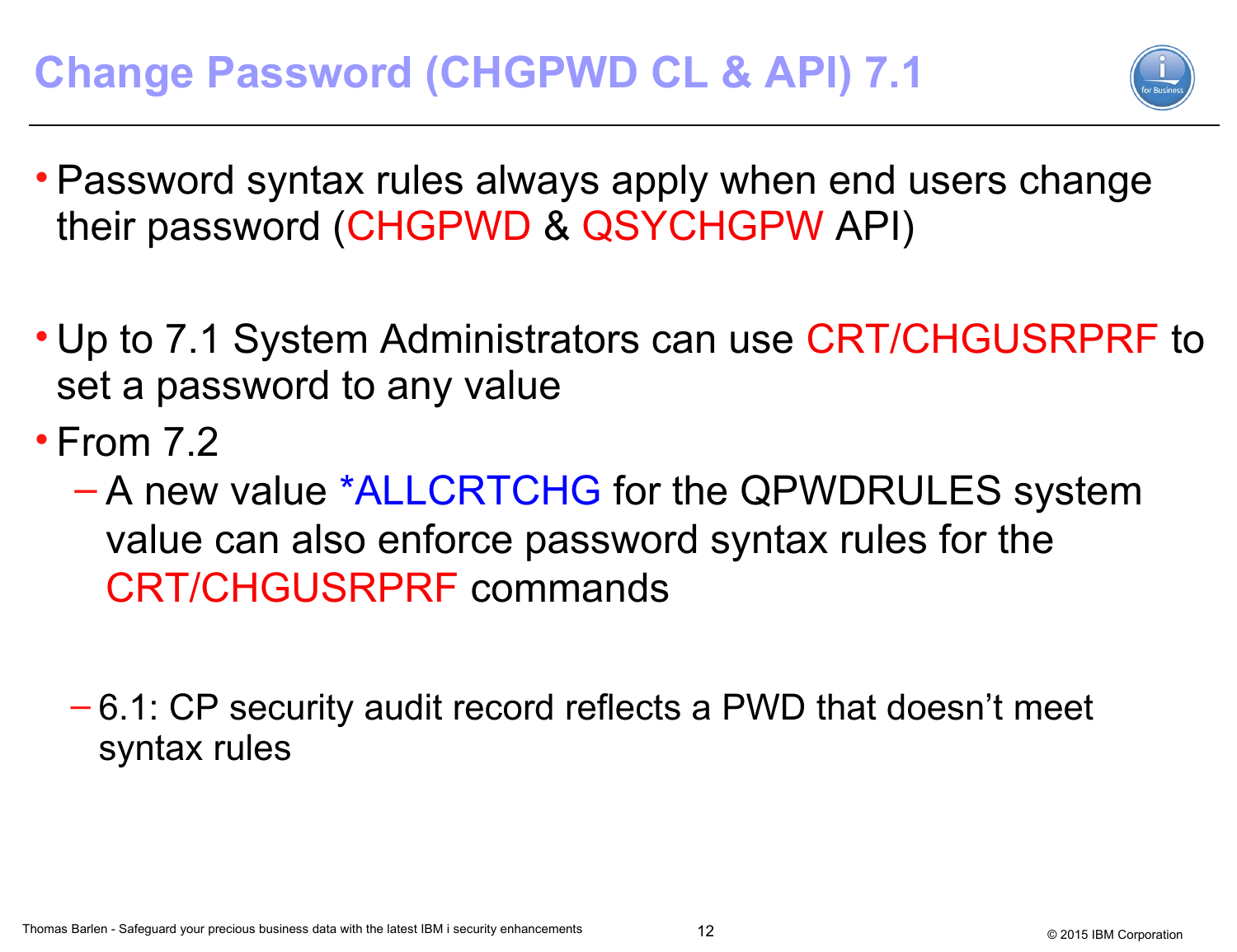

#### • QPWDRULES - System value to define password syntax

#### – QPWDRULES, define password rules

- Require special character
- Require mixed case
- Prevent all numeric password
- Require x number of digits
- **Require x number of letters**
- Require x number of special characters
- Require characters of any 3 classes
- Other supported values as well....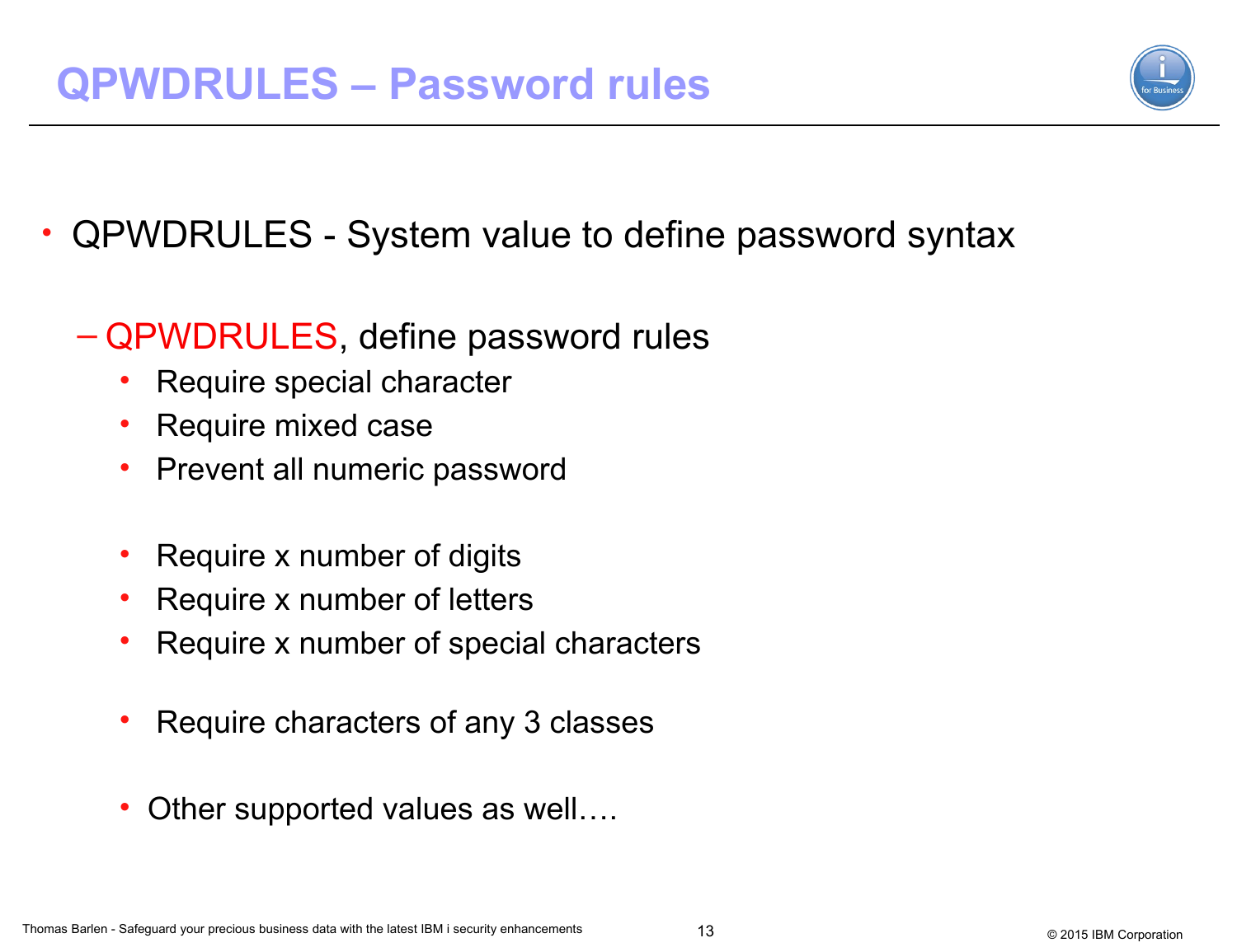#### **QPWDRULES Password rules**



#### NOTE: Validation tab 1 are the password rules pre 6.1

NOTE: Validation tab 2 are the combined password rules from 6.1 and higher

| General             | Password level (current):                                                                                          |
|---------------------|--------------------------------------------------------------------------------------------------------------------|
| Validation 1        | Long passwords using an unlimited character set. (2)                                                               |
| <b>Validation 2</b> | <b>Password validation options</b>                                                                                 |
| Expiration          | $\bigcap$ Use the validation system values on the Validation 1 tab                                                 |
|                     | O Use the following validation rules. Certain corresponding system values on the Validation 1 tab will be ignored. |
|                     | <b>Password Lengths</b>                                                                                            |
|                     | Minimum Length (1-128): $ 8 $<br>1,2,3128                                                                          |
|                     | 1,2,3128<br>Maximum Length (1-128): 128                                                                            |
|                     | Restrict repeating characters:                                                                                     |
|                     | Characters may not be used consecutively                                                                           |
|                     | <b>Letter Characters</b>                                                                                           |
|                     | Minimum Number (0-9): $3$<br>$0 - 9$                                                                               |
|                     | Maximum Number (0-9): 9<br>$0 - 9$                                                                                 |
|                     | Restrict consecutive letter characters                                                                             |
|                     | <b>Digits</b>                                                                                                      |
|                     | Minimum Number (0-9): $3$<br>$0 - 9$                                                                               |
|                     | Maximum Number (0-9): 9<br>$0 - 9$                                                                                 |
|                     | Restrict consecutive digits                                                                                        |
|                     | <b>Special Characters</b>                                                                                          |
|                     | Minimum Number (0-9): $ 1 $<br>$0 - 9$                                                                             |
|                     | Maximum Number (0-9): 9<br>$0 - 9$                                                                                 |
|                     | Restrict consecutive special characters                                                                            |
|                     | <b>First Character</b>                                                                                             |
|                     | Restrict from being a letter                                                                                       |
|                     | Restrict from being a digit                                                                                        |
|                     | Restrict from being a special character                                                                            |
|                     | <b>Last Character</b>                                                                                              |
|                     | Restrict from being a letter                                                                                       |
|                     | Restrict from being a digit                                                                                        |
|                     | Restrict from being a special character                                                                            |
|                     | Require a new character in each position from previous password                                                    |
|                     | Restrict user profile in password                                                                                  |
|                     | $0 - 9$<br>Require a minimum number of lowercase and uppercase letters (0-9): $3$                                  |
|                     | Require characters from at least 3 of the following types of characters:                                           |
|                     | uppercase letters, lowercase letters, digits, and special characters                                               |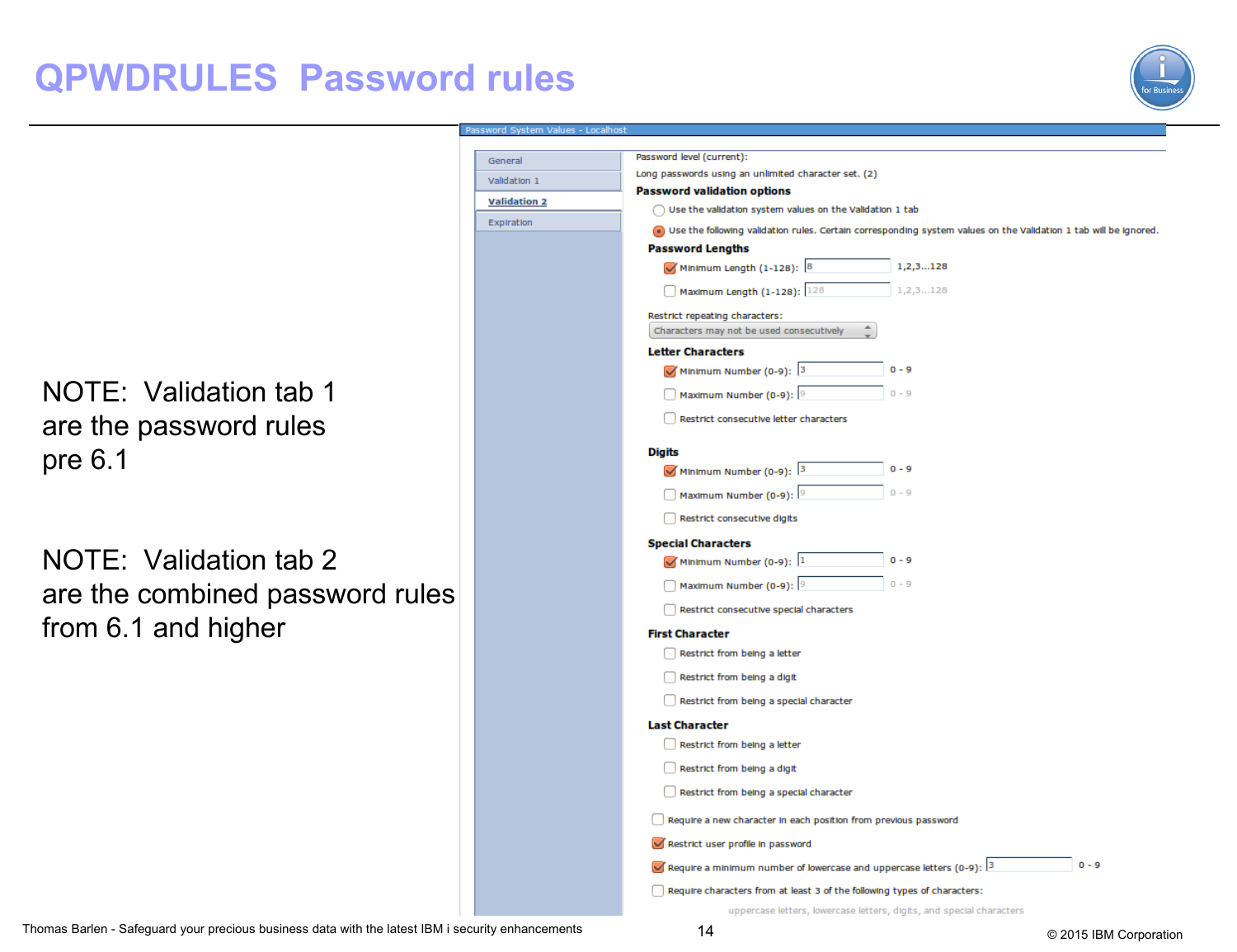

- QPWDCHGBLK System value to prevent reuse of "prior" password
	- QPWDCHGDBLK, Block Password Change
		- Prevent change of password for x hours
			- \*NONE
			- $-1$  to 99 hours
			- Recommendation is 24 hours
		- Password change block not in effect if PWDEXP(\*YES) has been specified by the system administrator
		- PWDCHGBLK parameter added to the user profile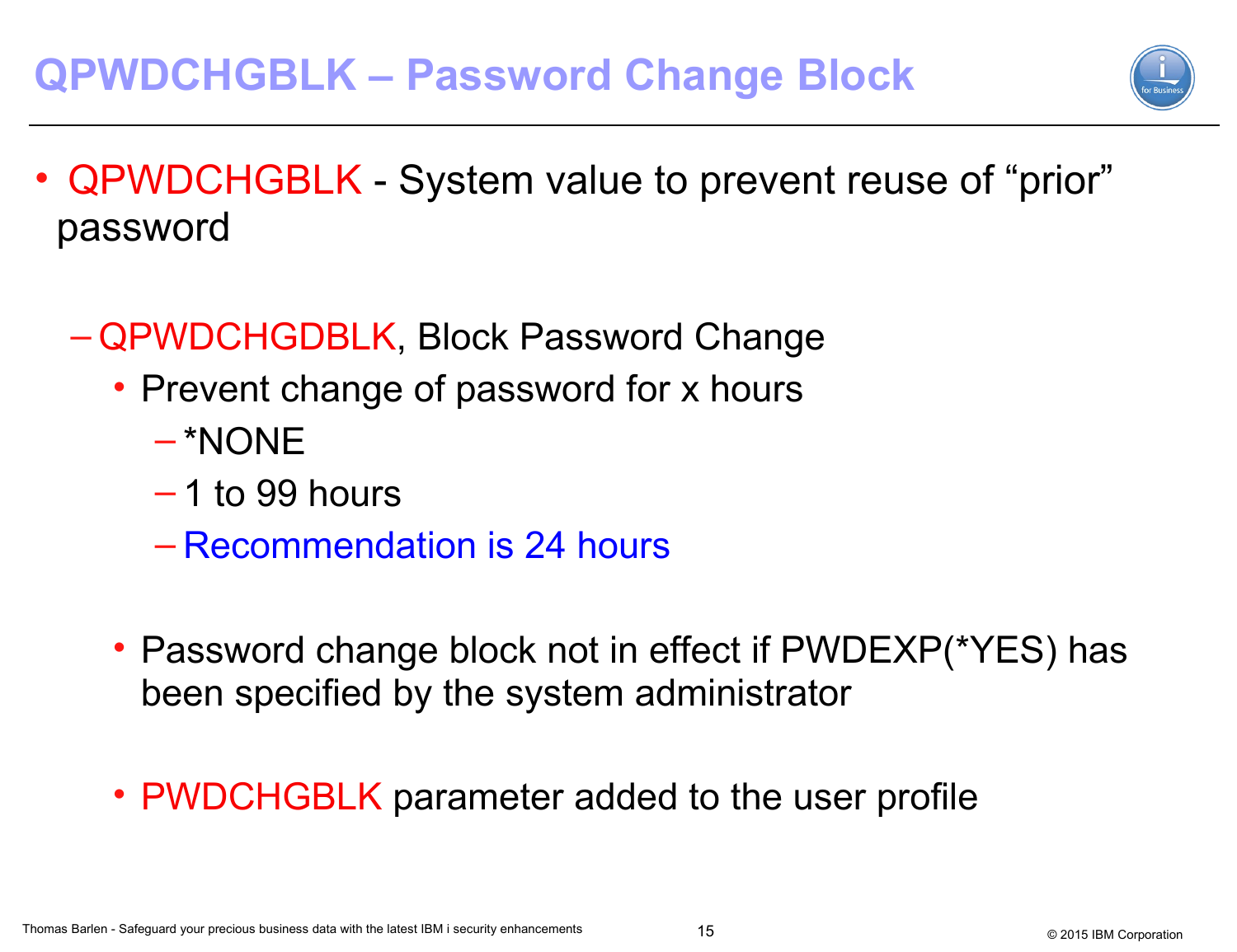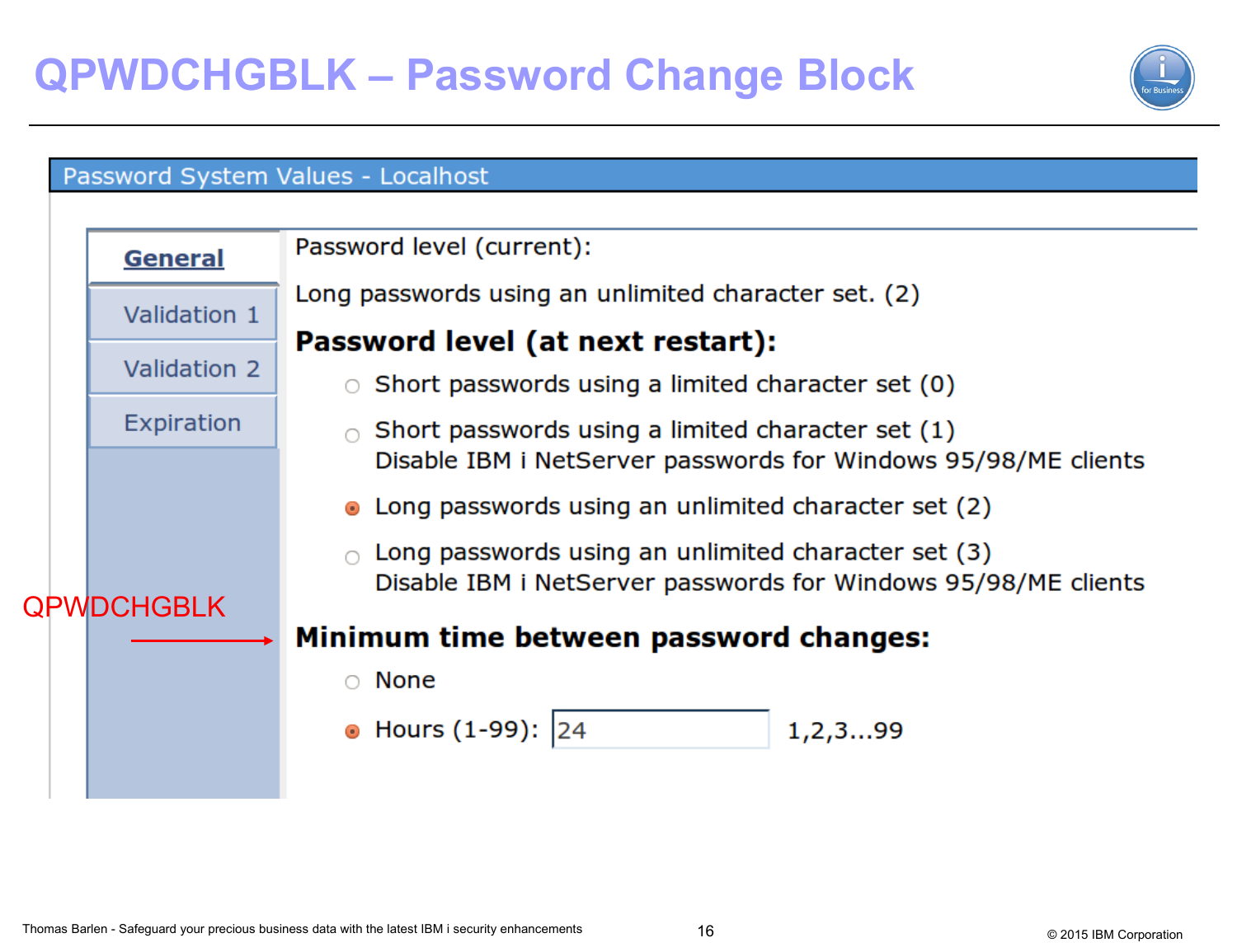

- QPWDEXPWRN Set password expiration warning interval
	- QPWDEXPWRN, Password Expiration Warning Interval
		- Warn user of expiring password
			- $-7$  is the Default
			- $-1$  to 99 days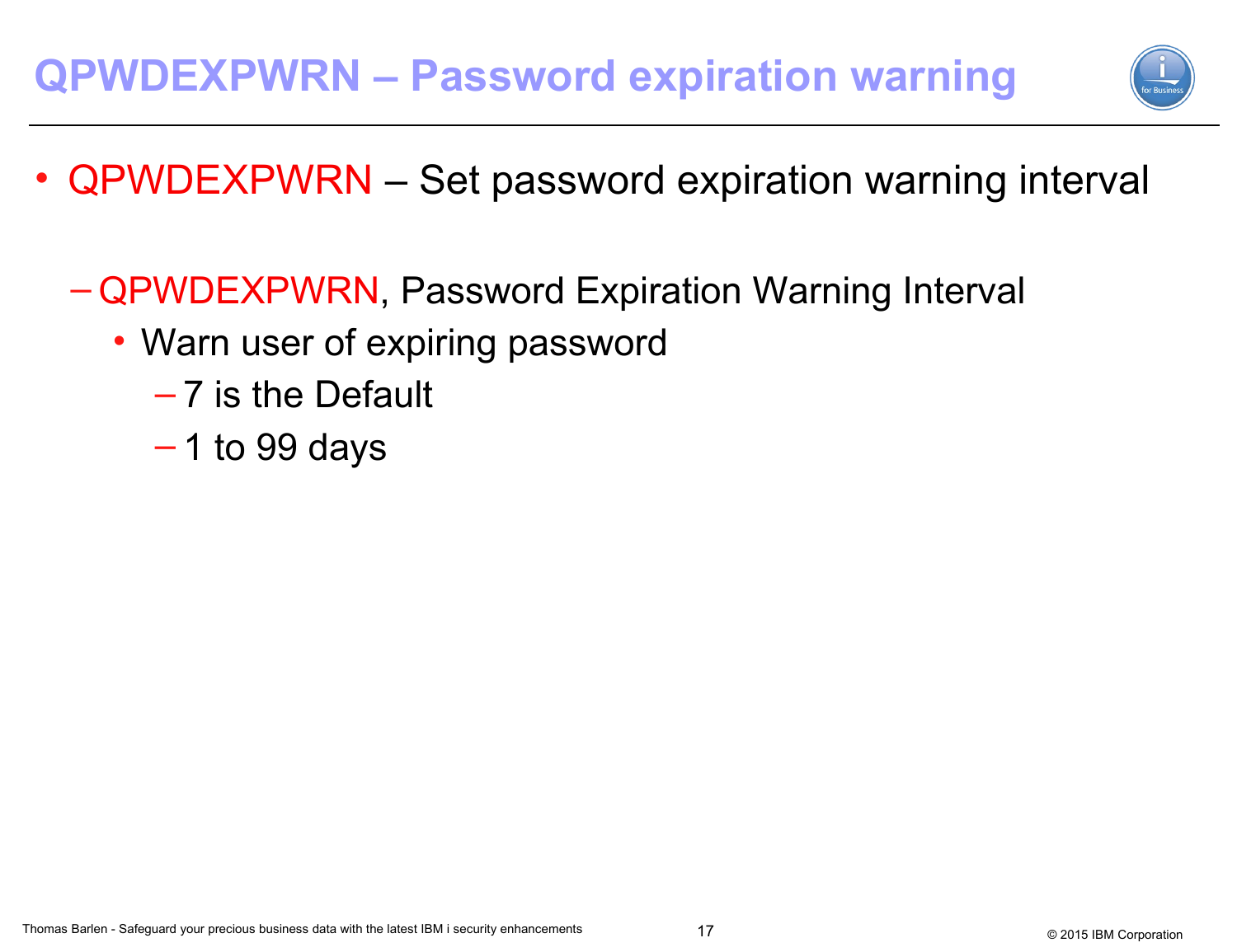

|                                        | Password System Values - Localhost                                 |
|----------------------------------------|--------------------------------------------------------------------|
| General                                | <b>Password expiration:</b>                                        |
| Validation 1                           | $\circ$ Never expire                                               |
| Validation 2                           | • Days after last change $(1-366)$ : 90<br>$1 - 366$               |
| <b>Expiration</b><br><b>QPWDEXPWRN</b> | Password expiration warning interval (1-99): $ 7 $<br>1,2,399 days |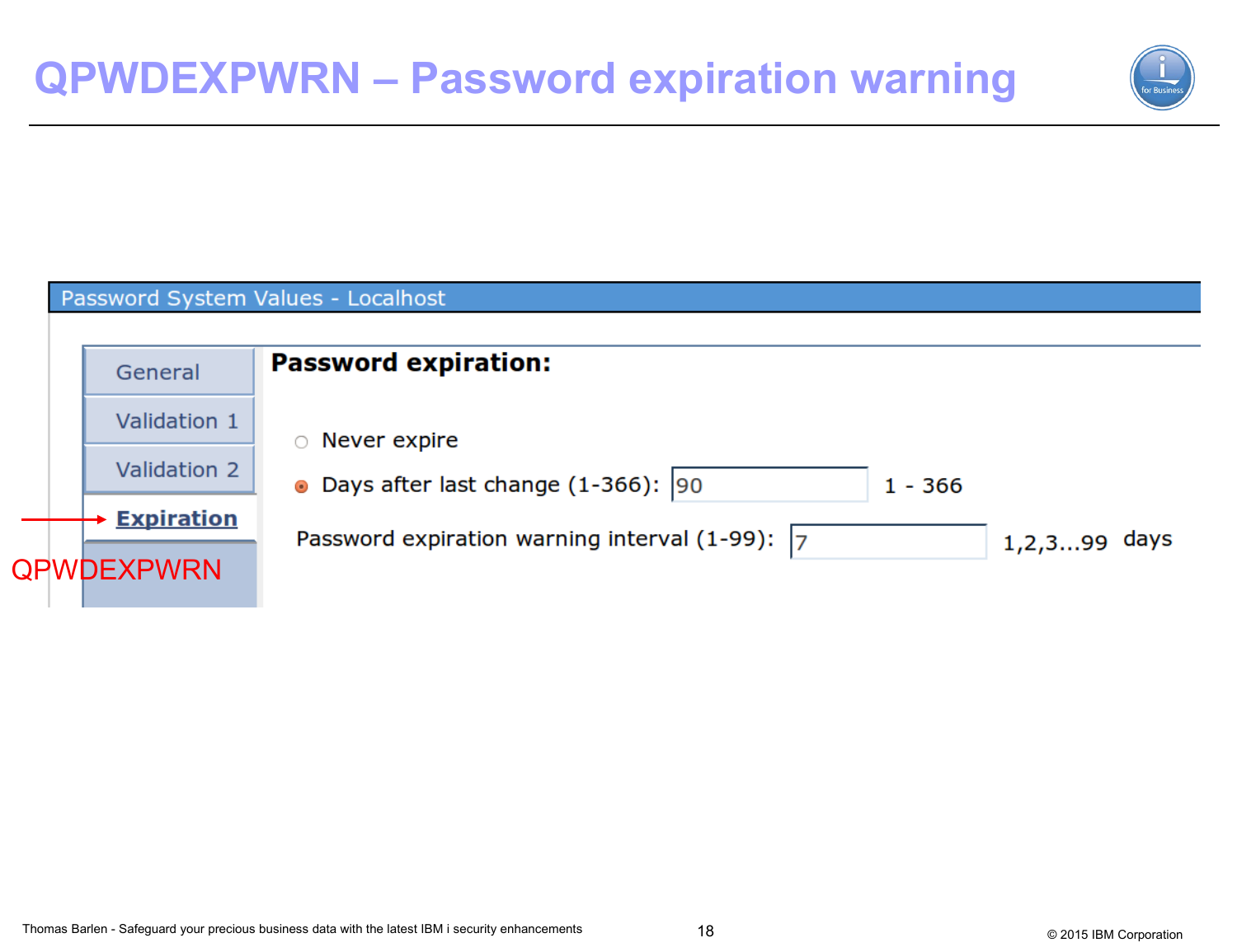### **User Profile Enhancements (6.1)**



- Additional information added to DSPUSRPRF
	- Password verifications not valid
	- Days before password expires
	- Creation Date
	- Change Date
	- Last used Date
	- Restore Date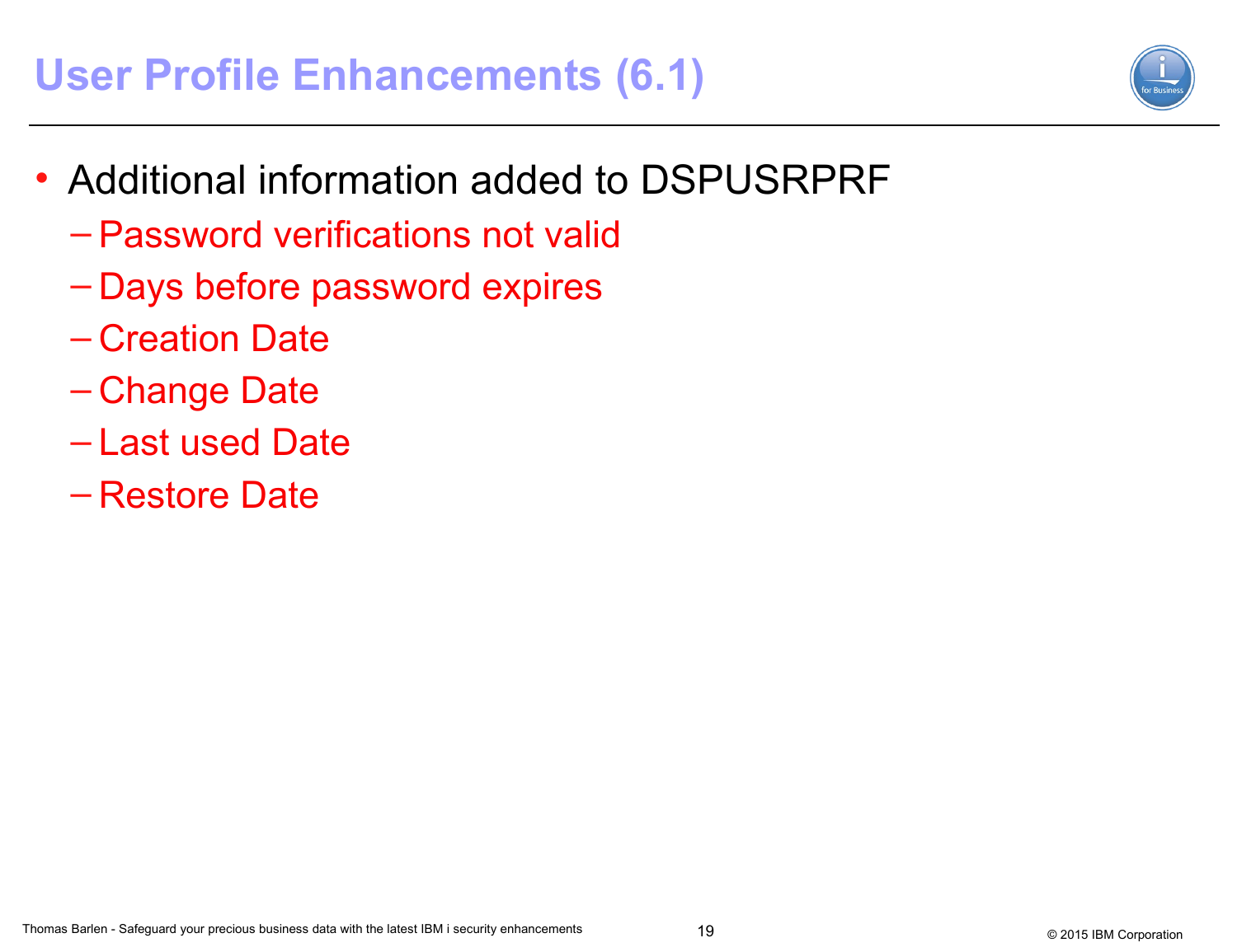#### **New User Profile Parameters – 7.1**



#### • New user profile "expiration" parameters in 7.1

#### – USREXPDATE, User Expiration Date (Date when profile is \*DISABLED)

– USREXPITV, User Expiration interval (1-366 days)

|               | $\frac{50}{2}$ Session A - [24 x 80]                                                                                                                      |                                 |                          | نکال ہے؛         |
|---------------|-----------------------------------------------------------------------------------------------------------------------------------------------------------|---------------------------------|--------------------------|------------------|
|               | File Edit View Communication Actions Window Help                                                                                                          |                                 |                          |                  |
|               | BBC HOBBC BBC<br>画                                                                                                                                        |                                 |                          |                  |
|               |                                                                                                                                                           | Create User Profile (CRIUSRPRF) |                          |                  |
|               | Type choices, press Enter.                                                                                                                                |                                 |                          |                  |
|               | Home directory HOMEDIR                                                                                                                                    |                                 | <u><b>*USRPRF</b></u>    |                  |
|               | EIM association:<br>EIM identifier                                                                                                                        | EIMASSOC                        | <b>*NOCHG</b>            |                  |
| $\rightarrow$ | Association type<br>Association action<br>Create EIM identifier<br>User expiration date USREXPDATE<br>User expiration interval USREXPITV<br>Authority AUT |                                 | <b>*NONE</b><br>*EXCLUDE |                  |
|               | F3=Exit F4=Prompt F5=Refresh F12=Cancel F13=How to use this display<br>F24=More keys                                                                      |                                 |                          | Bottom<br>05/050 |
|               | a<br>5   1902 - Session successfully started                                                                                                              |                                 |                          |                  |
|               |                                                                                                                                                           |                                 |                          |                  |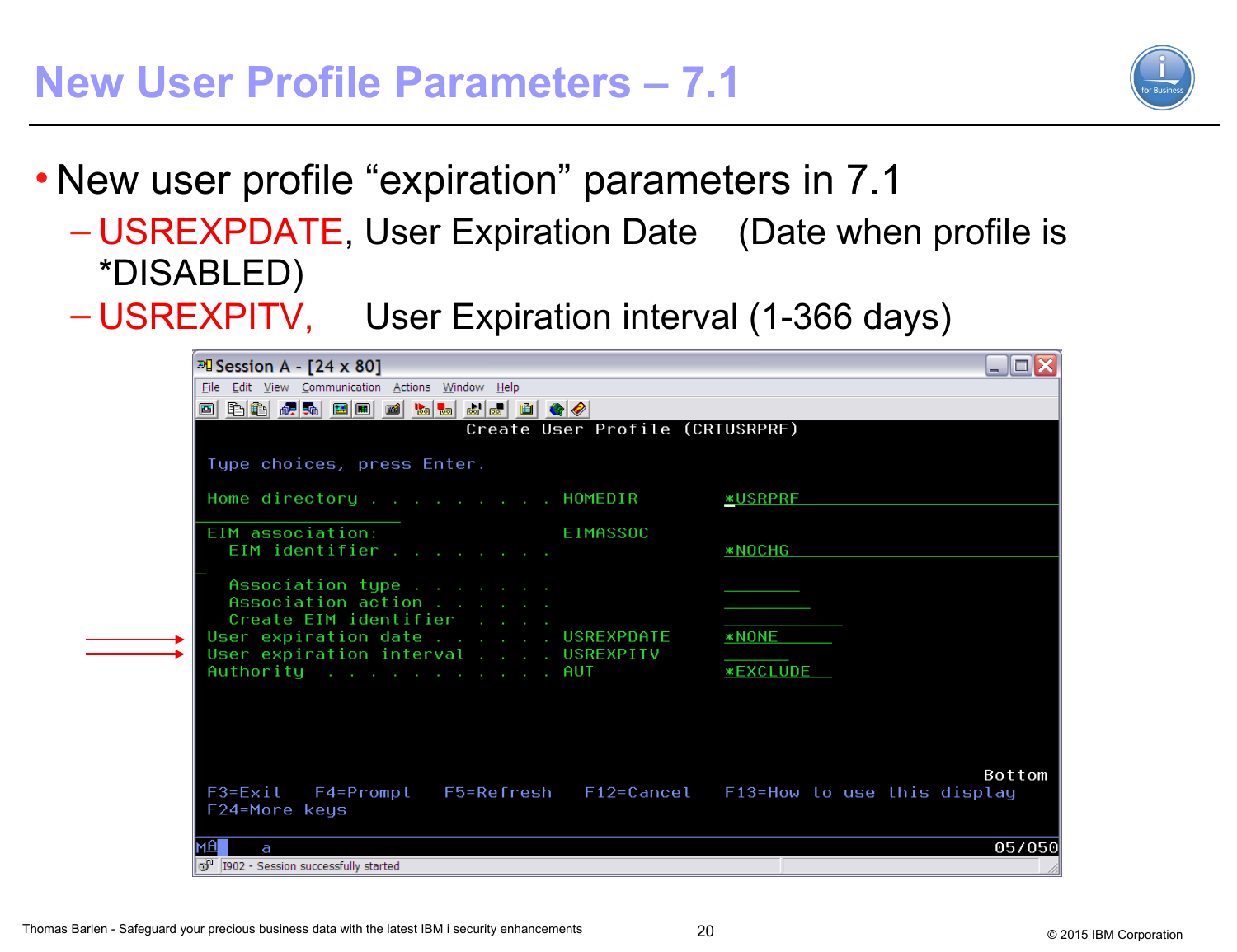

- CD entry format has been enhanced
	- CD entries are generated when command auditing is turned on
	- CHGUSRAUD USRPRF(BARLEN) AUDLVL(\*CMD)
- CDCLP field in CD entry contains new values
	- $-N =$  Command run from a command line
	- $-Y =$  Command run within a compiled CL program
	- R = Command run from an interpreted REXX procedure **New**
	- E = Command run via Command Analyzer APIs (QCMDEXC, QCAPCMD, or QCAEXEC) **New**
	- B = Command is not being run from compiled CL or interpreted REXX or through a Command Analyzer API, and is in a batch job **New**
- Requires PTFs V5R4 (SI44854), 6.1 (SI44864), and 7.1 (SI44865)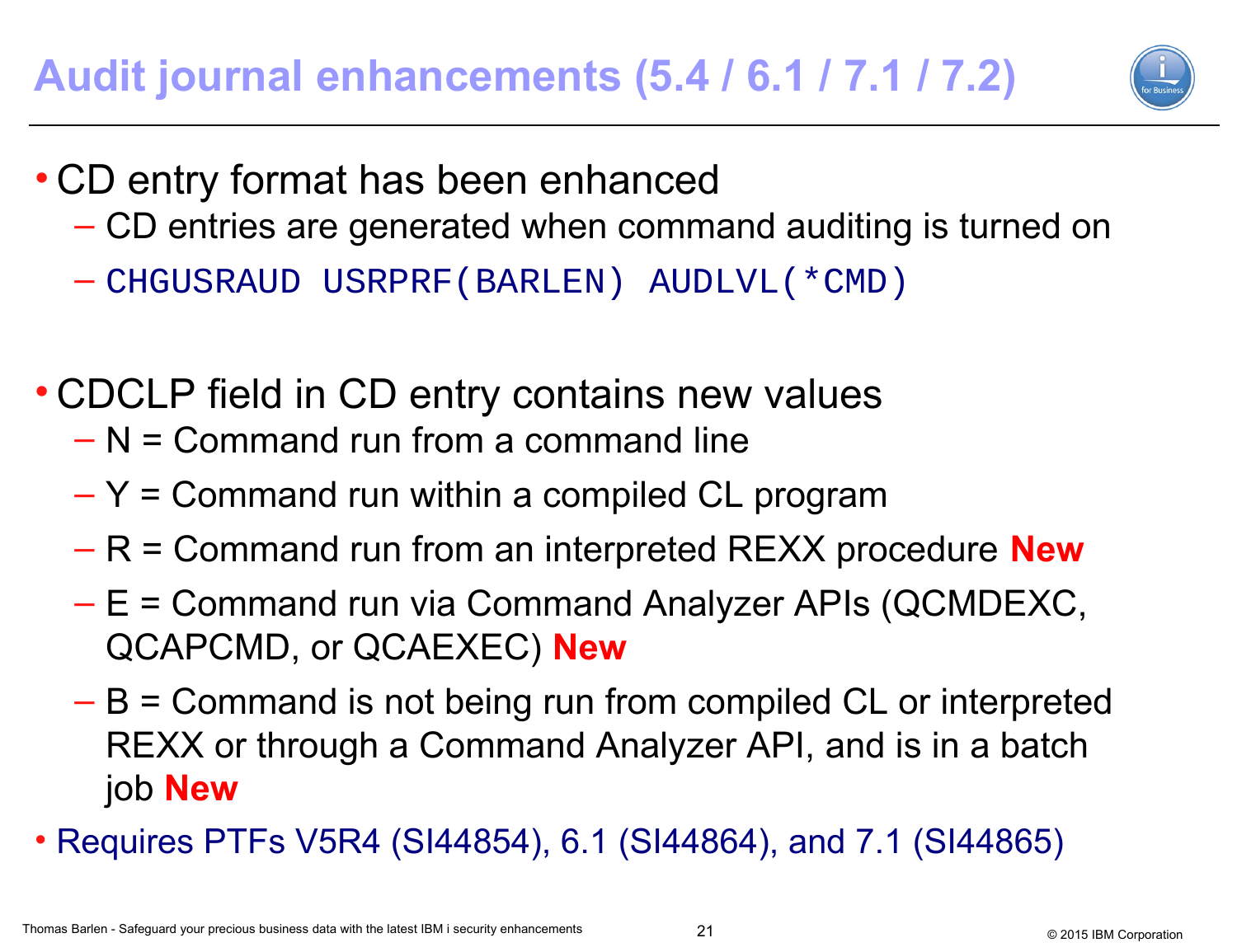

# **Agenda**

- Observations & studies
- Base IBM i security enhancements
- Database security enhancements
- Cryptographic enhancements
- Network security enhancements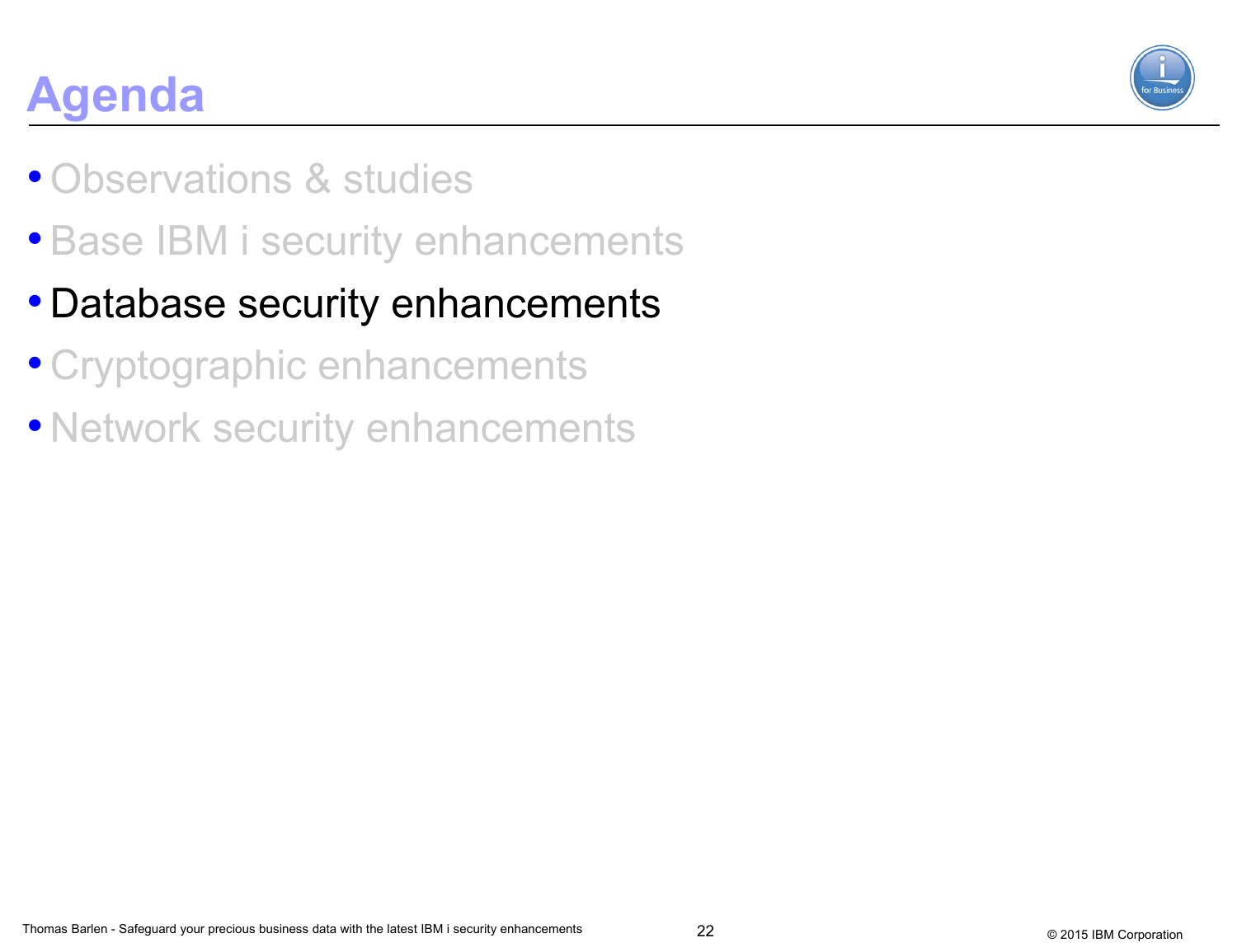### **Database Security Enhancements**



- Business data is one of the most valuable assets in a company
- Sensitive data must be properly protected
	- Access control via object permissions
	- Encryption of sensitive data
	- Monitoring of unauthorized access attempts
	- Monitoring and control of read / write access over the network
	- Classification of data
- Most protection measures have been in IBM i for many years
- DB2 for IBM i provides new functions that can be used to implement
	- More granular access controls
	- Transparent encryption of data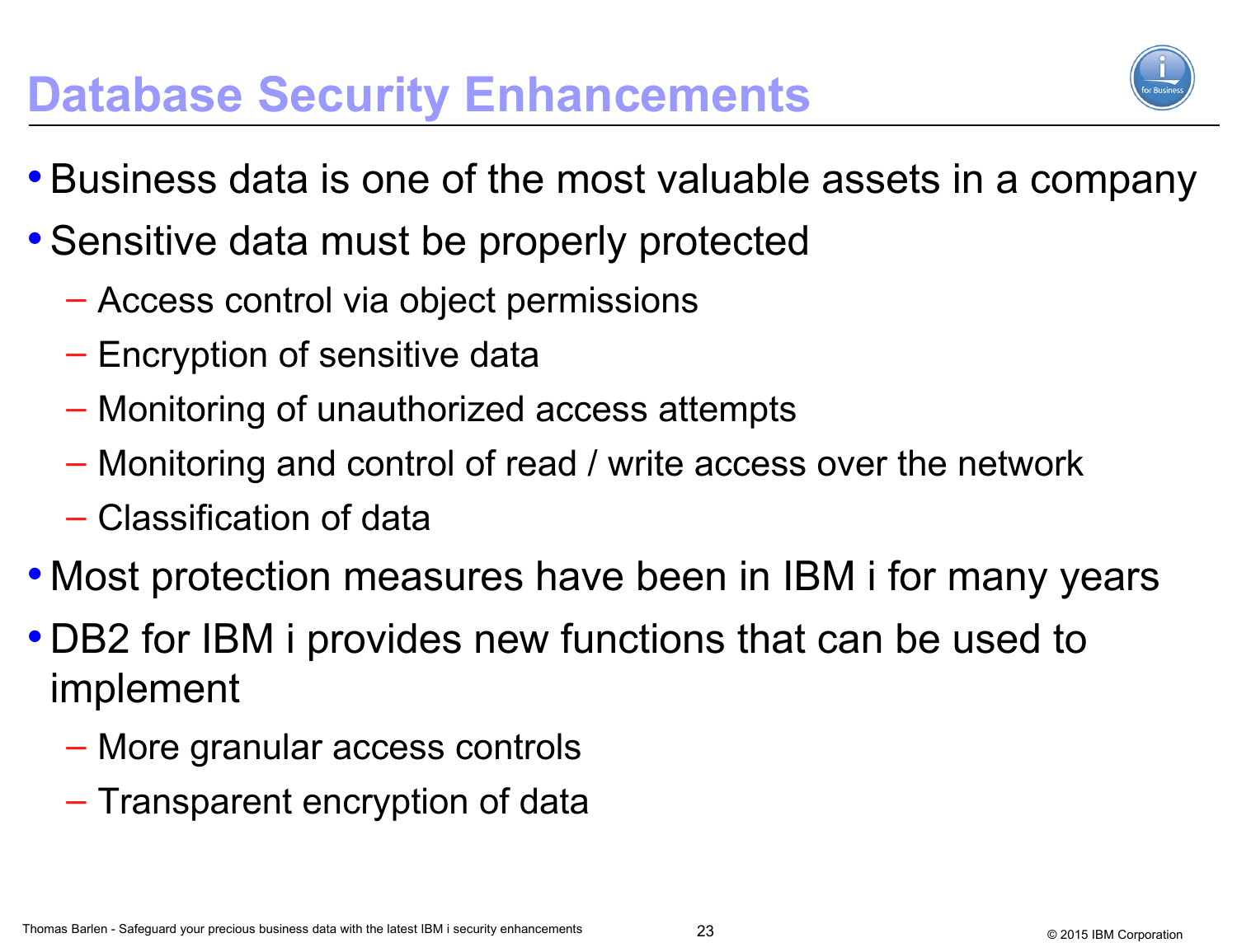

- IBM i provides several methods for encrypting data at rest
	- Common Cryptographic Architecture (CCA) APIs that use the 4765 cryptographic coprocessor
	- Cryptographic Services APIs
	- SQL encryption
- Using APIs to encrypt data within the business application requires changes to
	- Application code
	- Database column types and length
	- Interface changes for importing and exporting data
- New functions can be used to
	- Provide transparent encryption to applications
	- Data masking
	- Access control to data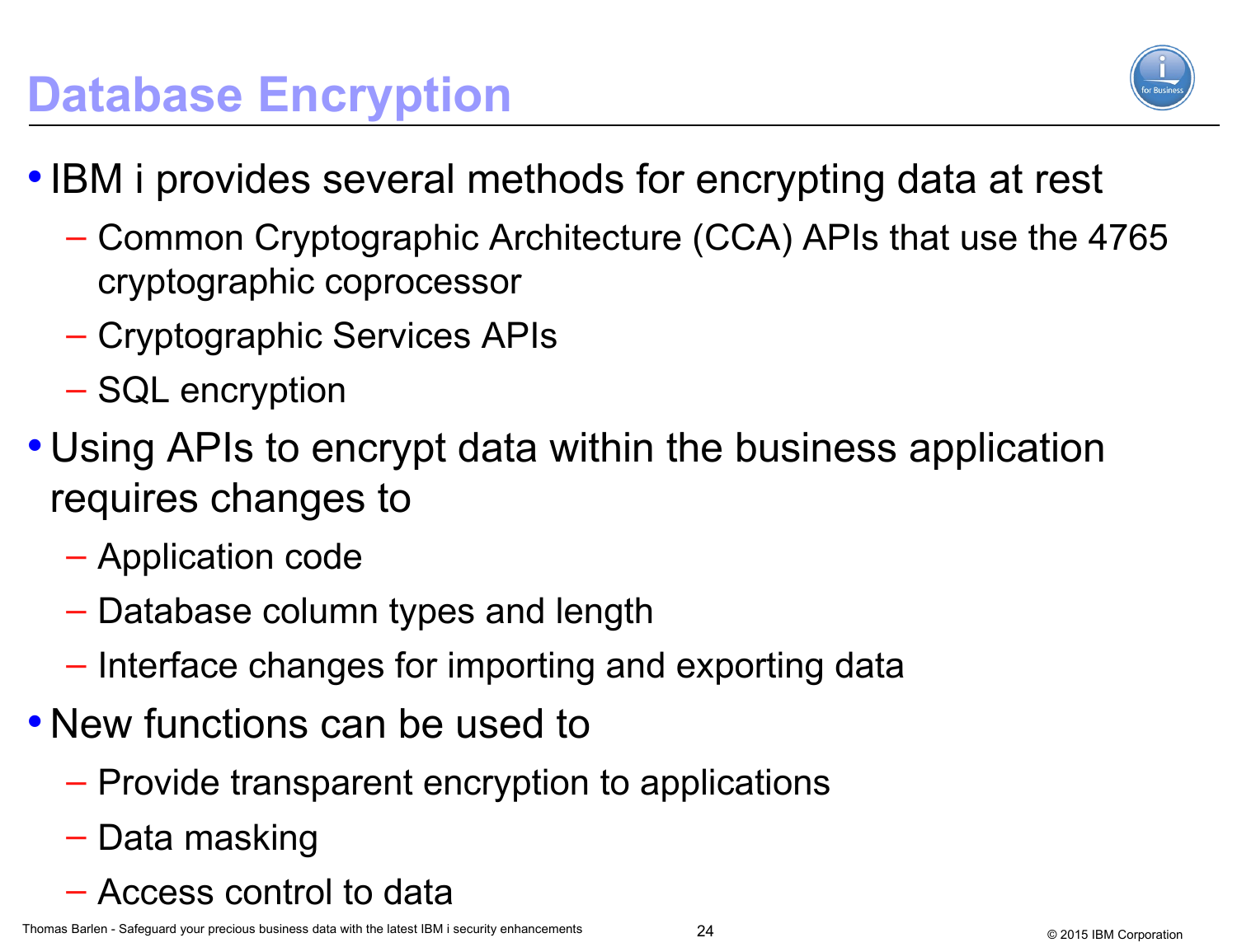

### **7.1 IBM i DB2 Field Procedures**

### **Column Level Encryption and Data Masking Enablement**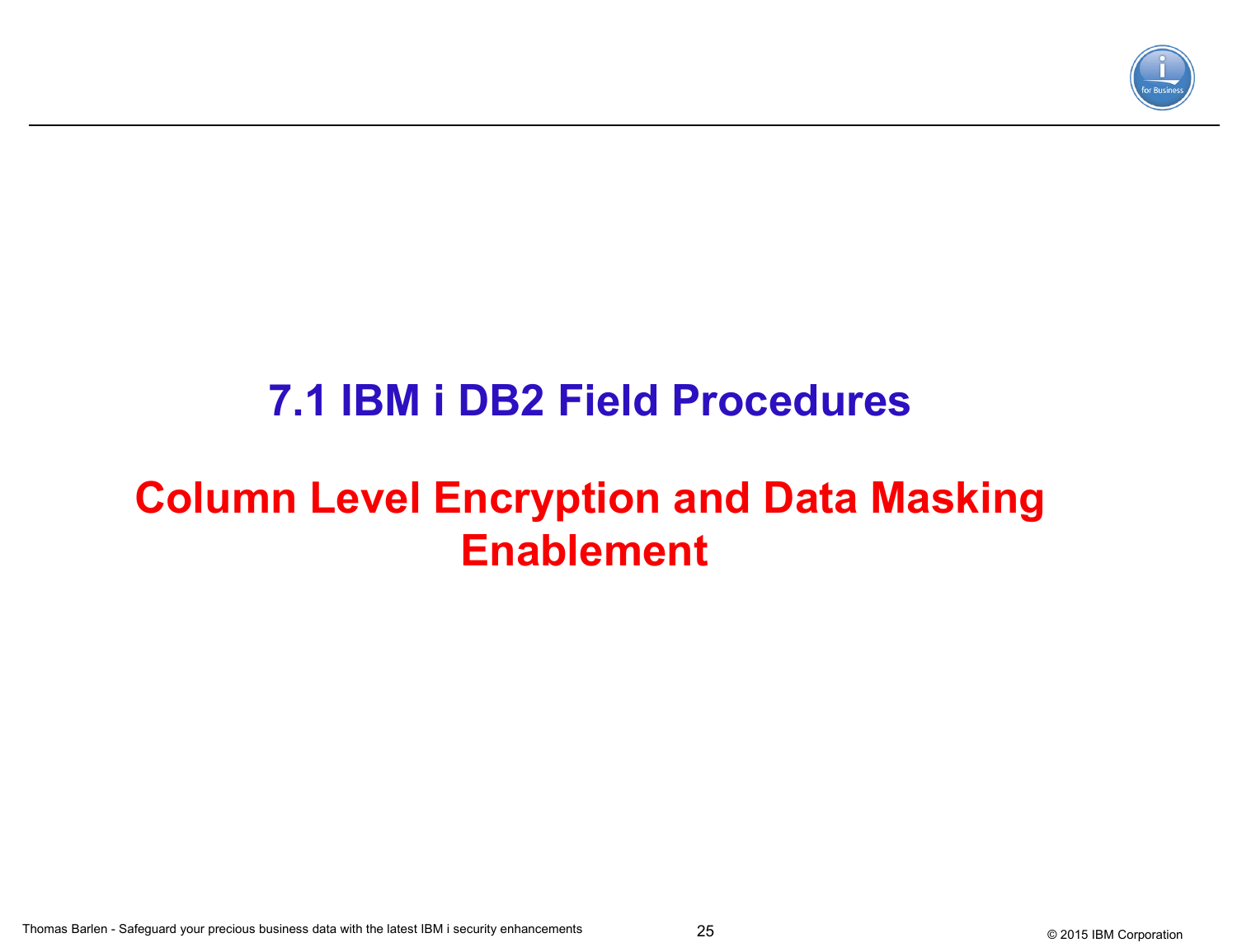

### • **DB2 Column Level (field) exit support**

- Exit program (Field Procedure) called on insert/update/read of a column
- Similar to "Triggers" but additional support to enable encryption
- Exit added via SQL Alter Table
	- One exit per column

### • **Enables Column Level Encryption**

- Encrypt/Decrypt data in a DB2 column
	- No need to change column attributes like field length or data type
- Encryption Key management must be implemented by the Exit Program (Field Procedure)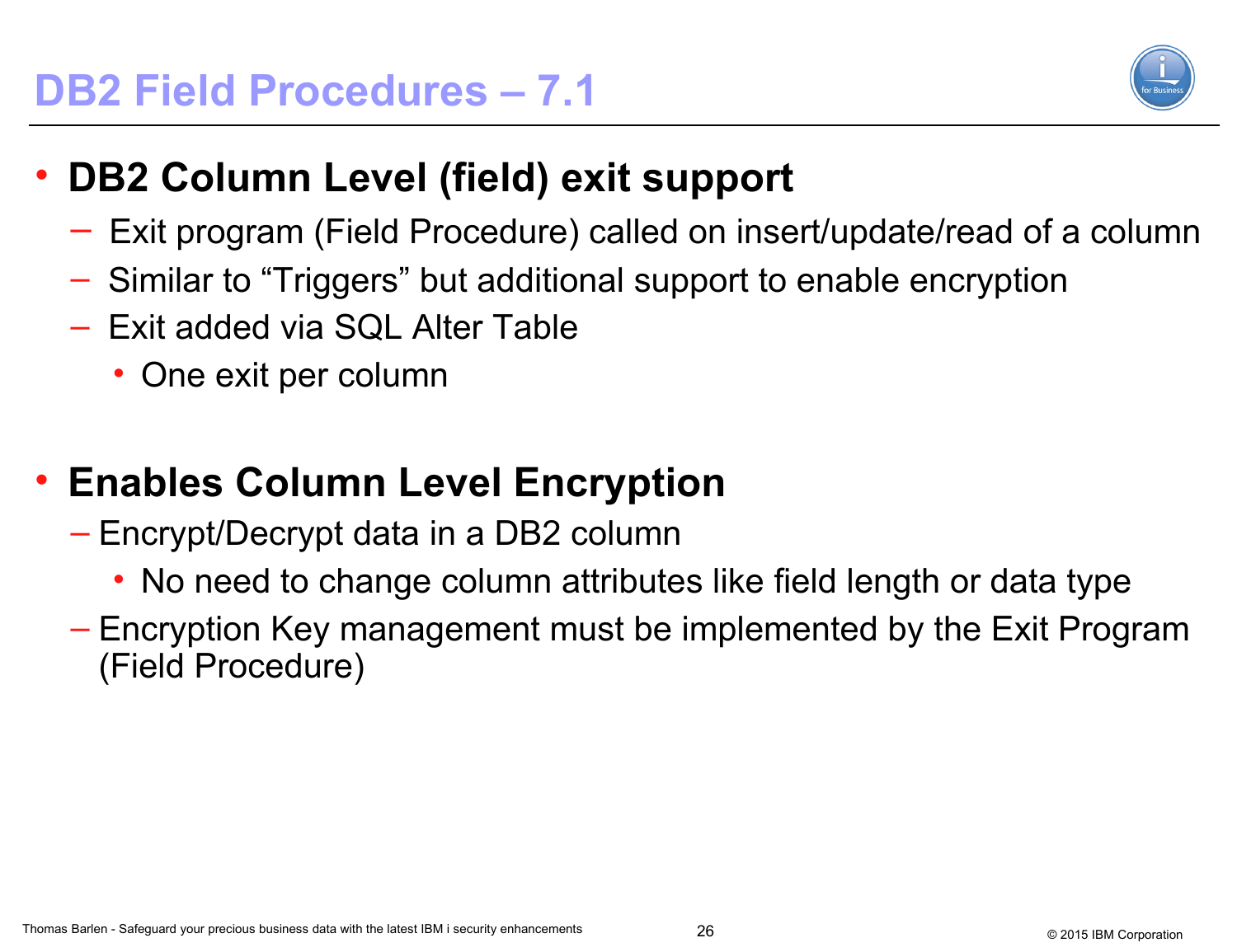

#### • **Data Masking support**

- Depending on FieldProc controls, data can be masked during decoding
- Example: User might just see last 4 digits of credit card PAN PAN: \*\*\*\* \*\*\*\* \*\*\*\* 1233
- Special considerations when updating or inserting rows
	- Special return code specified in sqlstate parameter Field Encoding function

### • **Field Procedure is a user written program**

- Business partner solutions are available as well
- Example: Patrick Townsend, Linoma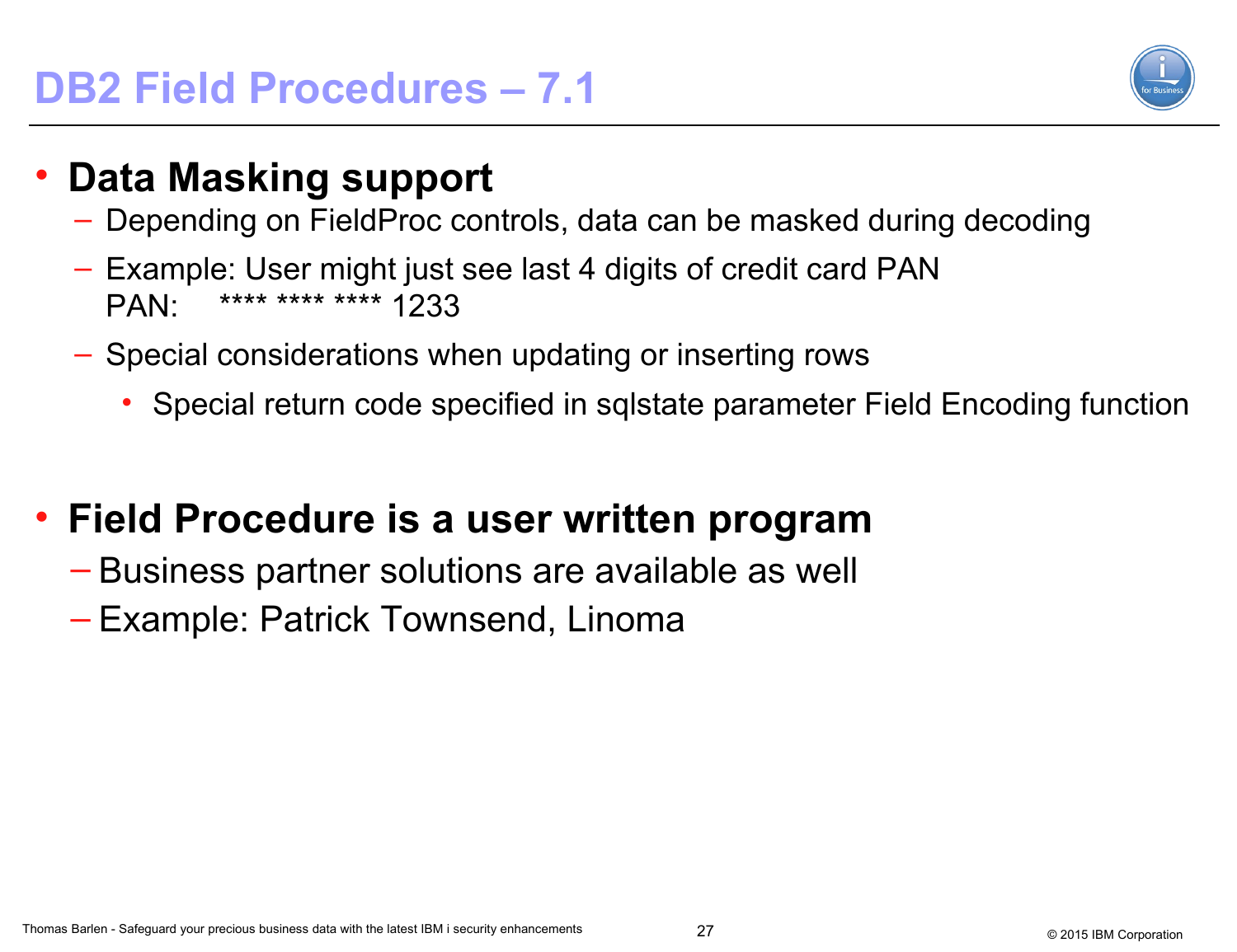

### • **Additional Security Checks within the Field Procedure**

- To make the support meaningful, additional security checks should be implemented by the exit
	- Is the user listed on the Authorization list (\*AUTL)?
	- If so, decrypt the SS# (data), otherwise return '------------' or '000000000'

#### • **DB2 handles all length and data type issues**

- I/O buffer doesn't change but encrypted data length and data type can change
	- I/O buffer for SS# is 9 and type character
	- Result of encryption is, for example, length 16 and data type binary
		- Managed by DB2 internally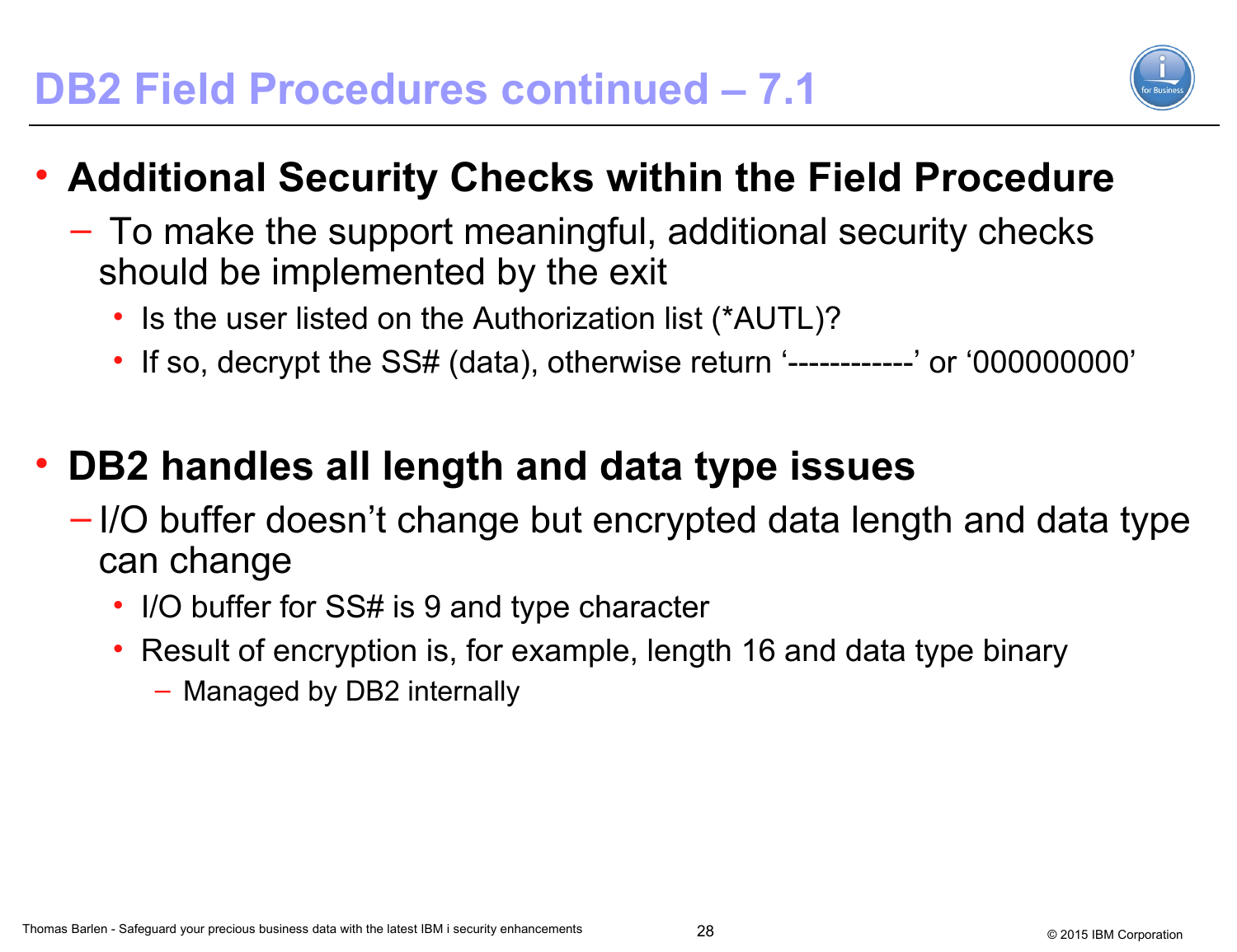

# **Row and Column Access Control**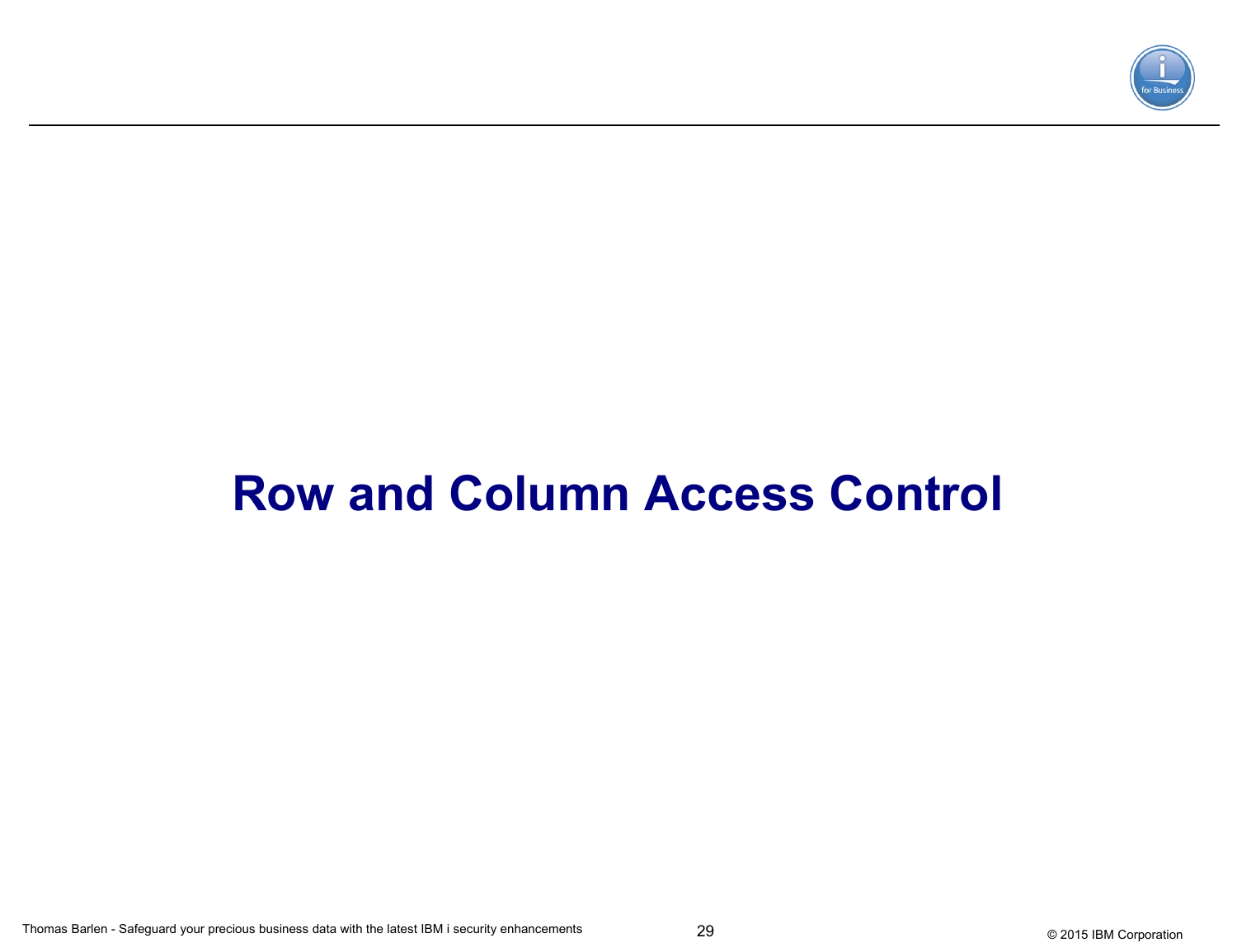# **Row and Column Access Control (RCAC) - 7.2**

- Provides more granular access control to columns or rows depending on user/group
- Implemented in DB
- Controls access for all interfaces, i.e. native SQL, ODBC, FTP, etc.
- Row access
	- Returns only rows where a user has access to
- Column access
	- Masks data that a user does not has access to
- High-level privileged users such as \*ALLOBJ users are not exempt from these rules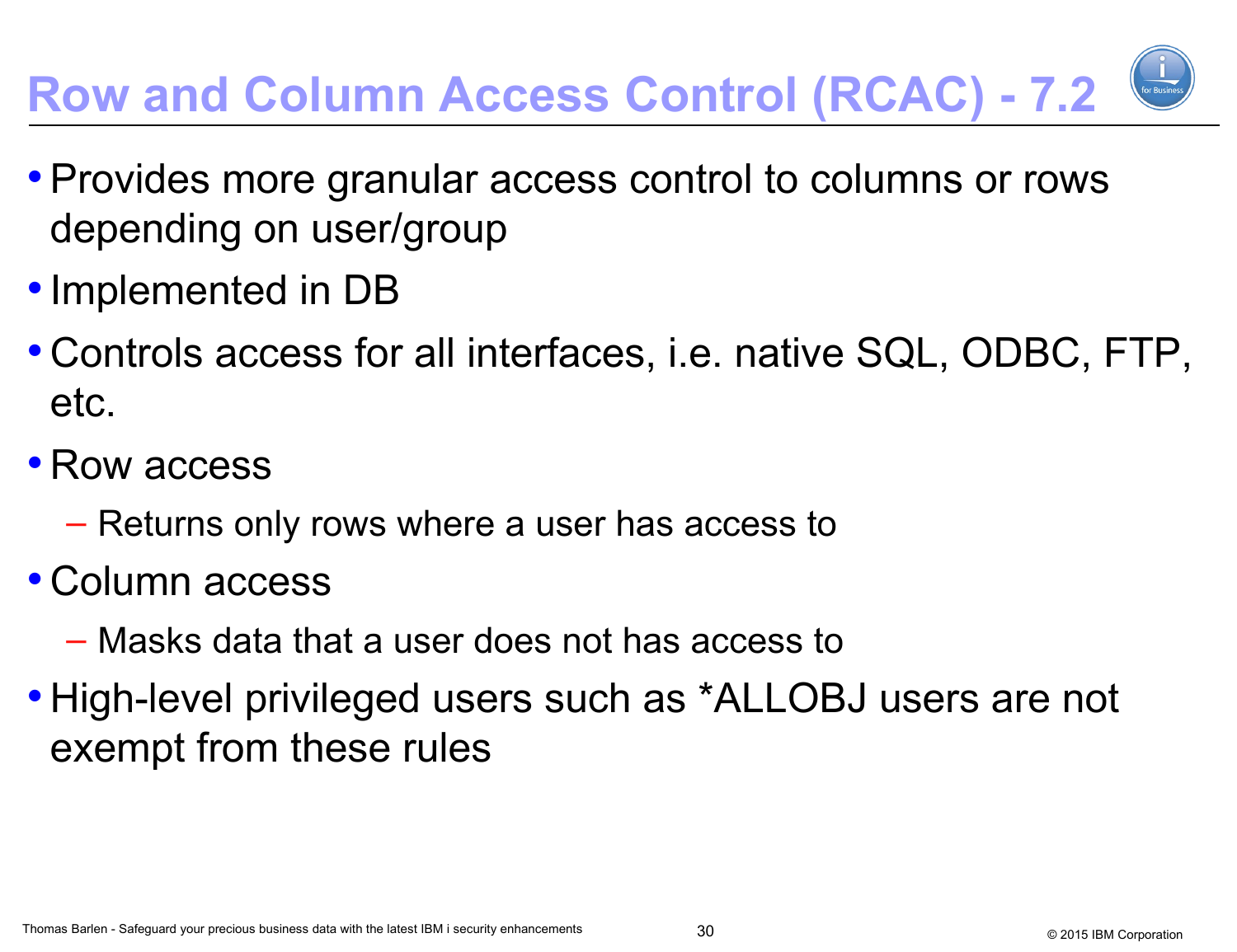

- RCAC can be used to complement the table privileges model
- Implemented via SQL commands
- Alters a table and adds access controls for rows and columns
- Enforced via database engine

| Custno | Name               | City       | Country   | Revenue   |
|--------|--------------------|------------|-----------|-----------|
| 33123  | <b>Star hotels</b> | Mainz      | <b>DE</b> | *******   |
| 44541  | Super hotels       | Athens     | <b>GR</b> | *******   |
| 45211  | <b>Bakery No 1</b> | London     | <b>GB</b> | 32223.33  |
| 66541  | Golden Pub         | Manchester | <b>GB</b> | 787611.32 |
| 76112  | <b>BBQ</b> Joint   | Raleigh    | <b>US</b> | *******   |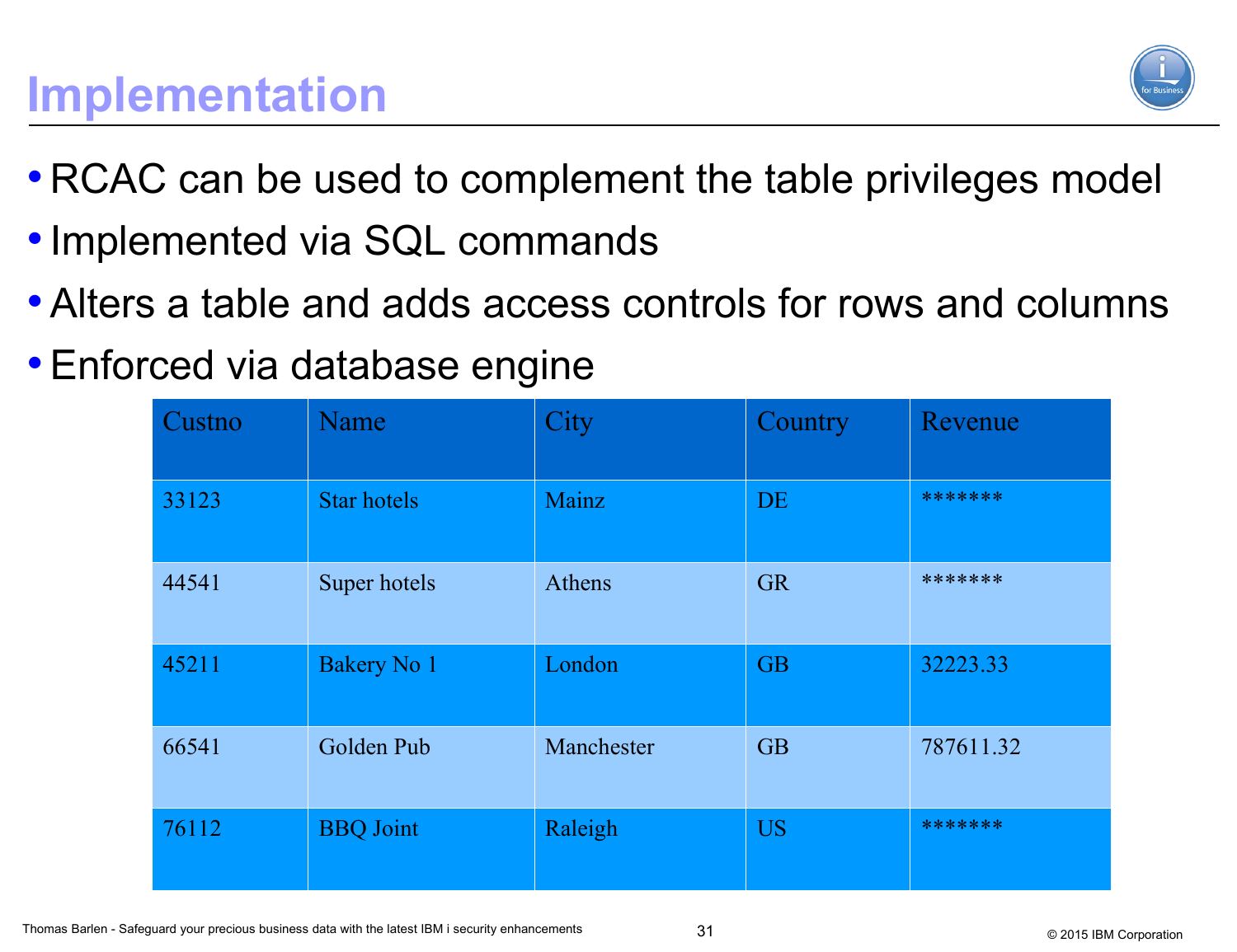

• Limit access to rows based on accessing user or group membership

```
CREATE PERMISSION SALARY_ROW_ACCESS ON EMPLOYEE
   FOR ROWS WHERE VERIFY GROUP FOR USER(SESSION USER,
         'MGR', 'ACCGRP') = 1 ENFORCED FOR ALL ACCESS
    ENABLE;
COMMIT;
ALTER TABLE EMPLOYEE
ACTIVATE ROW ACCESS CONTROL;
COMMIT;
```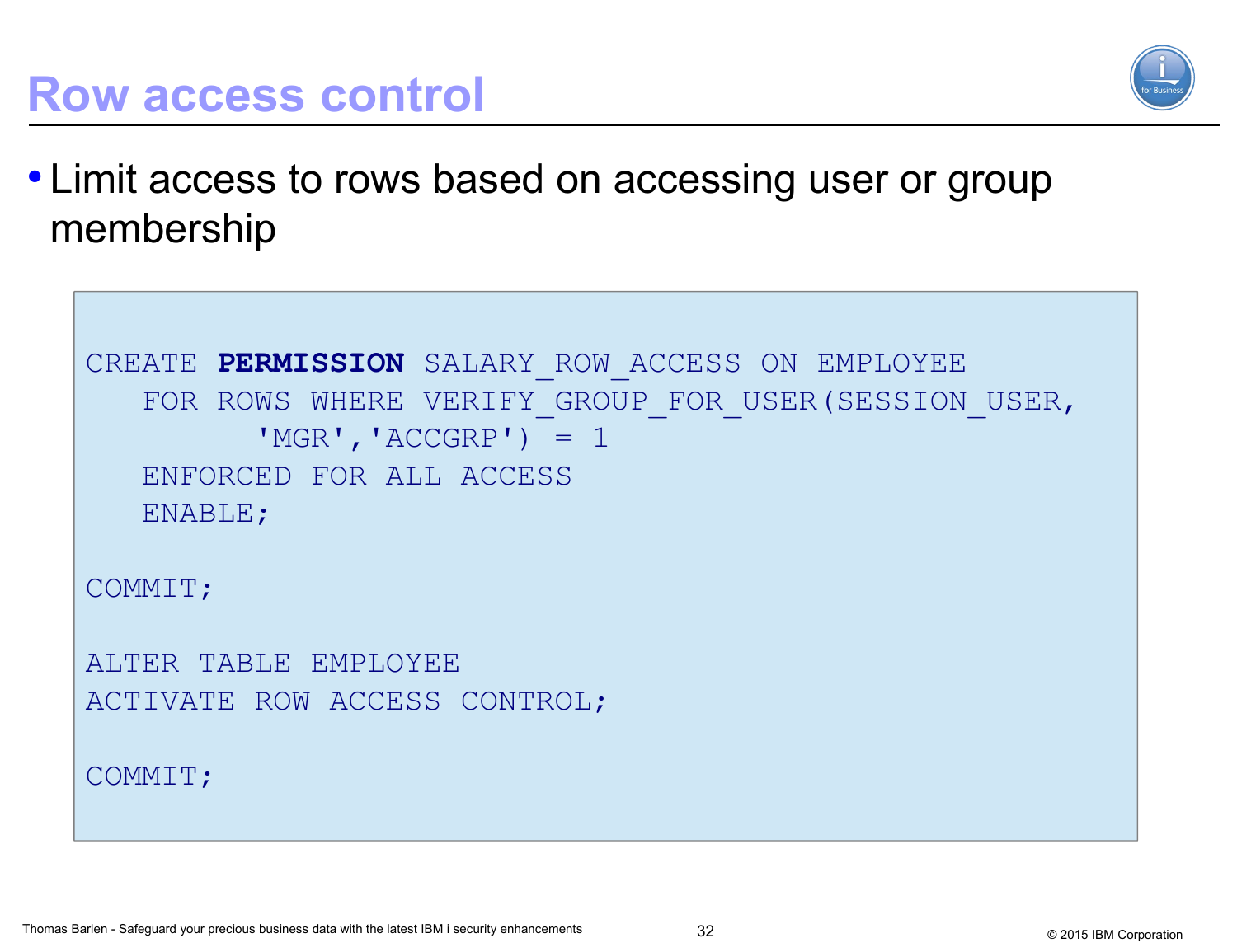

• Mask column values for users who do not have access

```
CREATE MASK SSN_MASK ON EMPLOYEE
    FOR COLUMN SSN RETURN
       CASE
       WHEN (VERIFY GROUP FOR USER(SESSION USER, 'PAYROLL')
            = 1) THEN SSN
       WHEN (VERIFY GROUP FOR USER(SESSION USER, 'MGR') = 1)
             THEN 'XXX-XX-' || SUBSTR(SSN,8,4)
          ELSE NULL
       END
    ENABLE;
COMMIT;
ALTER TABLE EMPLOYEE
    ACTIVATE COLUMN ACCESS CONTROL;
COMMIT;
```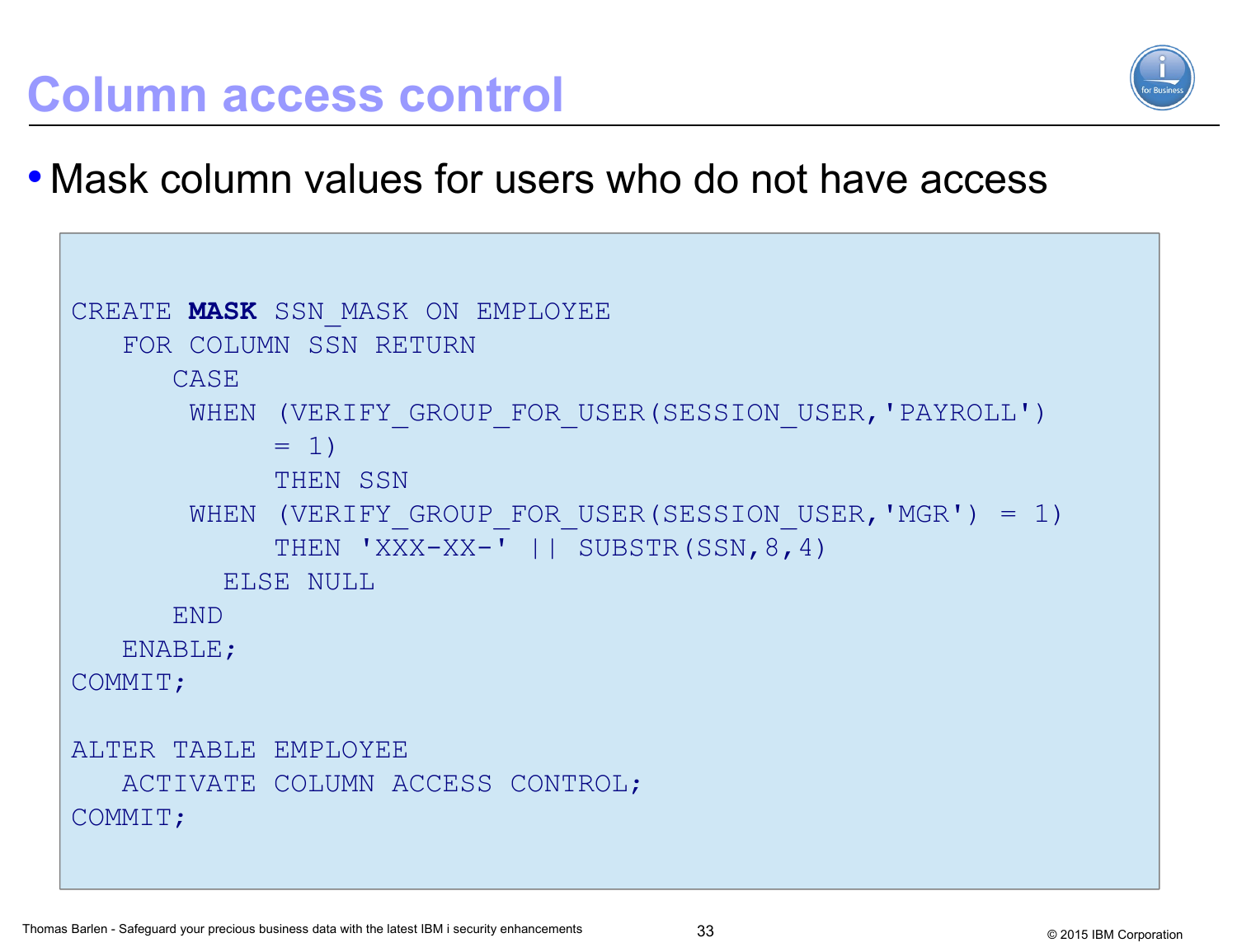

# **Agenda**

- Observations & studies
- Base IBM i security enhancements
- Database security enhancements
- Cryptographic enhancements
- Network security enhancements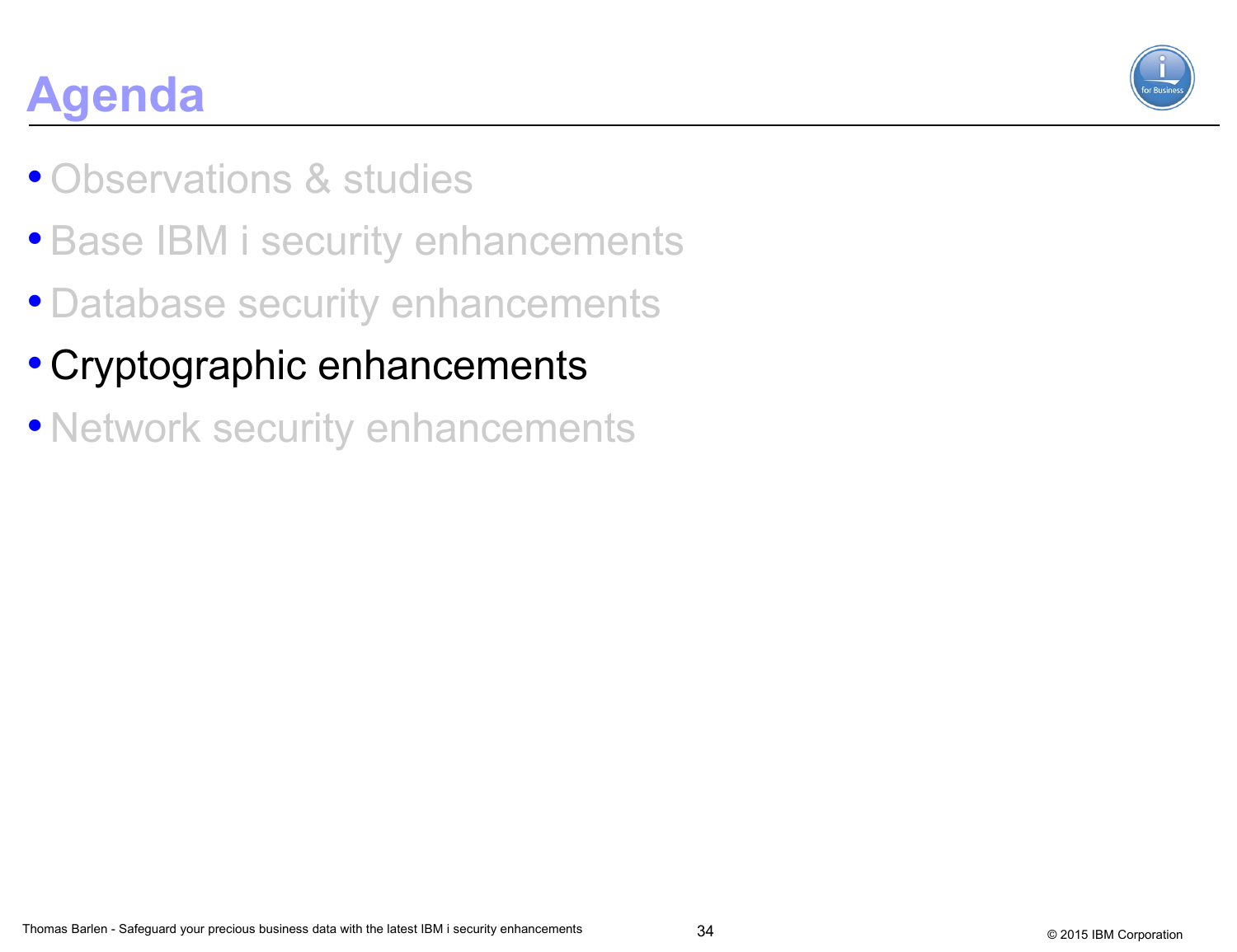

### IBM i **Software** Based Encryption

### **Encrypted ASP – Whole Disk Encryption**

**OS Option 45 (priced option)**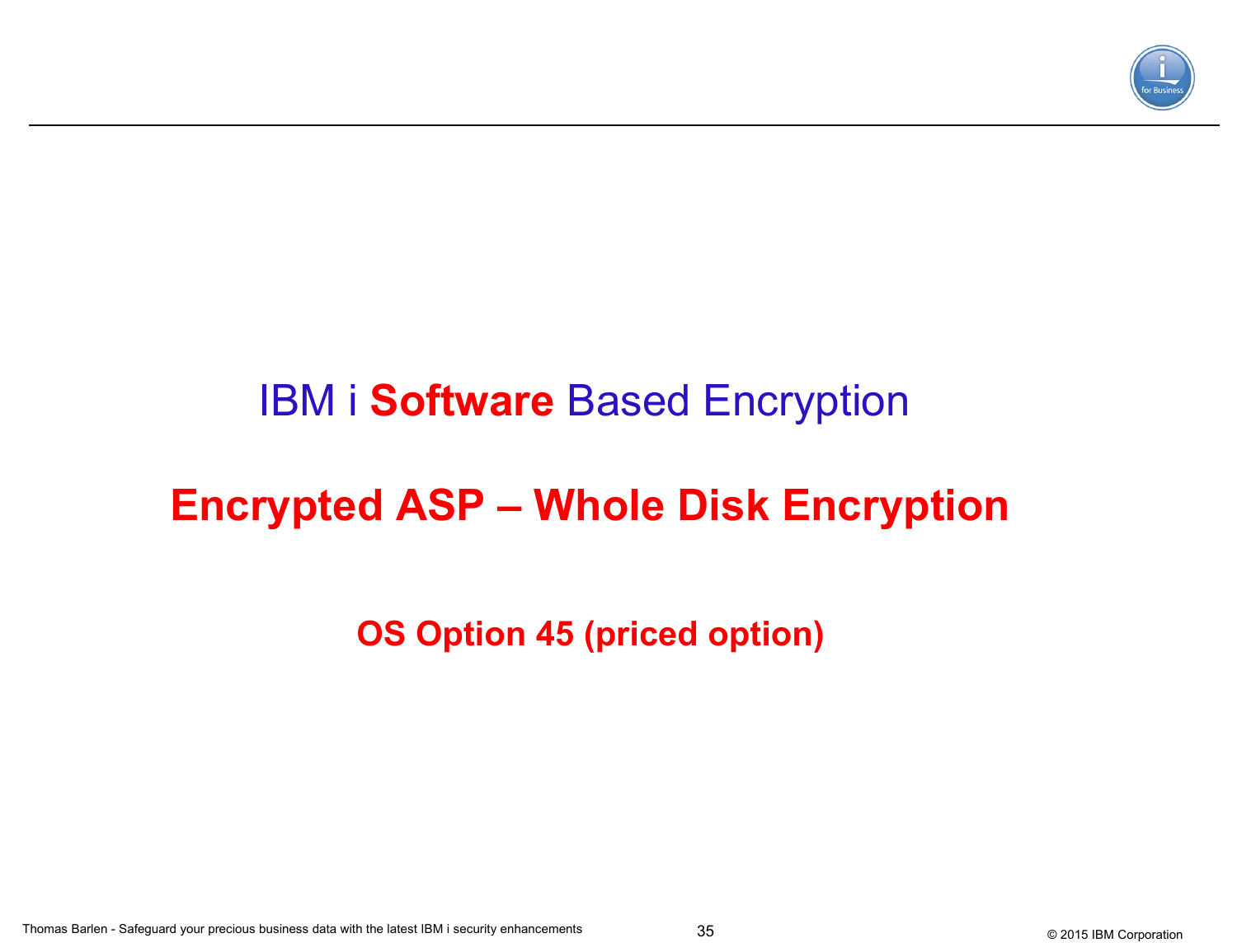### **Encryption of Data at Rest on disk (6.1)**

- Meet **regulatory requirements** being imposed on our customers
- Reduce or eliminate the need for application providers to encrypt data
- Provide a more secure solution to help protect data
	- Key management done by the system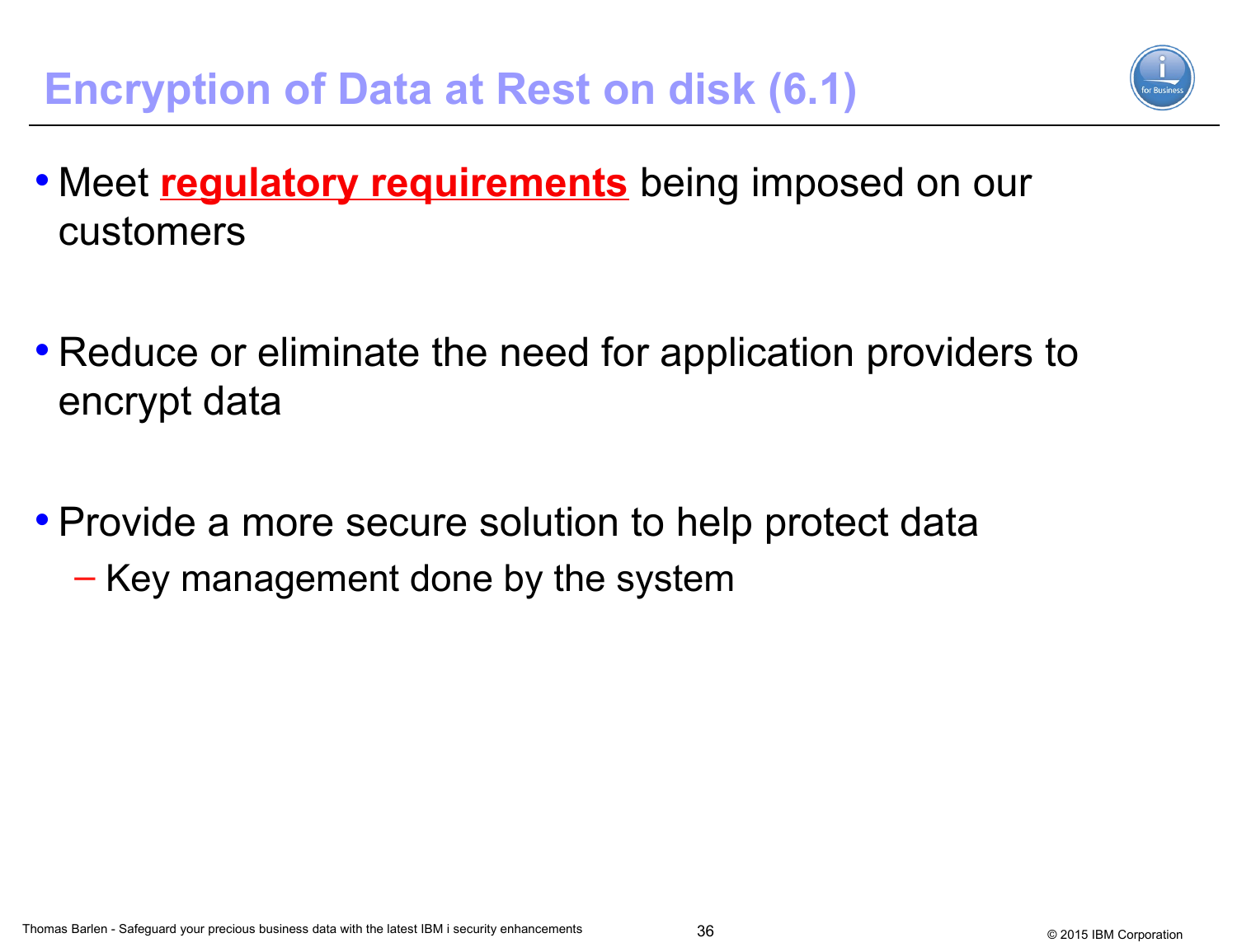

#### • **Encryption of data at rest**

- Software solution
- Both older, User ASPs, and newer, Independent ASPs are supported
- Minimal key management requirements
- **Threats addressed by disk level encryption**
	- Protection of data in flight to SAN
	- Protection of data in flight in cross-site mirroring environment
	- Data Loss
		- Loss of disk drive
		- **Return drive to vendor (drive replacement of defective drive)**
			- **Single level store on IBM i does not eliminate the need to protect individual drives**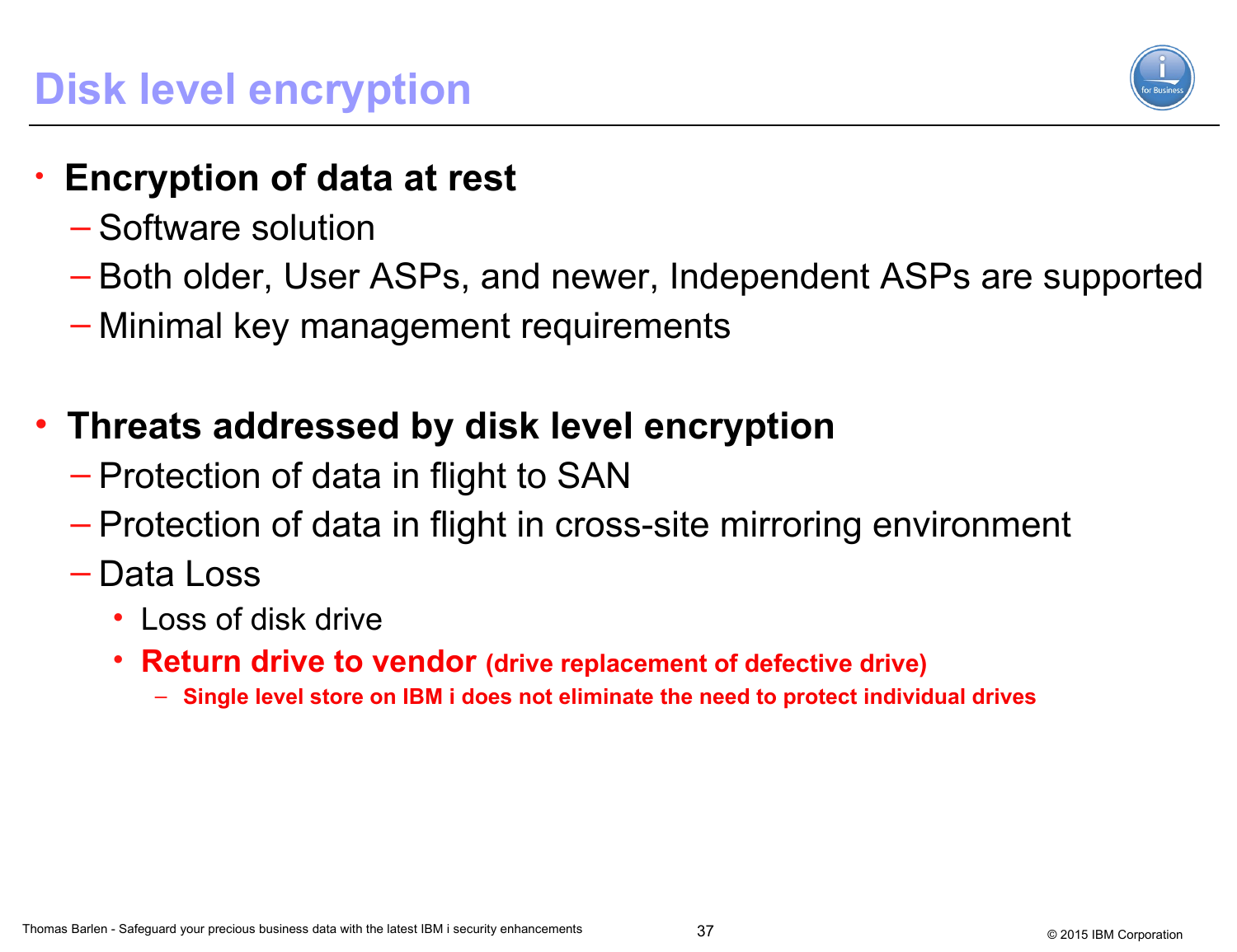

- **Provide the capability to encrypt all data residing on an ASP**
- Cryptographic keys will be stored in software but protected by "isolated" storage and master keys
	- **All data encryption keys are managed by the OS/LIC**
	- **The only key that needs to be managed by the customer is the ASP master key**

#### • **Minimal change required to an application**

– ASP level changes may be required in the application to support independent ASPs (independent of encryption)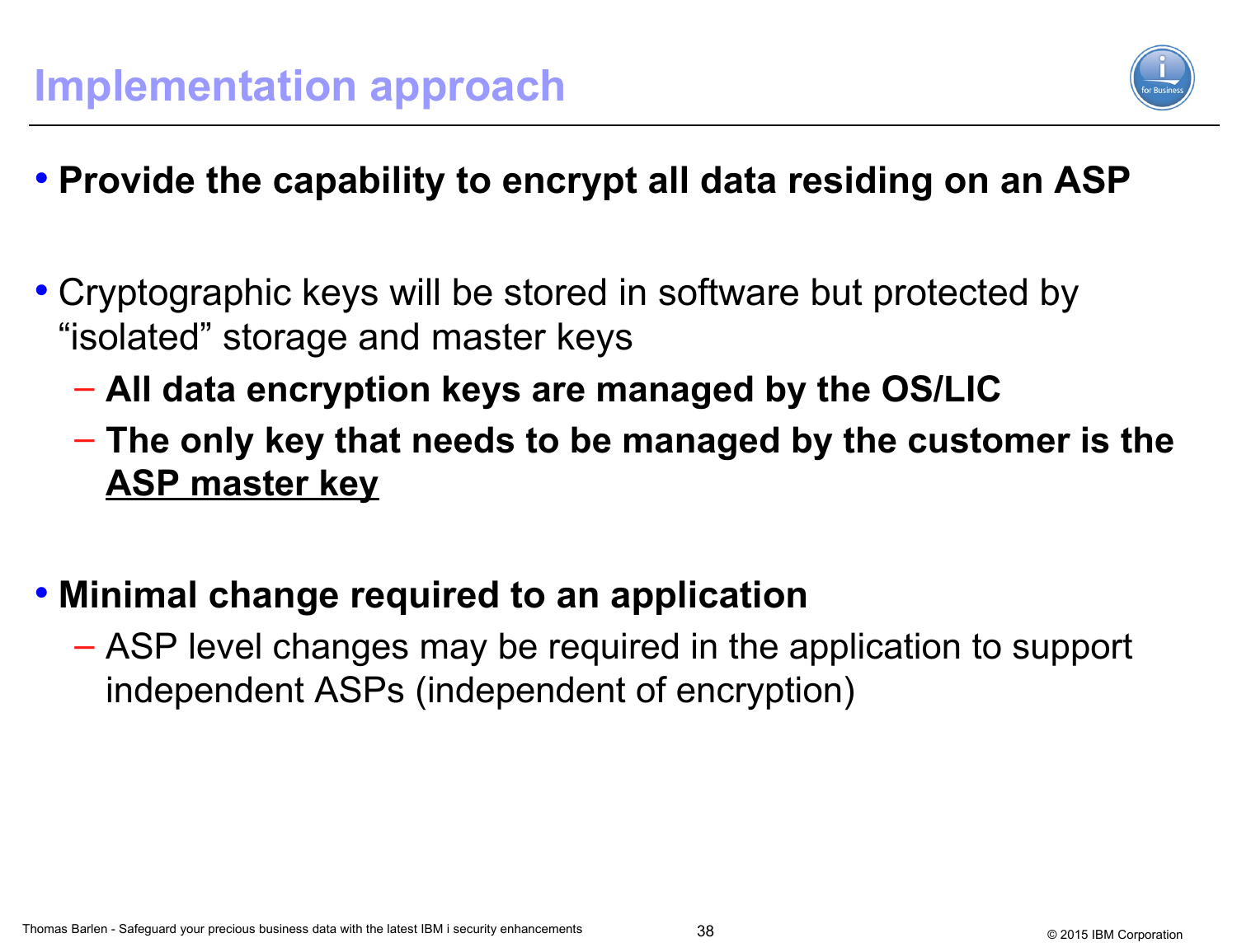#### **Create Master Key(s) via Navigator in 6.1**



#### • Navigate to Security / Cryptographic Services Key Management / Master Keys

#### Manage Master Keys

Master keys are used to encrypt other keys. You can load, set, clear or display the properties of the selected master key.

| Mater Key                                                                                                                                                                                                                                                             | <b>Type</b>                  | Current Key Verification Value           |  |  |  |
|-----------------------------------------------------------------------------------------------------------------------------------------------------------------------------------------------------------------------------------------------------------------------|------------------------------|------------------------------------------|--|--|--|
| $\Rightarrow$<br>No filter applied                                                                                                                                                                                                                                    | <b>NOT SET</b>               | х                                        |  |  |  |
| 2                                                                                                                                                                                                                                                                     | Not set                      |                                          |  |  |  |
| 3                                                                                                                                                                                                                                                                     | Not set                      |                                          |  |  |  |
| 4                                                                                                                                                                                                                                                                     | Not set                      |                                          |  |  |  |
| 5                                                                                                                                                                                                                                                                     | Set                          | 21CFDCFB2EAB40F9FF214DEF45349DDBF67EC6FE |  |  |  |
| 6                                                                                                                                                                                                                                                                     | Set                          | 052AA5DC2749D3D04BE8F3825194758EF1EFBBB2 |  |  |  |
| 7                                                                                                                                                                                                                                                                     | Not set                      |                                          |  |  |  |
| 8                                                                                                                                                                                                                                                                     | Not set                      |                                          |  |  |  |
| <b>SAVRST</b>                                                                                                                                                                                                                                                         | Set                          | DD196A2A5466037C4FE67EC17CA38D152646EEAE |  |  |  |
| <b>ASP</b>                                                                                                                                                                                                                                                            | Set                          | DD196A2A5466037C4FE67EC17CA38D152646EEAE |  |  |  |
| 1 - 10 of 10 items                                                                                                                                                                                                                                                    | 5   10   25   50   100   All | $\mathbb{H}$                             |  |  |  |
| <b>SAVRST</b>                                                                                                                                                                                                                                                         | Default                      | 16C1D3E3C073E77DB28F33E81EC165313318CE54 |  |  |  |
| NOTE: The SAVRST Master Key is not yet set in the example above. A default key is in place to provide minimal protection until you<br>set your key. This means that the master keys are not "in the clear" on your SAVSYS tape, but any IBM i system can decrypt them |                              |                                          |  |  |  |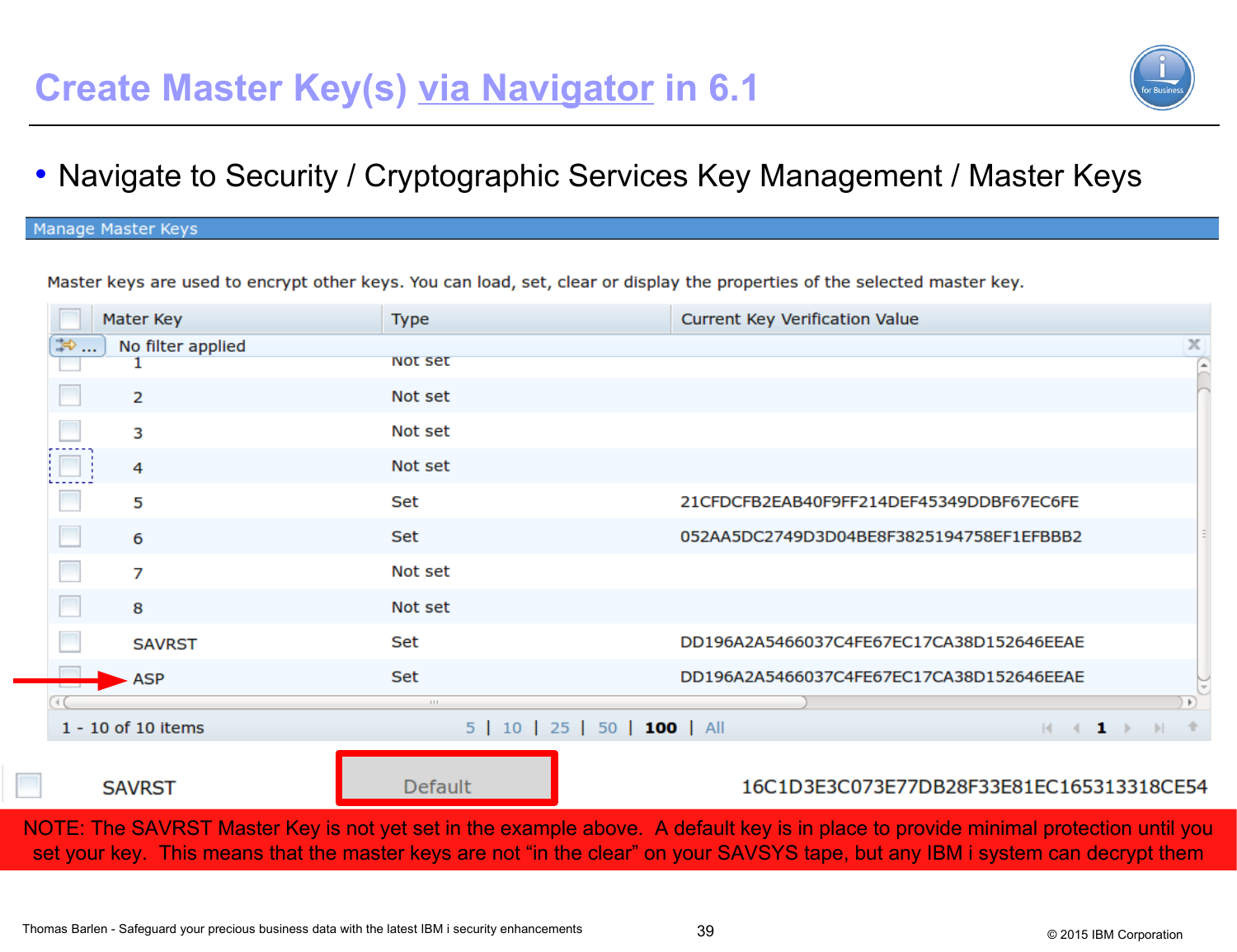



REQUIREMENT: ASP Master Key equal on all systems in cluster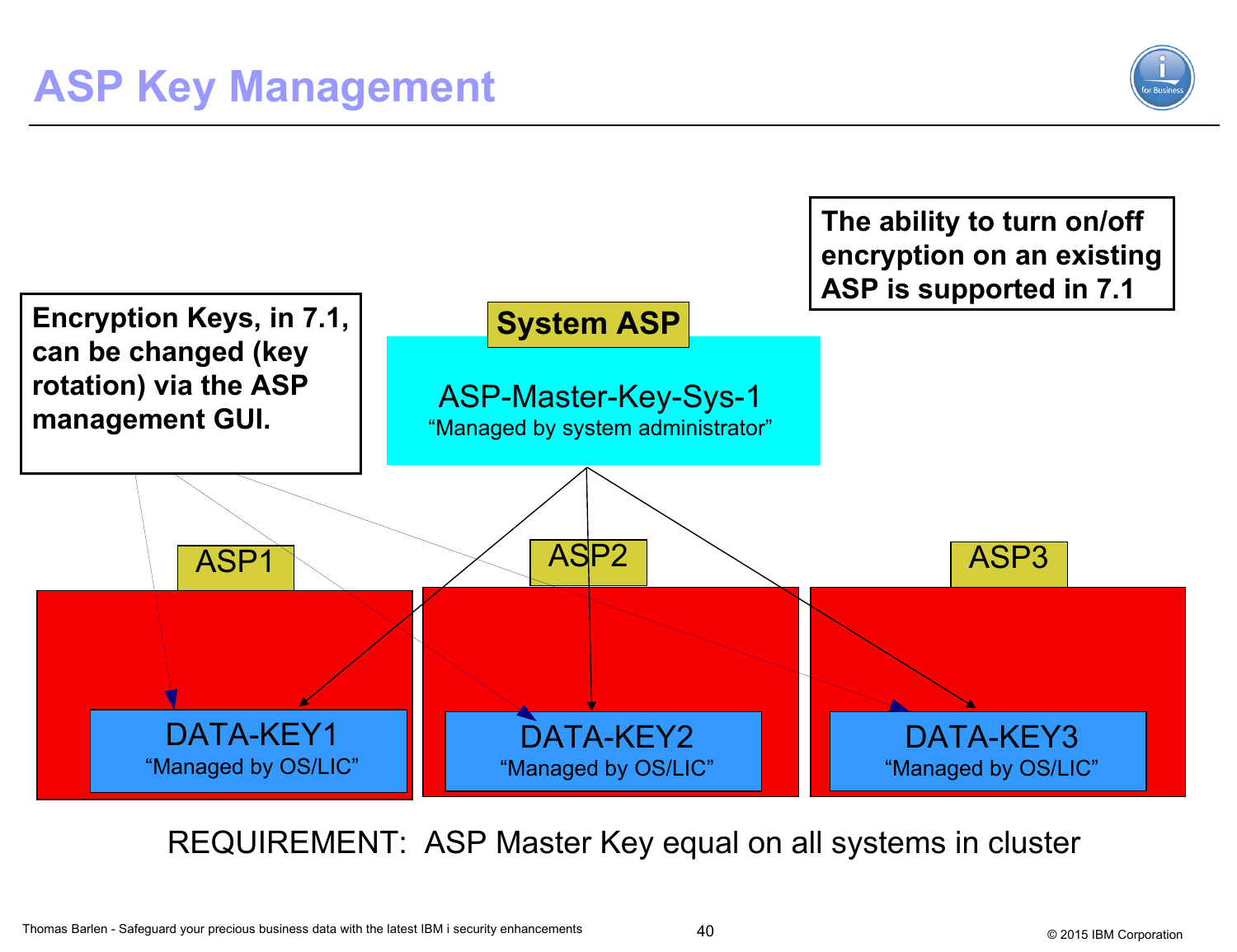

# **Agenda**

- Observations & studies
- Base IBM i security enhancements
- Database security enhancements
- Cryptographic enhancements
- Network security enhancements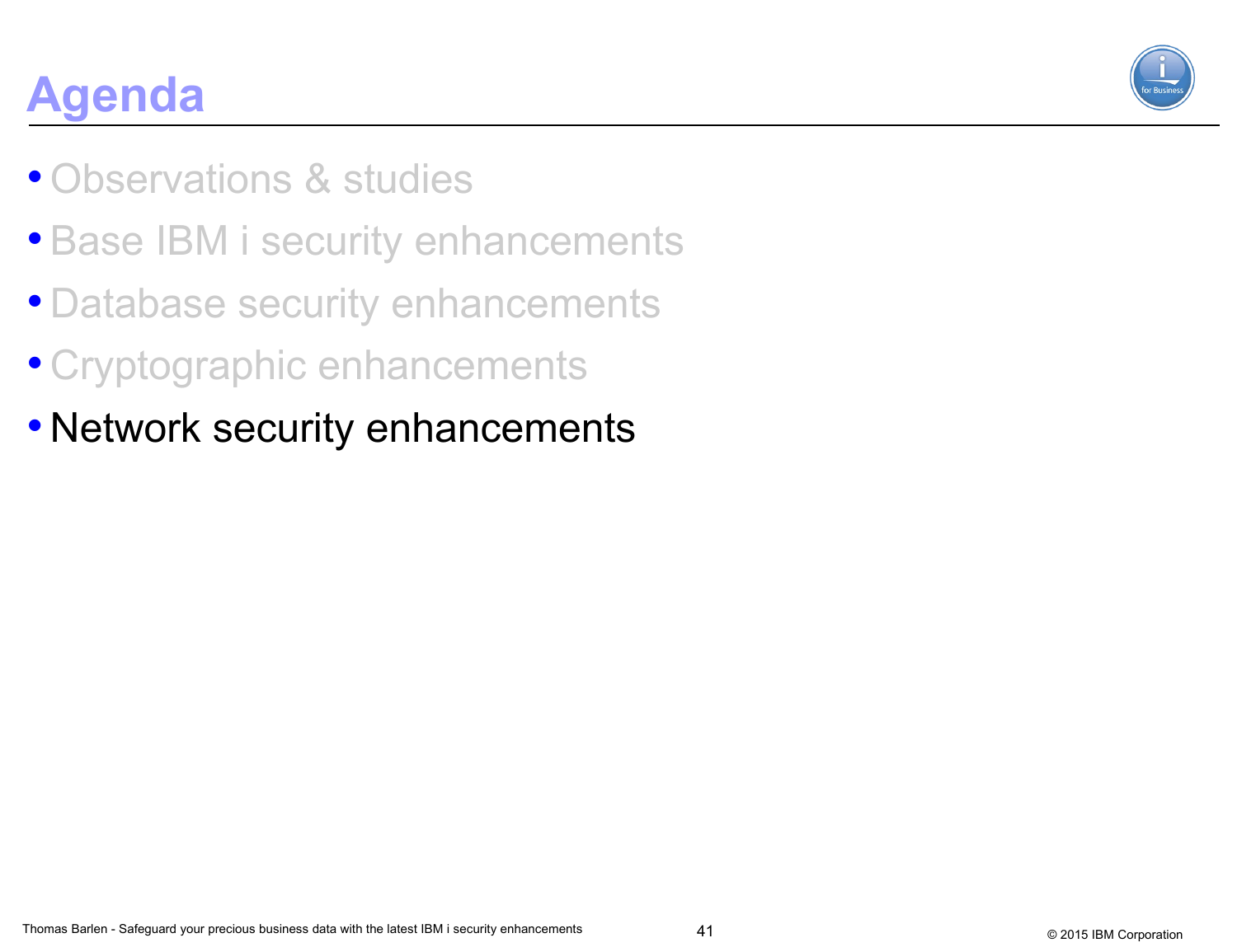

# Are you protected????

- Don't worry …
- Simply plug in your IBM i
- and it protects your data flawlessly
- from any Network Access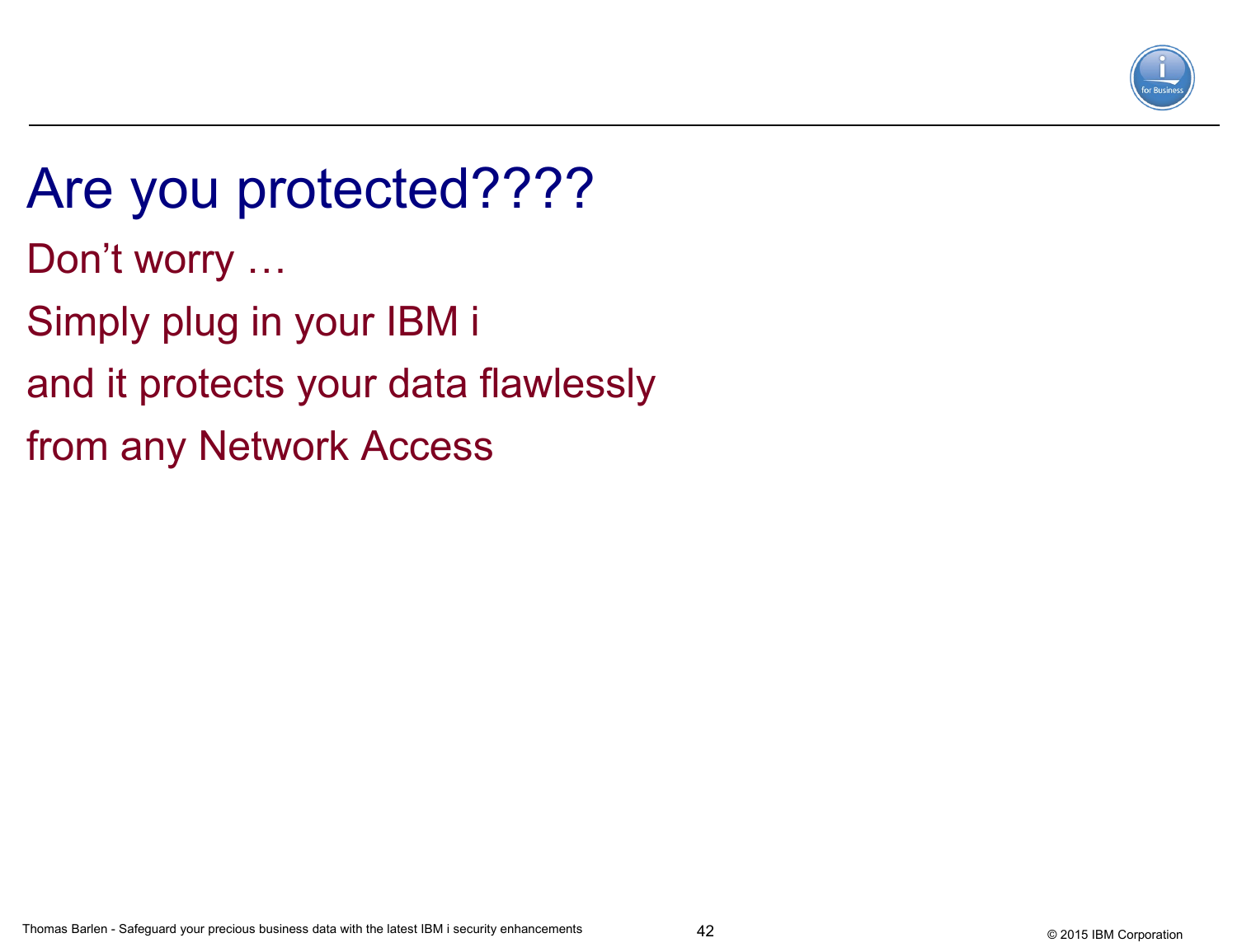# **As long as your 'network' only has these …**



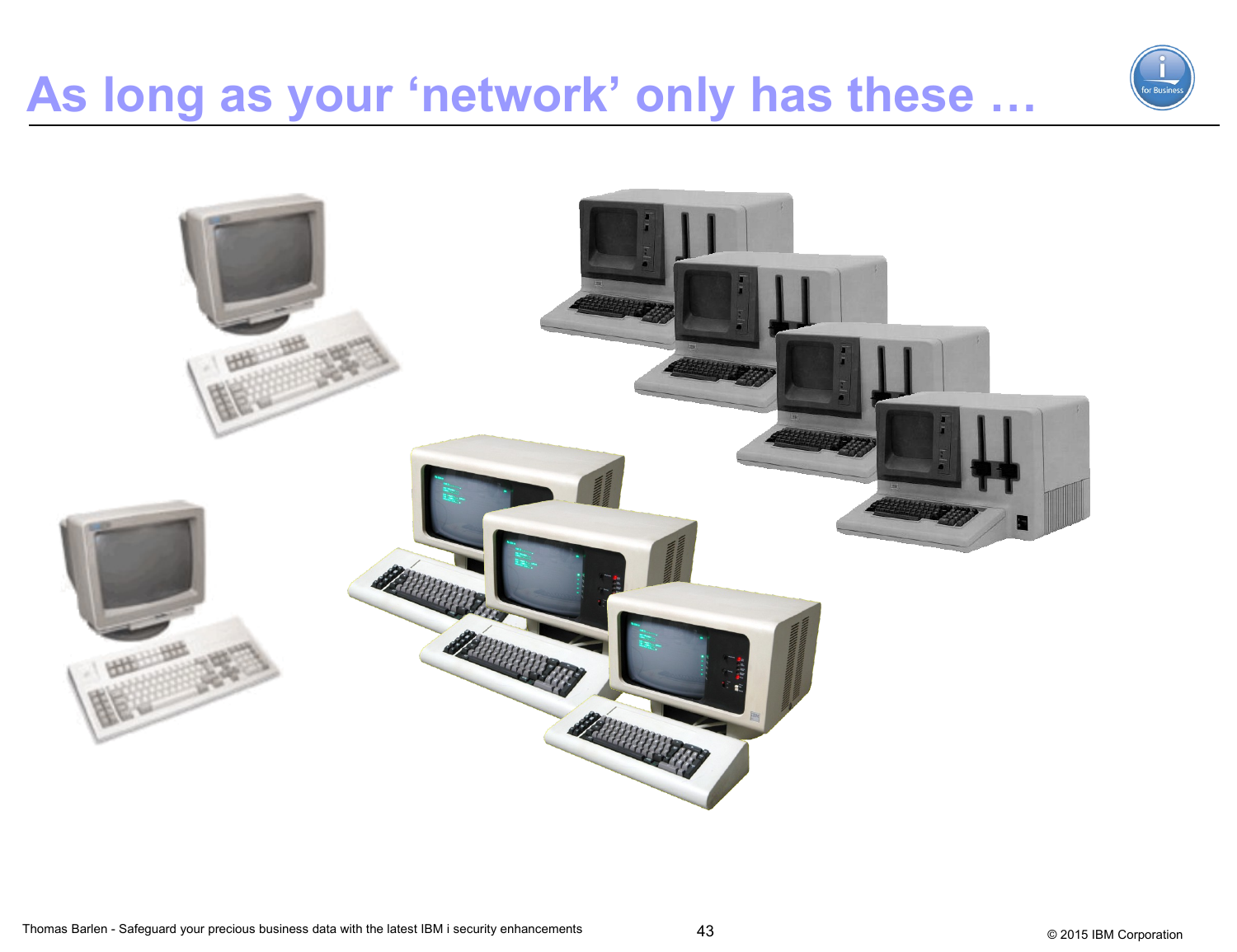

Network Servers are likely to be your single biggest threat

Activities that come through the TCP servers are NOT audited – you cannot tell who is downloading (or uploading), running SQL statements, or even executing remote commands

Some servers allow command functions and IGNORE a profile's 5250 command line restriction

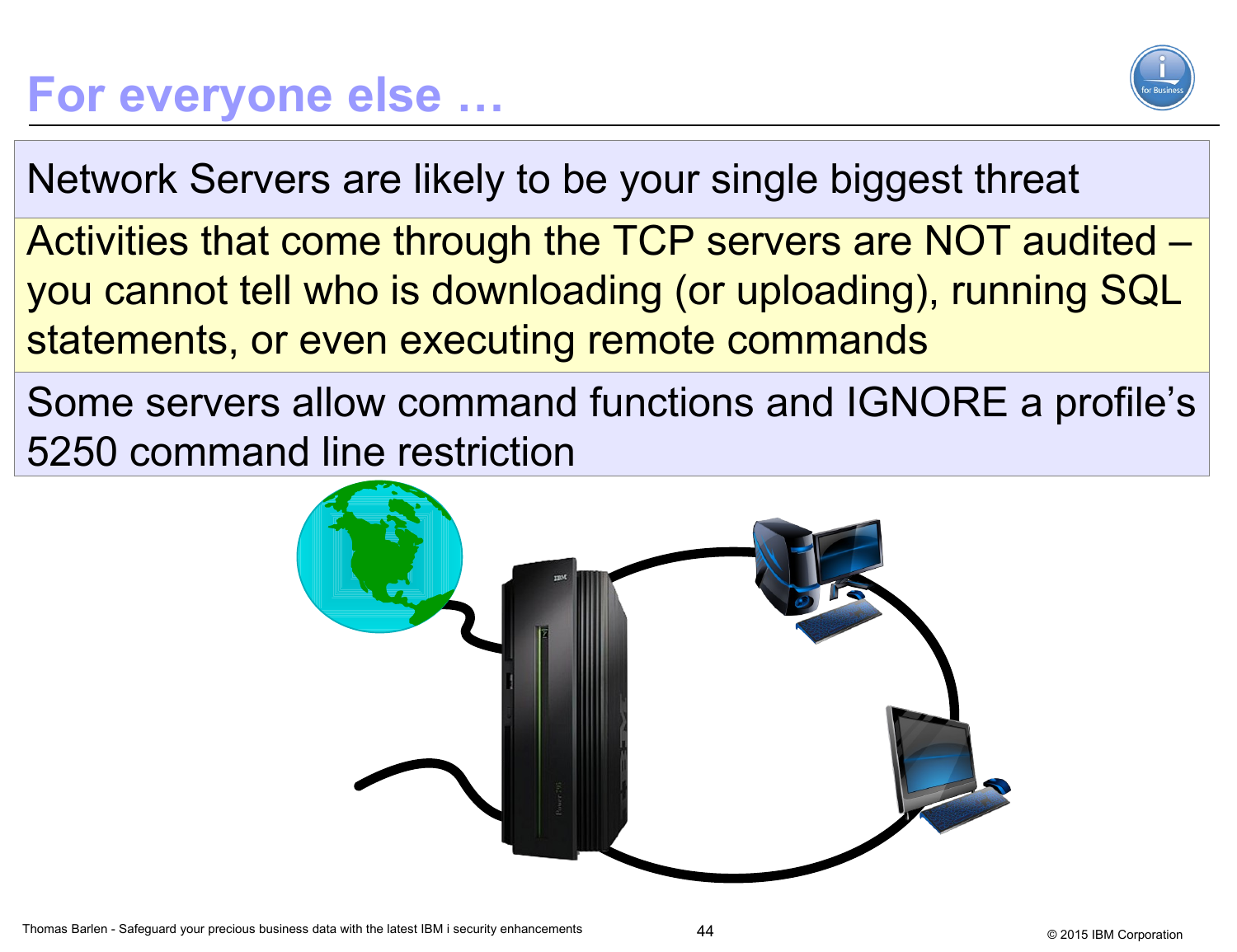

# **New CL Command to load and unload IP filter**

- Load/Unload IP Filter (LODIPFTR)
- Prior to the new command, filter had to be loaded and unloaded via IBM i Navigator
- Requires PTF SI47941 in V7R1

| Load/Unload IP Filter (LODIPFTR) |                              |
|----------------------------------|------------------------------|
| Type choices, press Enter.       |                              |
| Option<br>Line description       | *LOAD, *UNLOAD<br>Name, *ALL |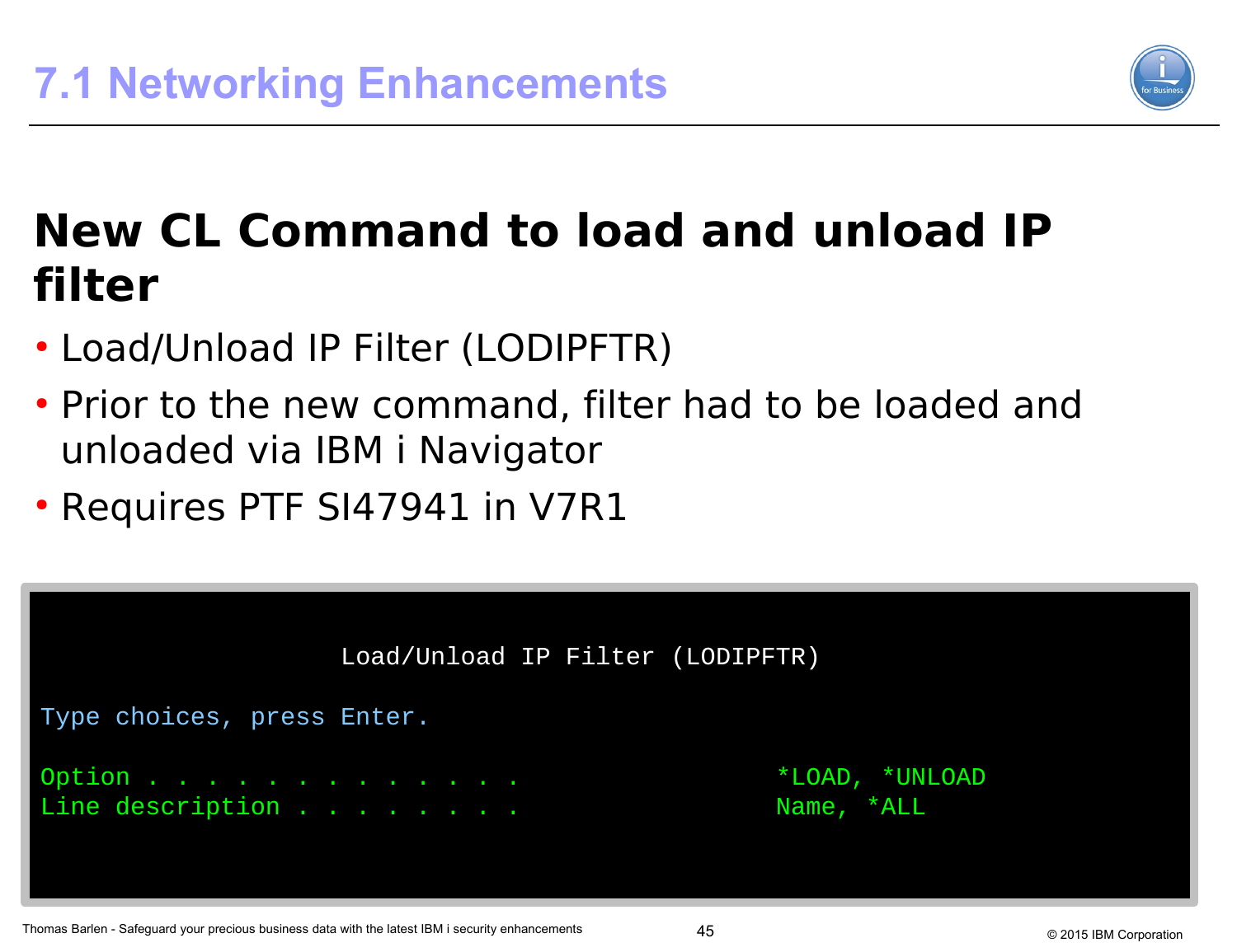

# **Transport Layer Security (TLS) V1.1 and V1.2 support added**

- Introduced with IBM i 7.1 TR6
- System-wide configuration via system value QSSLPCL

| Change System Value                                                                   |                                              |  |  |  |  |
|---------------------------------------------------------------------------------------|----------------------------------------------|--|--|--|--|
| System value : QSSLPCL                                                                | Description : Secure sockets layer protocols |  |  |  |  |
| Type choices, press Enter.                                                            |                                              |  |  |  |  |
| Protocols<br>*SSLV3<br>*TLSV1<br>$*$ TLSV1.1 $\leftarrow$<br>$*$ TLSV1.2 $\leftarrow$ | New values not listed in help text           |  |  |  |  |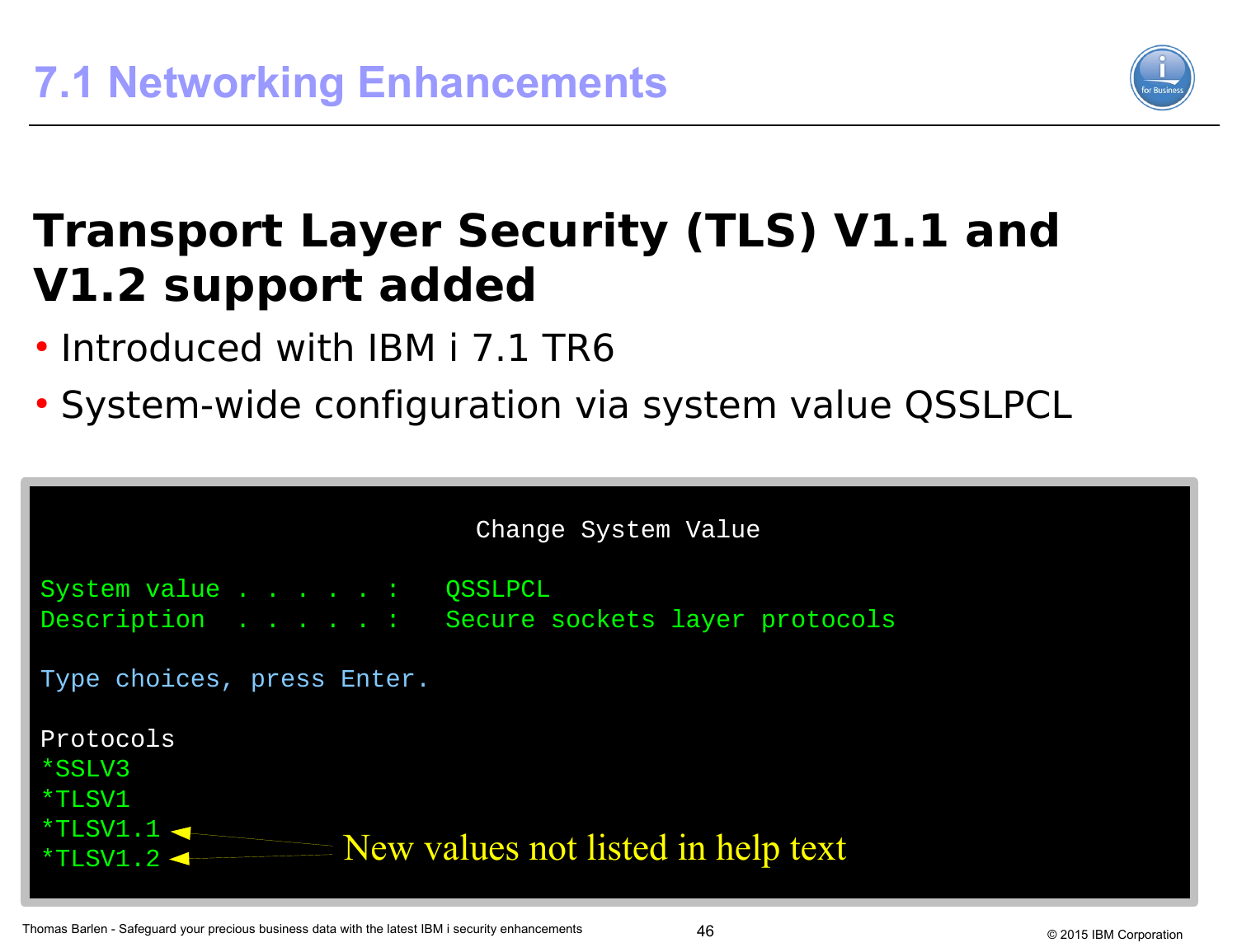

# **TLS V1.1 & V1.2 defined per SSL-enabled application in DCM**

• Application settings

|                                                                                                                                                                                                                 | <b>Digital Certificate Manager</b> |
|-----------------------------------------------------------------------------------------------------------------------------------------------------------------------------------------------------------------|------------------------------------|
| <b>Work with Server Applications</b>                                                                                                                                                                            |                                    |
| <b>Application Information</b>                                                                                                                                                                                  |                                    |
| <b>Application type: Server</b><br>Application ID: QIBM_QTV_TELNET_SERVER<br>Application description: IBM i TCP/IP Telnet Server<br>Validate<br><b>View Application Definition</b><br><b>Remove Application</b> |                                    |
| SSL protocols                                                                                                                                                                                                   |                                    |
| $*PGM$<br>۰                                                                                                                                                                                                     |                                    |
| Define protocols supported:                                                                                                                                                                                     |                                    |
| $\Box$ TLS 1.2                                                                                                                                                                                                  |                                    |
| <b>TLS 1.1</b><br>$\Box$                                                                                                                                                                                        |                                    |
| <b>TLS 1.0</b><br>0                                                                                                                                                                                             |                                    |
| <b>SSL 3.0</b><br>$\Box$                                                                                                                                                                                        |                                    |
| <b>SSL 2.0</b><br>$\Box$                                                                                                                                                                                        |                                    |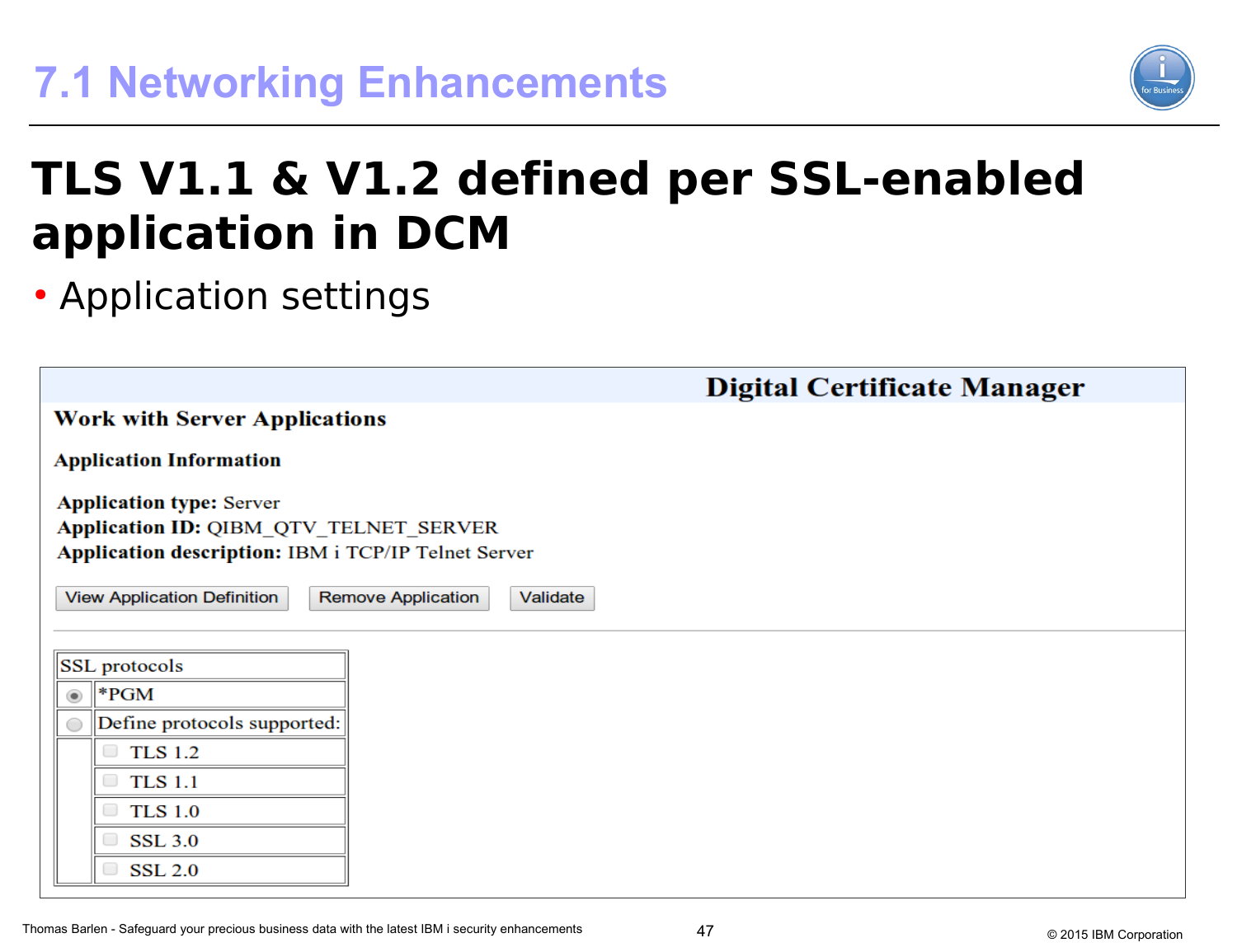

# **With TR6 cipher suites for SSL-enabled applications can also be defined in DCM**

• Application settings

| SL cipher specification options    |                      |  |  |  |
|------------------------------------|----------------------|--|--|--|
| *PGM                               |                      |  |  |  |
| Define cipher specification list:  | Order                |  |  |  |
| RSA AES 128 CBC SHA256             | 1                    |  |  |  |
| RSA AES 128 CBC SHA                | $\overline{2}$<br>۷. |  |  |  |
| RSA AES 256 CBC SHA256             | 3<br>▼               |  |  |  |
| RSA AES 256 CBC SHA                | 4<br>▼               |  |  |  |
| RSA 3DES EDE CBC SHA               | 5<br>۷.              |  |  |  |
| RSA RC4 128 SHA                    | 6                    |  |  |  |
| RSA RC4 128 MD5                    | Disable v            |  |  |  |
| RSA DES CBC SHA                    | Disable v            |  |  |  |
| RSA_EXPORT_RC2_CBC_40_MD5  Disable |                      |  |  |  |
| RSA EXPORT RC4 40 MD5              | Disable v            |  |  |  |
| RSA NULL SHA256                    | Disable v            |  |  |  |
| RSA NULL SHA                       | Disable v            |  |  |  |
| RSA NULL MD5                       | Disable v            |  |  |  |
| RSA RC2 CBC 128 MD5                | Disable v            |  |  |  |
| RSA 3DES EDE CBC MD5               | Disable v            |  |  |  |
| RSA DES CBC MD5                    | Disable v            |  |  |  |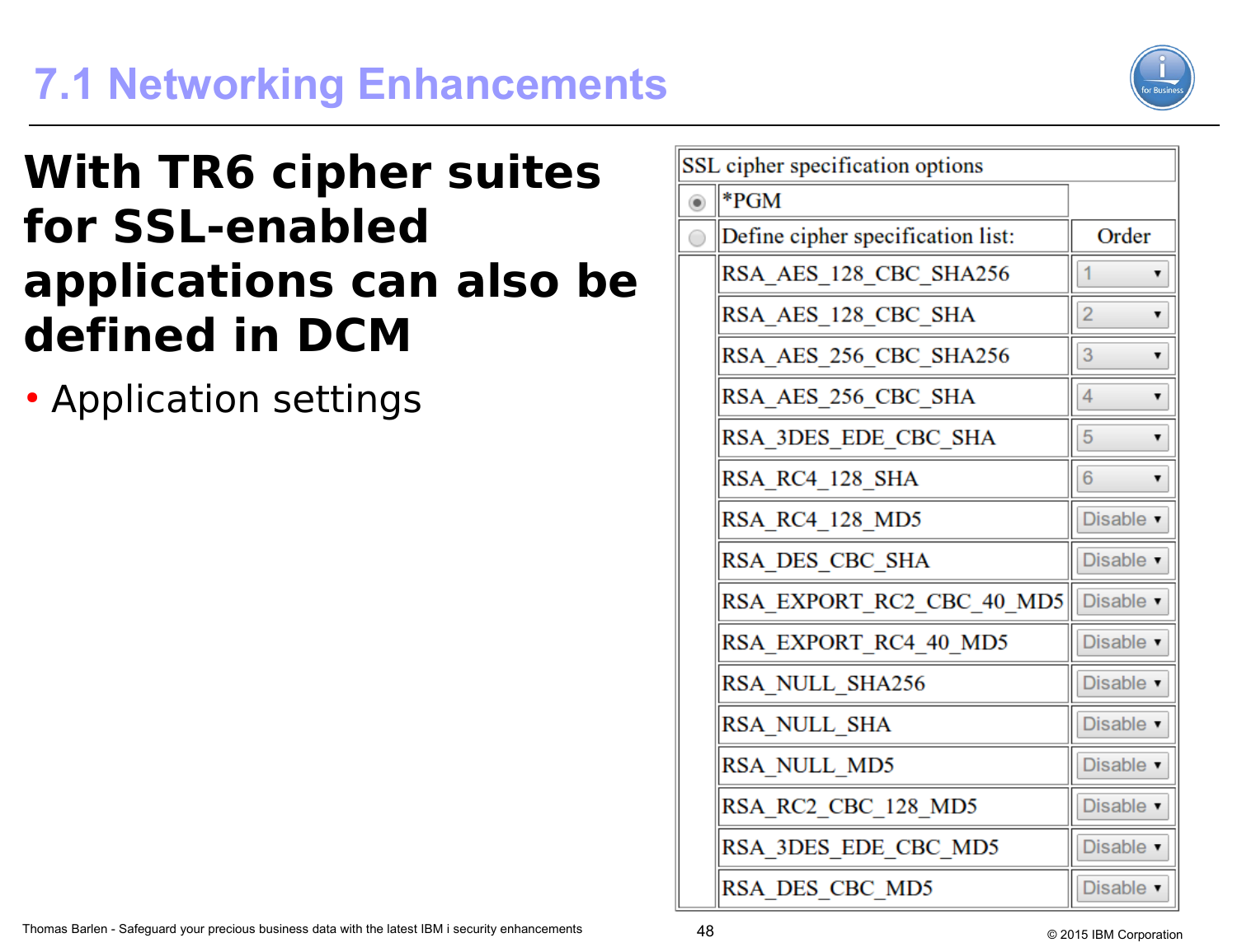

# **SSL enabled TELNET Client**

- ●7.1 release plus PTFs back to 5.4
- •Enables secure TELNET connections

|                                         | Start TCP/IP TELNET (TELNET) |                    |                    |
|-----------------------------------------|------------------------------|--------------------|--------------------|
| Type choices, press Enter.              |                              |                    |                    |
| Remote system                           |                              |                    |                    |
| Internet address                        |                              |                    |                    |
| Port *DFT<br>Secure connection * ENVVAR |                              | $1 - 65534$ , *DFT | *ENVVAR, *YES, *NO |
|                                         |                              |                    |                    |

Environment variable: QIBM\_TELNET\_CLIENT\_SSL 'Y'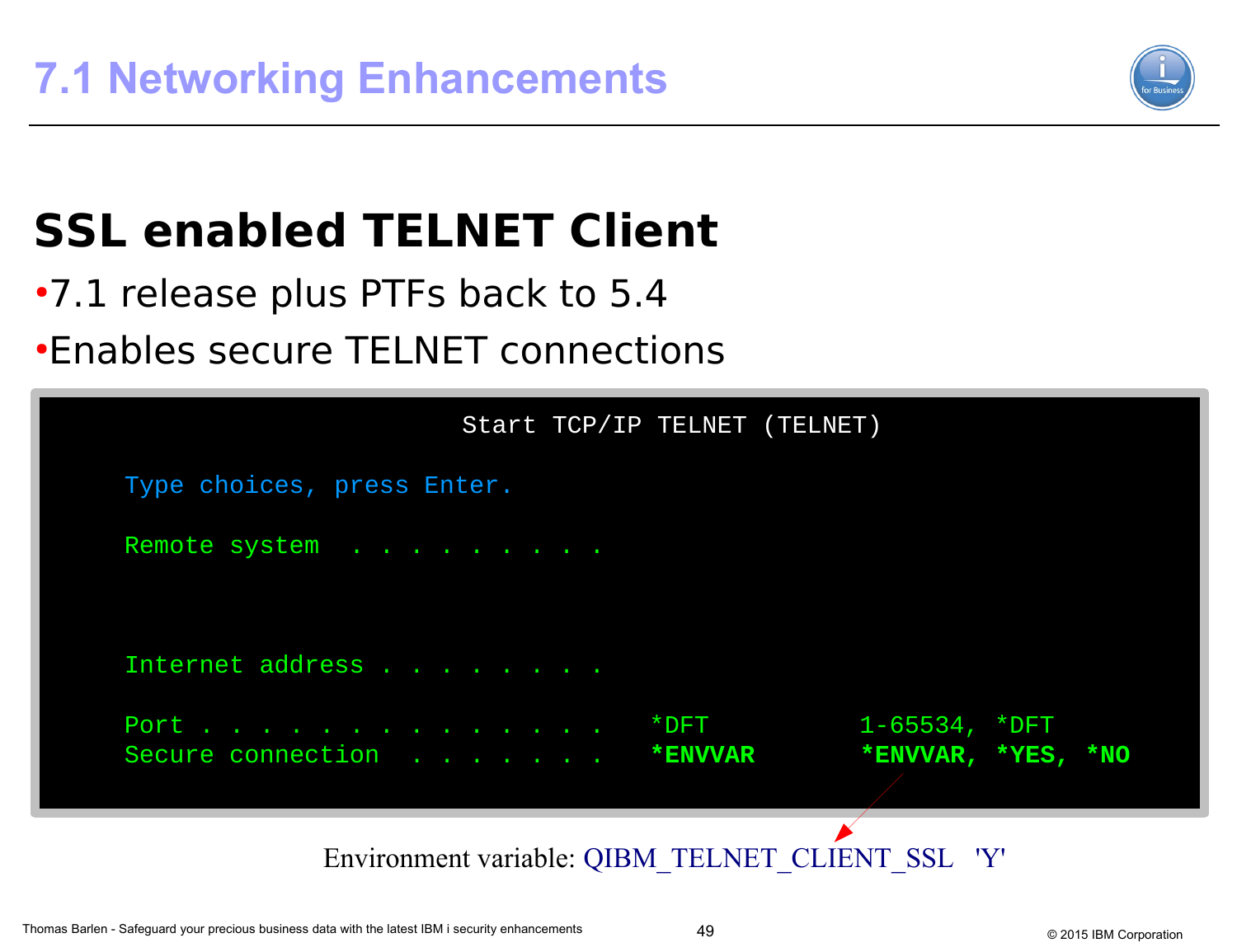

# **Transport Security Extensions**

- Socket APIs exit support
- Exit support on the accept, connect and listen APIs to enable additional network security capabilities

|                                                                              | Work with Registration Information                              |                                            |                                                   |      |                                                                                                    |  |  |
|------------------------------------------------------------------------------|-----------------------------------------------------------------|--------------------------------------------|---------------------------------------------------|------|----------------------------------------------------------------------------------------------------|--|--|
| Type options, press Enter.<br>5=Display exit point 8=Work with exit programs |                                                                 |                                            |                                                   |      |                                                                                                    |  |  |
|                                                                              | Exit                                                            | Exit<br>Point                              |                                                   |      |                                                                                                    |  |  |
| Opt                                                                          | Point<br>QIBM_QSO_ACCEPT<br>QIBM_QSO_CONNECT<br>QIBM QSO LISTEN | Format<br>ACPT0100<br>CONN0100<br>LSTN0100 | Registered<br>$*$ $YES$<br>$*$ $YES$<br>$*$ $YES$ | Text | Exit point for APIs that accept<br>Exit point for sockets connect<br>Exit point for sockets listen |  |  |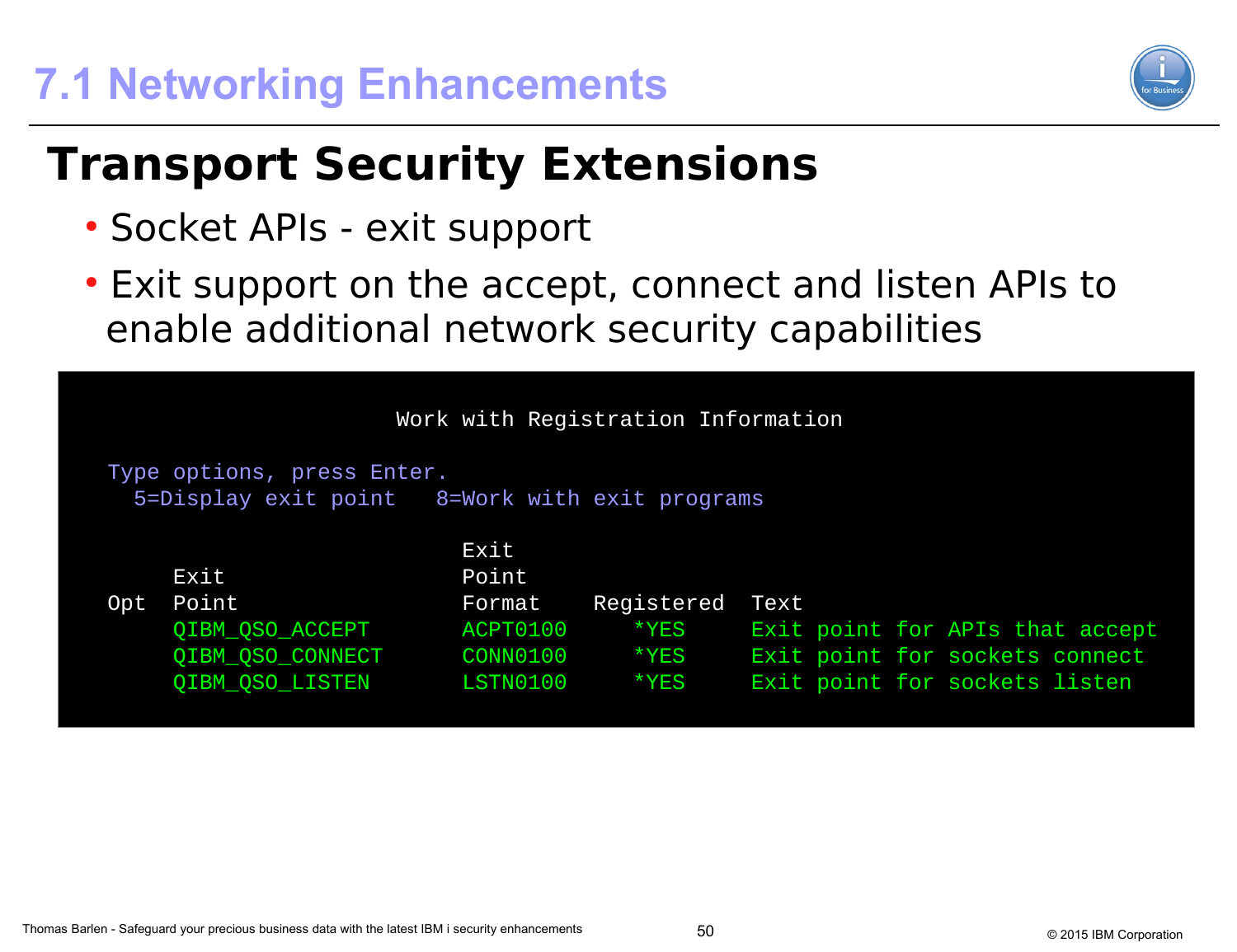

# **Kerberos support for single sign-on**

- Additional encryption algorithms supported
- RC4-HMAC, AES 128-bit, and AES 256-bit
	- Available via PTFs for V5R4, V6R1, and V7R1
- Steps to utilize new algorithms in an existing environment
	- Remove key table entries from IBM i key table and re-add them
	- Uncheck "DES Only" option in Active Directory and change service account password
- IBM i Telnet client and FTP server/client have been enabled for  $SSO \rightarrow V7R2$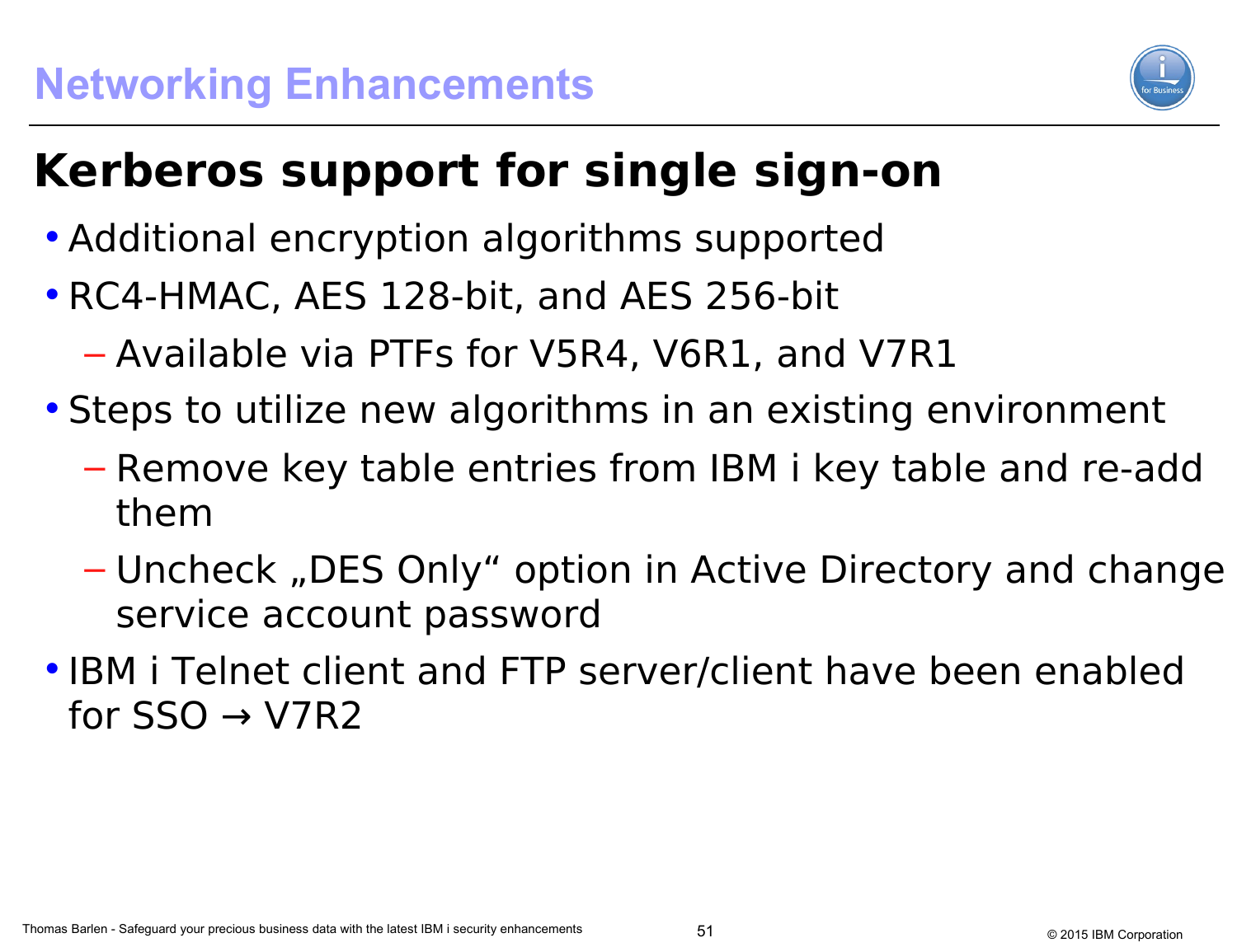### **DASD Scrub – Delete data from Disk Drive (available – 5.4 and later)**

# **New Product – PRPQ (5799-SD1)**

- Initialize DASD Department of Defense standard algorithm
- Removes data from DASD
- Requirement Drive must be in working order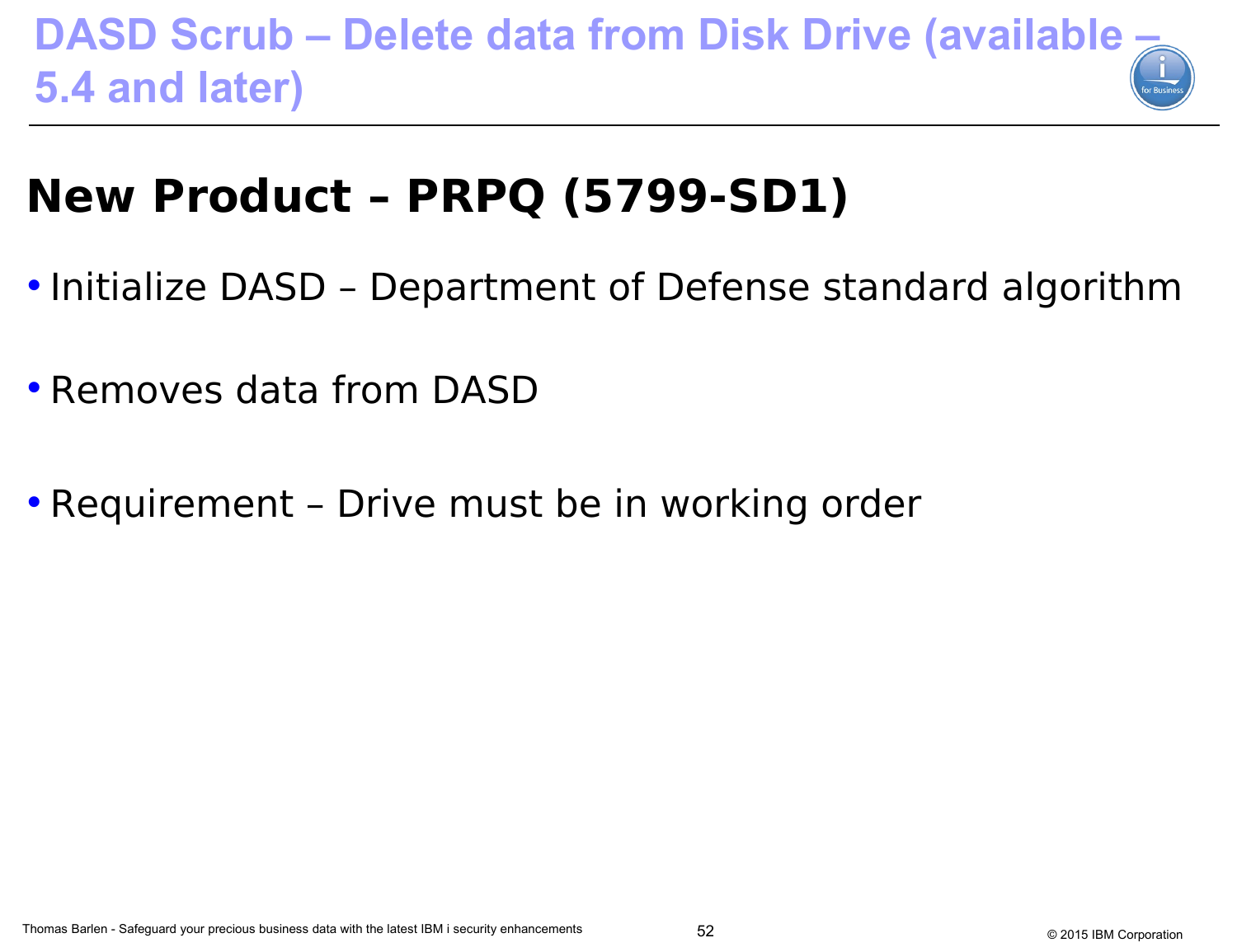# **Special notices**



This document was developed for IBM offerings in the United States as of the date of publication. IBM may not make these offerings available in other countries, and the information is subject to change without notice. Consult your local IBM business contact for information on the IBM offerings available in your area.

Information in this document concerning non-IBM products was obtained from the suppliers of these products or other public sources. Questions on the capabilities of non-IBM products should be addressed to the suppliers of those products.

IBM may have patents or pending patent applications covering subject matter in this document. The furnishing of this document does not give you any license to these patents. Send license inquires, in writing, to IBM Director of Licensing, IBM Corporation, New Castle Drive, Armonk, NY 10504-1785 USA.

All statements regarding IBM future direction and intent are subject to change or withdrawal without notice, and represent goals and objectives only.

The information contained in this document has not been submitted to any formal IBM test and is provided "AS IS" with no warranties or guarantees either expressed or implied.

All examples cited or described in this document are presented as illustrations of the manner in which some IBM products can be used and the results that may be achieved. Actual environmental costs and performance characteristics will vary depending on individual client configurations and conditions.

IBM Global Financing offerings are provided through IBM Credit Corporation in the United States and other IBM subsidiaries and divisions worldwide to qualified commercial and government clients. Rates are based on a client's credit rating, financing terms, offering type, equipment type and options, and may vary by country. Other restrictions may apply. Rates and offerings are subject to change, extension or withdrawal without notice.

IBM is not responsible for printing errors in this document that result in pricing or information inaccuracies.

All prices shown are IBM's United States suggested list prices and are subject to change without notice; reseller prices may vary.

IBM hardware products are manufactured from new parts, or new and serviceable used parts. Regardless, our warranty terms apply.

Any performance data contained in this document was determined in a controlled environment. Actual results may vary significantly and are dependent on many factors including system hardware configuration and software design and configuration. Some measurements quoted in this document may have been made on development-level systems. There is no guarantee these measurements will be the same on generallyavailable systems. Some measurements quoted in this document may have been estimated through extrapolation. Users of this document should verify the applicable data for their specific environment.

Revised September 26, 2006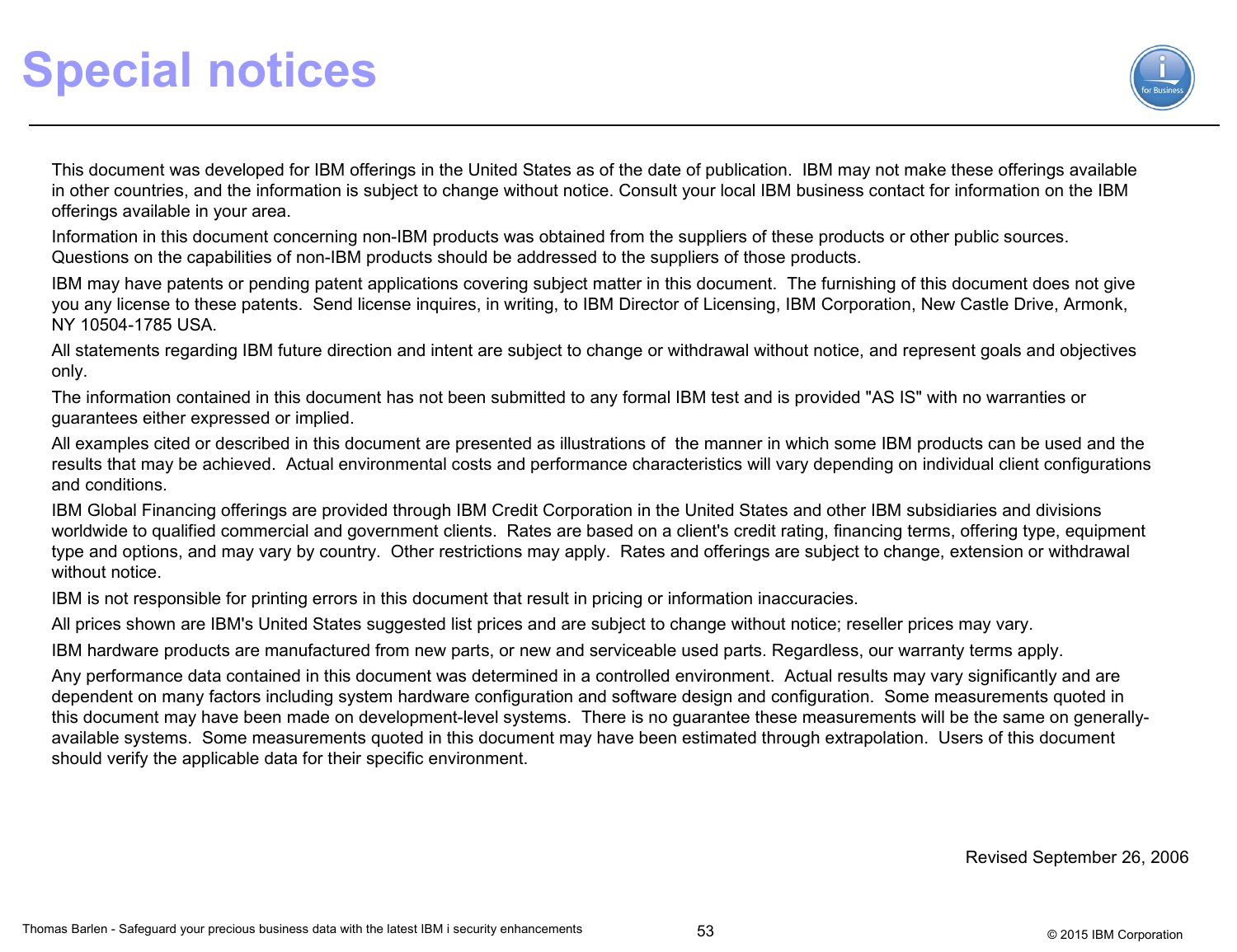# **Special notices (cont.)**



IBM, the IBM logo, ibm.com AIX, AIX (logo), AIX 5L, AIX 6 (logo), AS/400, BladeCenter, Blue Gene, ClusterProven, DB2, ESCON, i5/OS, i5/OS (logo), IBM Business Partner (logo), IntelliStation, LoadLeveler, Lotus, Lotus Notes, Notes, Operating System/400, OS/400, PartnerLink, PartnerWorld, PowerPC, pSeries, Rational, RISC System/6000, RS/6000, THINK, Tivoli, Tivoli (logo), Tivoli Management Environment, WebSphere, xSeries, z/OS, zSeries, Active Memory, Balanced Warehouse, CacheFlow, Cool Blue, IBM Watson, IBM Systems Director VMControl, pureScale, TurboCore, Chiphopper, Cloudscape, DB2 Universal Database, DS4000, DS6000, DS8000, EnergyScale, Enterprise Workload Manager, General Parallel File System, , GPFS, HACMP, HACMP/6000, HASM, IBM Systems Director Active Energy Manager, iSeries, Micro-Partitioning, POWER, PowerLinux, PowerExecutive, PowerVM, PowerVM (logo), PowerHA, Power Architecture, Power Everywhere, Power Family, POWER Hypervisor, Power Systems, Power Systems (logo), Power Systems Software, Power Systems Software (logo), POWER2, POWER3, POWER4, POWER4+, POWER5, POWER5+, POWER6, POWER6+, POWER7, POWER7+, Systems, System i, System p, System p5, System Storage, System z, TME 10, Workload Partitions Manager and X-Architecture are trademarks or registered trademarks of International Business Machines Corporation in the United States, other countries, or both. If these and other IBM trademarked terms are marked on their first occurrence in this information with a trademark symbol (® or ™), these symbols indicate U.S. registered or common law trademarks owned by IBM at the time this information was published. Such trademarks may also be registered or common law trademarks in other countries.

A full list of U.S. trademarks owned by IBM may be found at: http://www.**ibm.com**/legal/copytrade.shtml.

Adobe, the Adobe logo, PostScript, and the PostScript logo are either registered trademarks or trademarks of Adobe Systems Incorporated in the United States, and/or other countries.

AltiVec is a trademark of Freescale Semiconductor, Inc.

AMD Opteron is a trademark of Advanced Micro Devices, Inc.

InfiniBand, InfiniBand Trade Association and the InfiniBand design marks are trademarks and/or service marks of the InfiniBand Trade Association.

Intel, Intel logo, Intel Inside, Intel Inside logo, Intel Centrino, Intel Centrino logo, Celeron, Intel Xeon, Intel SpeedStep, Itanium, and Pentium are trademarks or registered trademarks of Intel Corporation or its subsidiaries in the United States and other countries.

IT Infrastructure Library is a registered trademark of the Central Computer and Telecommunications Agency which is now part of the Office of Government Commerce. Java and all Java-based trademarks and logos are trademarks or registered trademarks of Oracle and/or its affiliates.

Linear Tape-Open, LTO, the LTO Logo, Ultrium, and the Ultrium logo are trademarks of HP, IBM Corp. and Quantum in the U.S. and other countries.

Linux is a registered trademark of Linus Torvalds in the United States, other countries or both.

PowerLinux™ uses the registered trademark Linux® pursuant to a sublicense from LMI, the exclusive licensee of Linus Torvalds, owner of the Linux® mark on a worldwide basis.

Microsoft, Windows and the Windows logo are registered trademarks of Microsoft Corporation in the United States, other countries or both.

NetBench is a registered trademark of Ziff Davis Media in the United States, other countries or both.

SPECint, SPECfp, SPECibb, SPECweb, SPECiAppServer, SPEC OMP, SPECviewperf, SPECapc, SPEChpc, SPECivm, SPECmail, SPECimap and SPECsfs are trademarks of the Standard Performance Evaluation Corp (SPEC).

The Power Architecture and Power.org wordmarks and the Power and Power.org logos and related marks are trademarks and service marks licensed by Power.org. TPC-C and TPC-H are trademarks of the Transaction Performance Processing Council (TPPC).

UNIX is a registered trademark of The Open Group in the United States, other countries or both.

Other company, product and service names may be trademarks or service marks of others.

Revised November 28, 2012